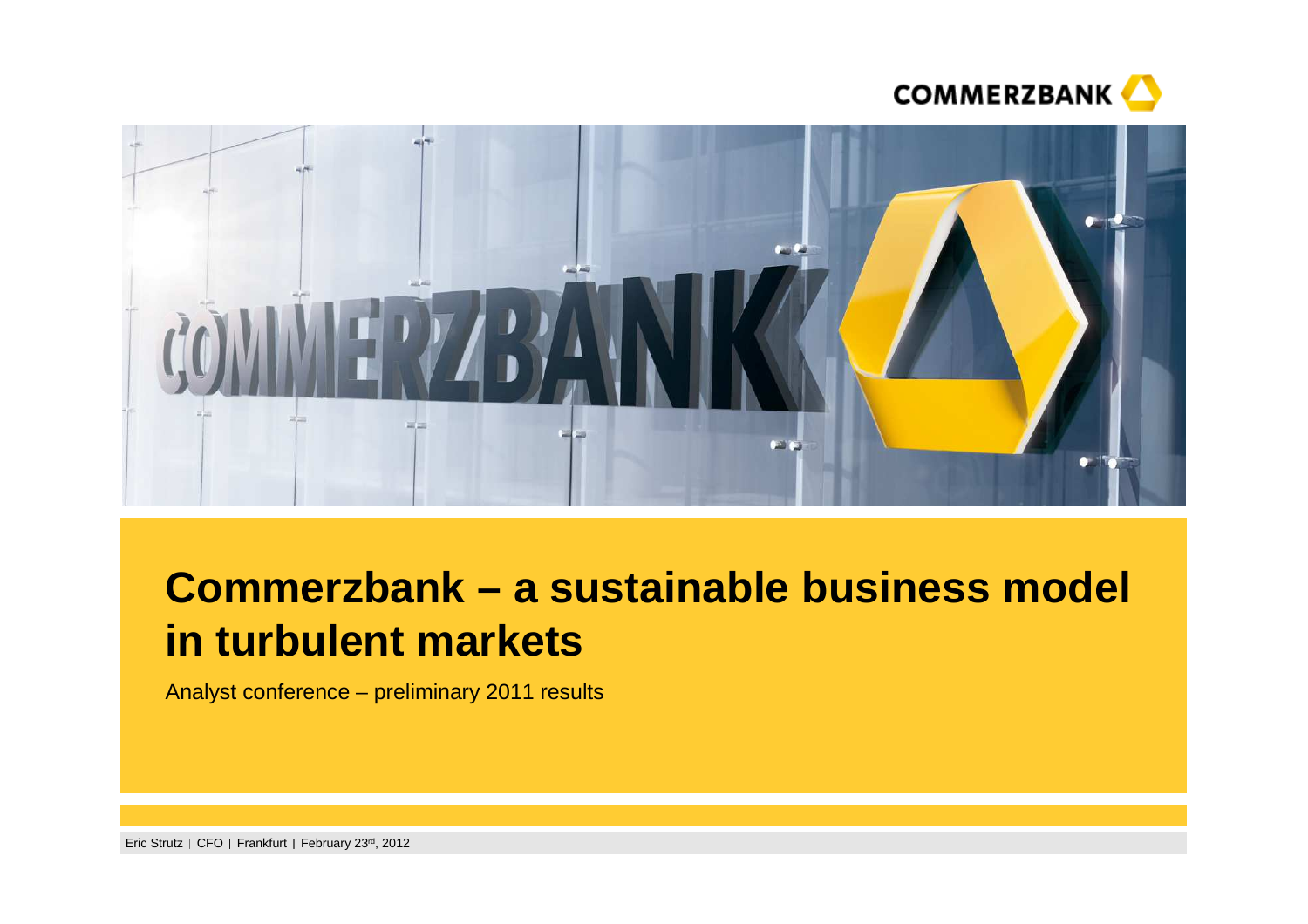

## **Agenda**

| $\blacksquare$ | <b>Group summary</b>             |
|----------------|----------------------------------|
| $\overline{2}$ | <b>Financial highlights</b>      |
| 3              | Results by division              |
| $\overline{4}$ | Balance sheet, capital & funding |
| 5              | Conclusion and outlook           |
| 6              | Appendix                         |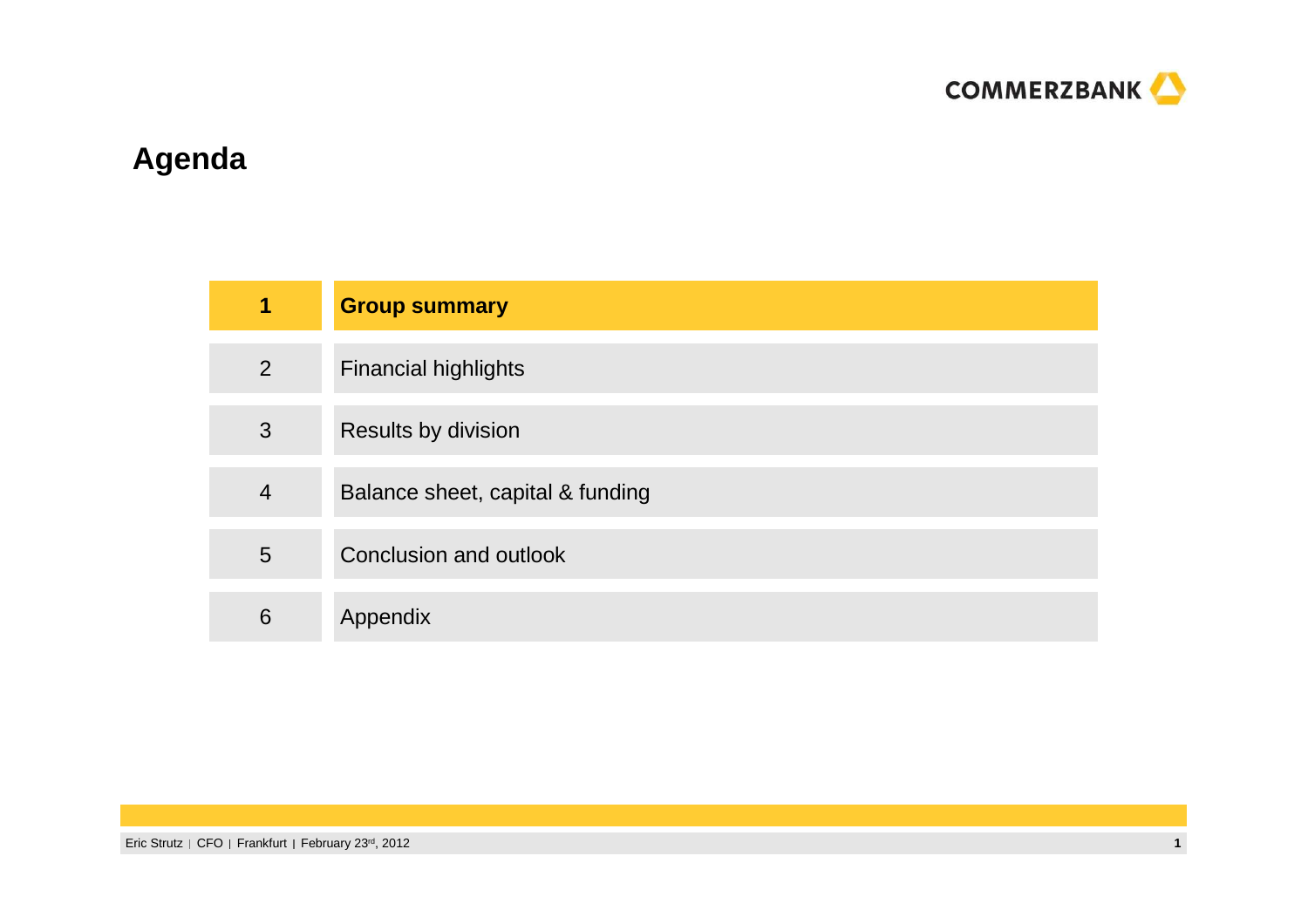

## **Commerzbank with major strategic achievements in 2011**

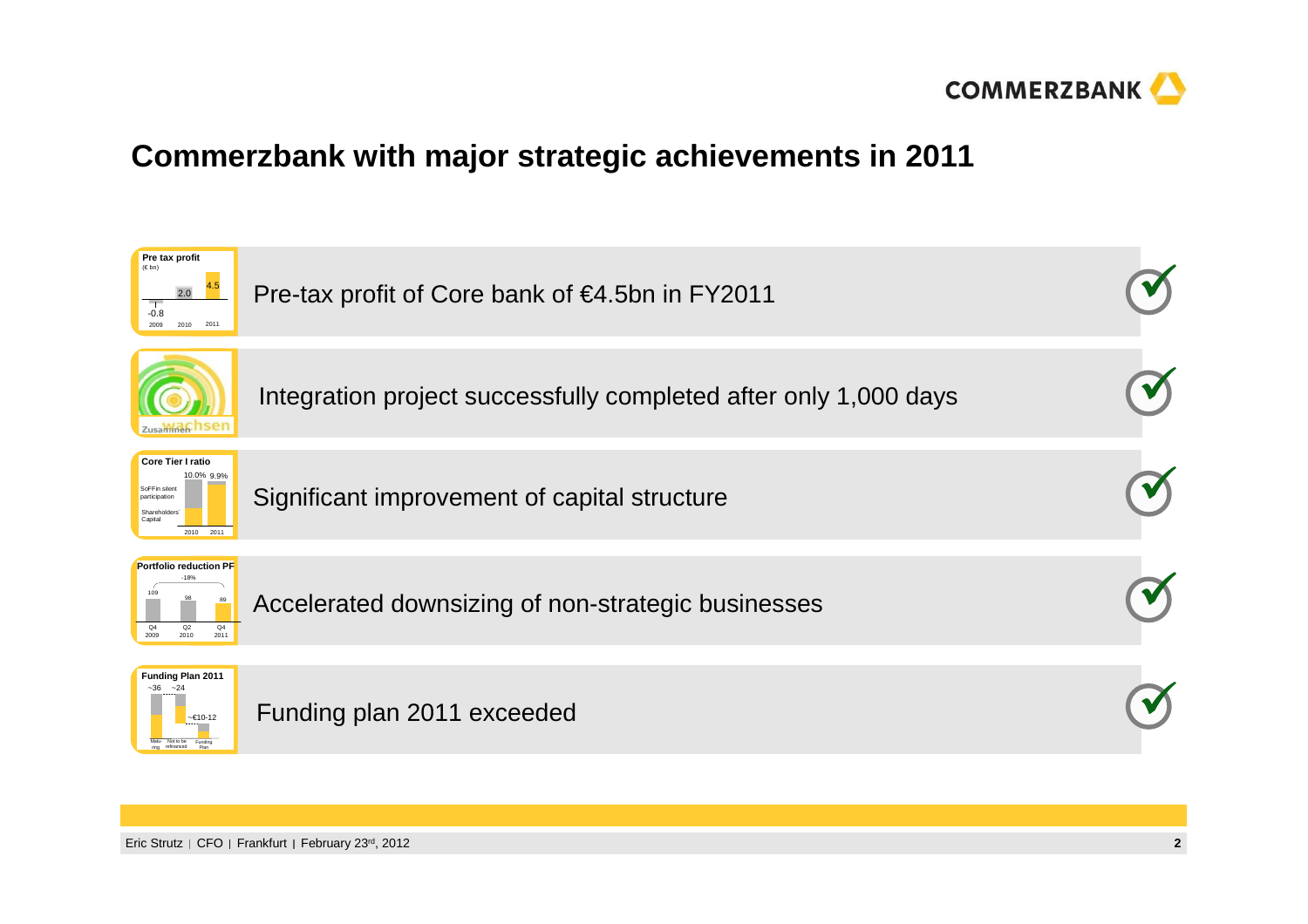

## **Commerzbank in 2011 with strong performance in Core Bank and improved capitalization – Group weighed down by sovereign debt crisis**

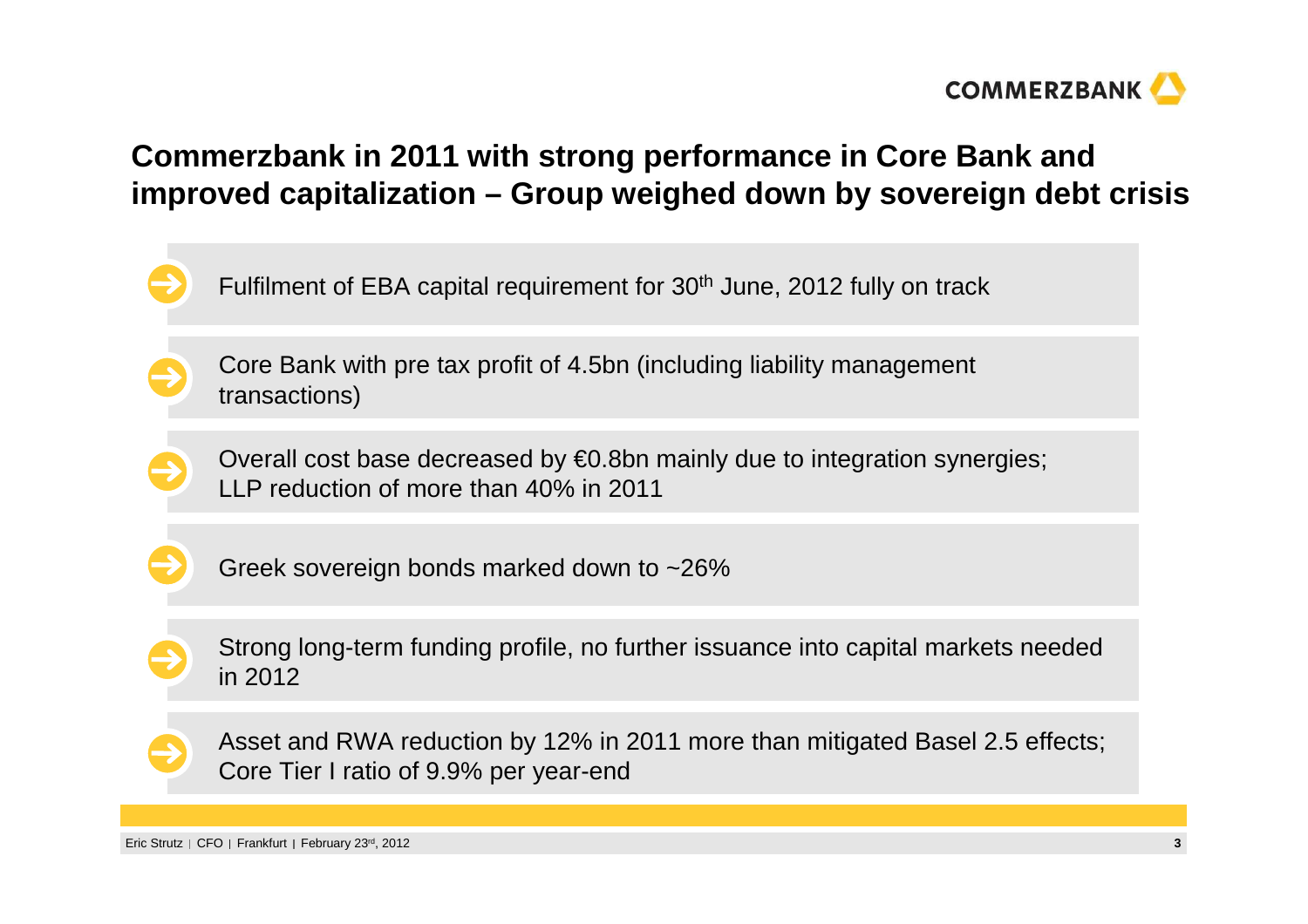

### **Core Bank again shows strong result in FY2011**

|                         |                        | <b>Group</b>           |                    |             |                        | <b>Core Bank**</b>     |                    |                    |
|-------------------------|------------------------|------------------------|--------------------|-------------|------------------------|------------------------|--------------------|--------------------|
| in $\epsilon$ m         | Q <sub>4</sub><br>2010 | Q <sub>4</sub><br>2011 | <b>12M</b><br>2010 | 12M<br>2011 | Q <sub>4</sub><br>2010 | Q <sub>4</sub><br>2011 | <b>12M</b><br>2010 | <b>12M</b><br>2011 |
| Revenues before LLP     | 3,015                  | 2,316                  | 12,671             | 9,889       | 2,831                  | 3,375                  | 10,903             | 12,383             |
| <b>LLP</b>              | $-595$                 | $-381$                 | $-2,499$           | $-1,390$    | $-173$                 | $-176$                 | $-853$             | $-478$             |
| Operating expenses      | 2,164                  | 1,772                  | 8,786              | 7,992       | 1,975                  | 1,633                  | 8,071              | 7,357              |
| <b>Operating profit</b> | 256                    | 163                    | 1,386              | 507         | 683                    | 1,566                  | 1,979              | 4,548              |
| Net profit*             | 257                    | 316                    | 1,430              | 638         |                        |                        |                    |                    |
|                         |                        |                        |                    |             |                        |                        |                    |                    |

- Revenues before LLP in Core Bank increased by €1.5bn (+14%) in FY2011
- Ongoing portfolio restructuring in CRE and Bank Forum led to significantly reduced LLP on group level in FY2011
- Overall cost base in Core Bank decreased by 9% in full year and 17% y-o-y
- Pre-tax profit of Core Bank at a high level with €4.5bn including liability management; Group operating profit of €0.5bn affected by impairments on Greece and PF de-risking
- \* consolidated result attributable to Commerzbank shareholders \*\* incl. Others & Consolidation

Eric Strutz | CFO | Frankfurt | February 23<sup>rd</sup>, 2012 **<sup>4</sup>**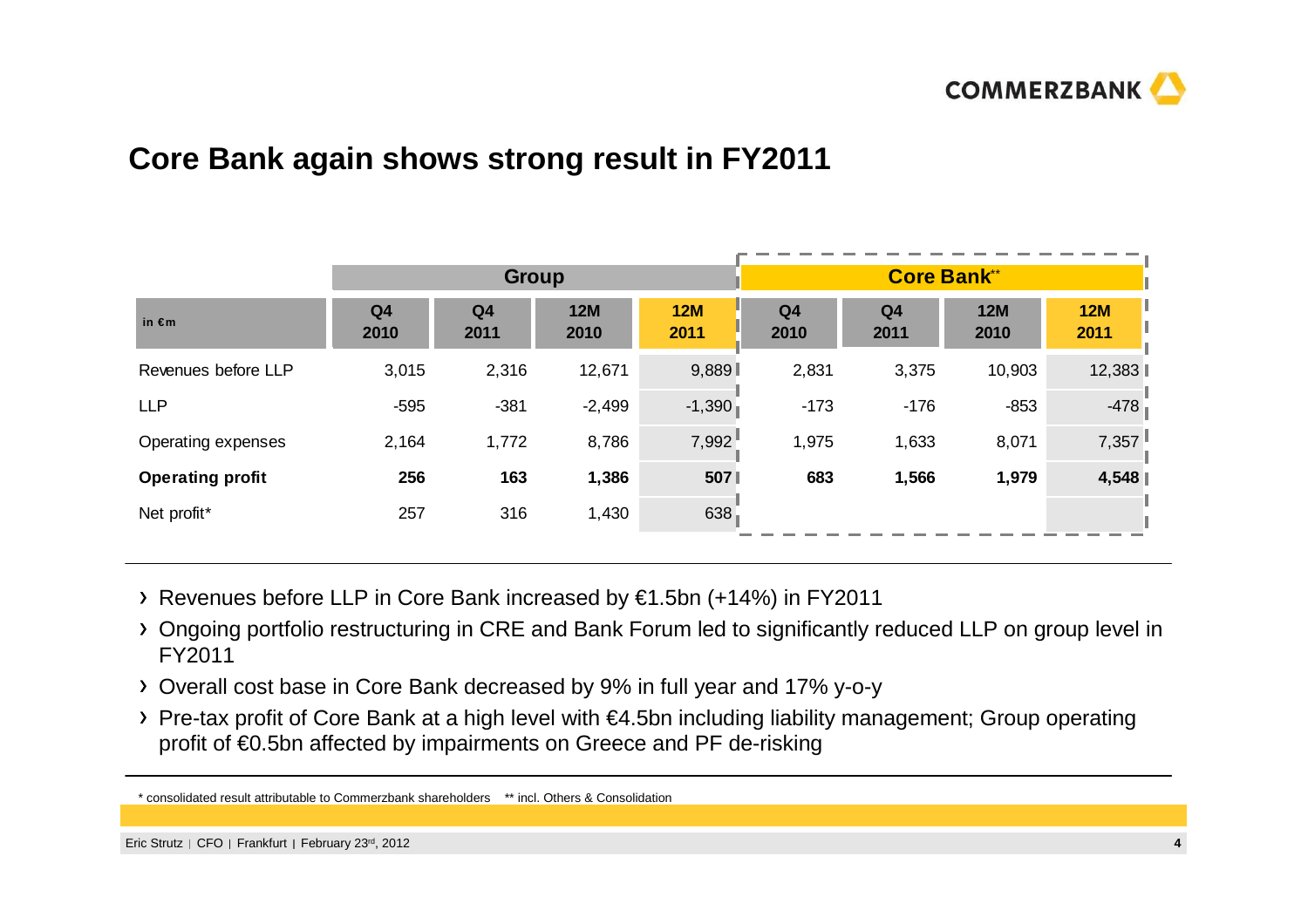

## **Agenda**

| $\mathbf 1$    | Group summary                    |
|----------------|----------------------------------|
| $\overline{2}$ | <b>Financial highlights</b>      |
| 3              | Results by division              |
| 4              | Balance sheet, capital & funding |
| 5              | Conclusion and outlook           |
| 6              | Appendix                         |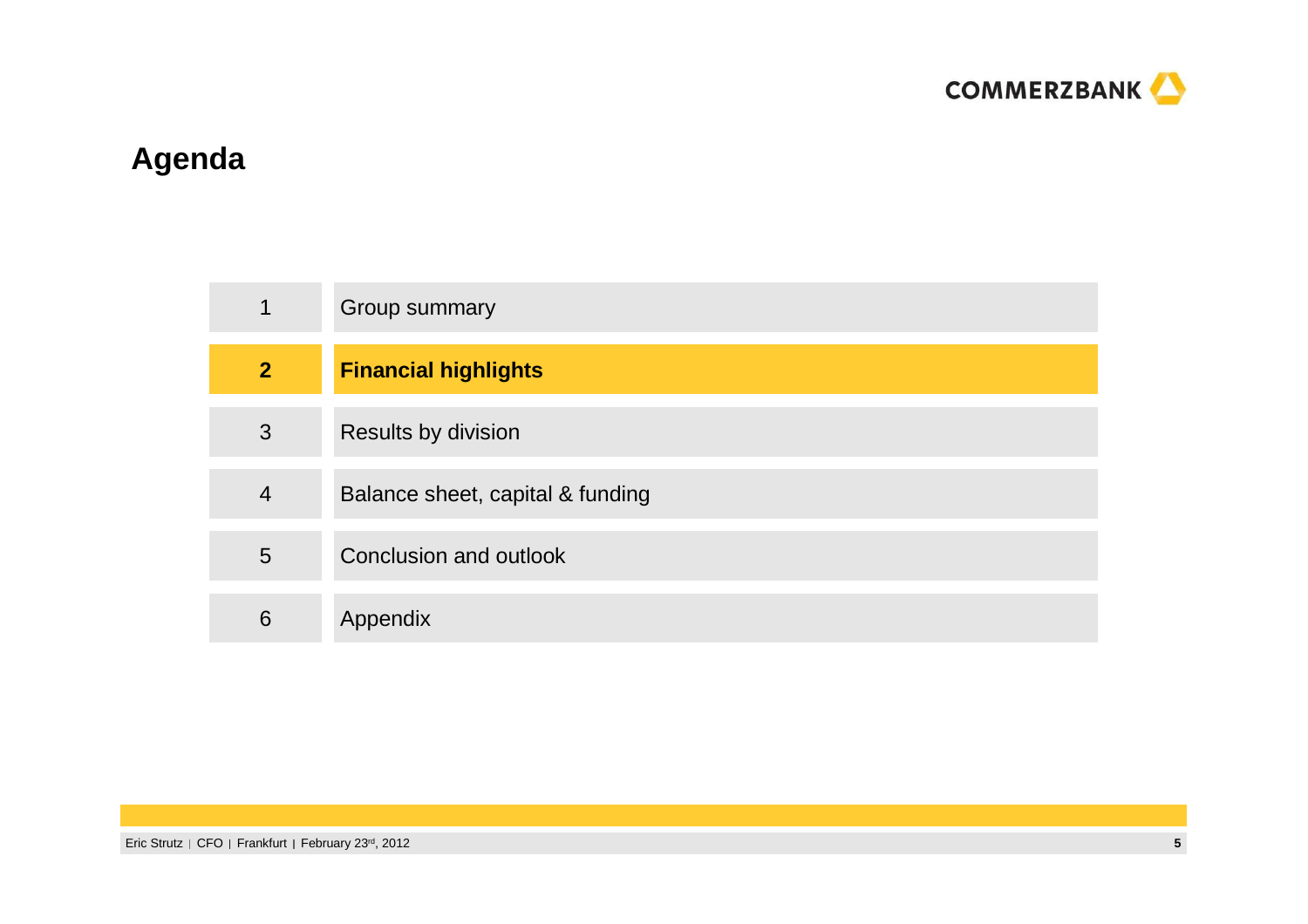

## **Core Bank revenues before LLP increased by €1.5bn\* (+14%) in FY2011**

**Revenues before LLP**in  $\epsilon$  m



\*\* incl. Others & Consolidations \* including liability management transactions in Q1 and Q4 2011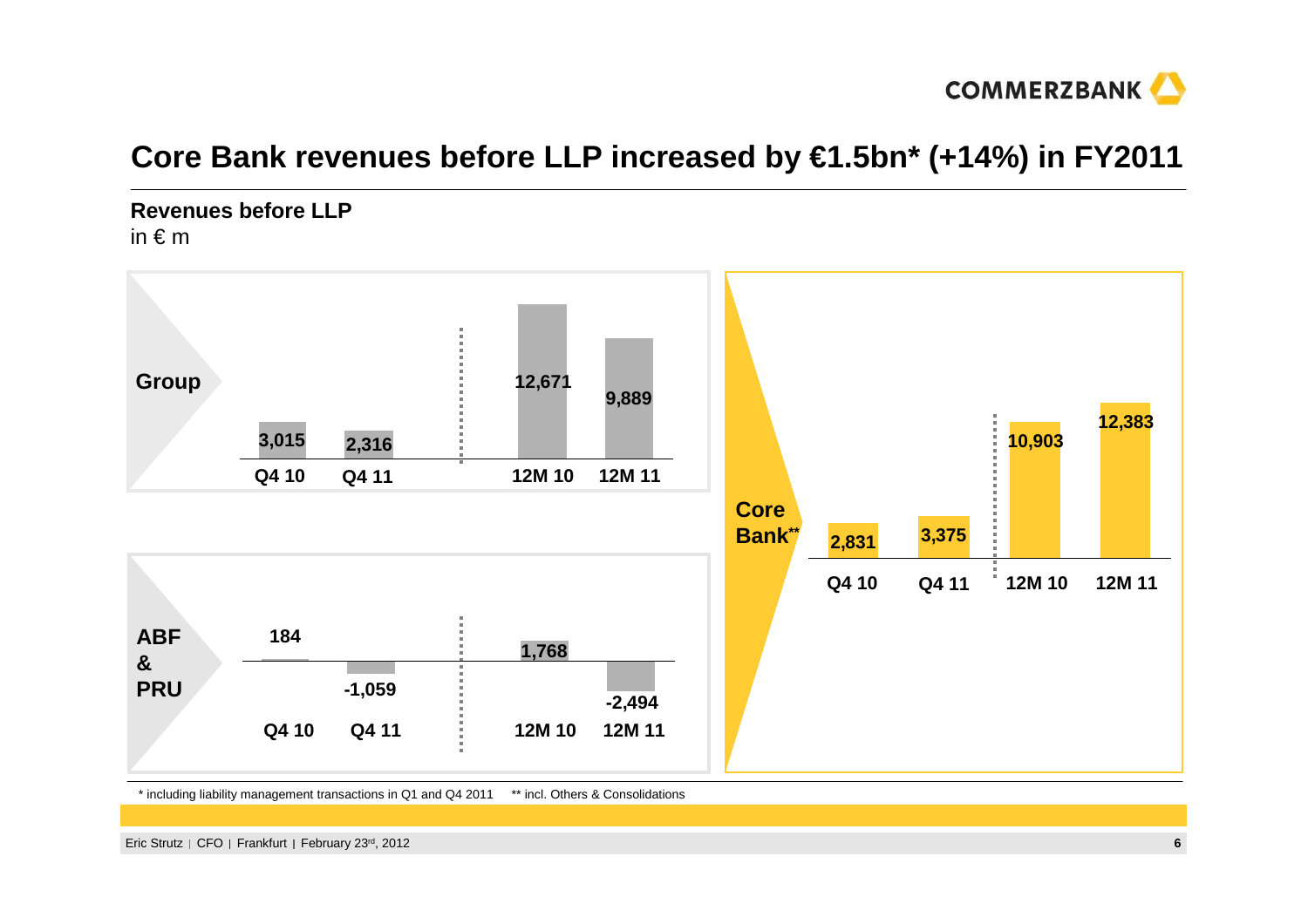

## **Further LLP reduction of more than 40% in FY2011**



- LLP significantly down on previous year in each quarter
- Moderate LLP level in Core Bank
- Significant reduction in ABF by €0.7 bnin FY2011
- LLP target for FY2012: ≤ €1.7bn
- €0.7bn impairment on Greek sovereign bonds booked in net investment income in  $Q4$  (valued at  $~26\%$ )

-----------

Eric Strutz | CFO | Frankfurt | February 23<sup>rd</sup>, 2012

**Provisions for loan losses** 

in € <sup>m</sup>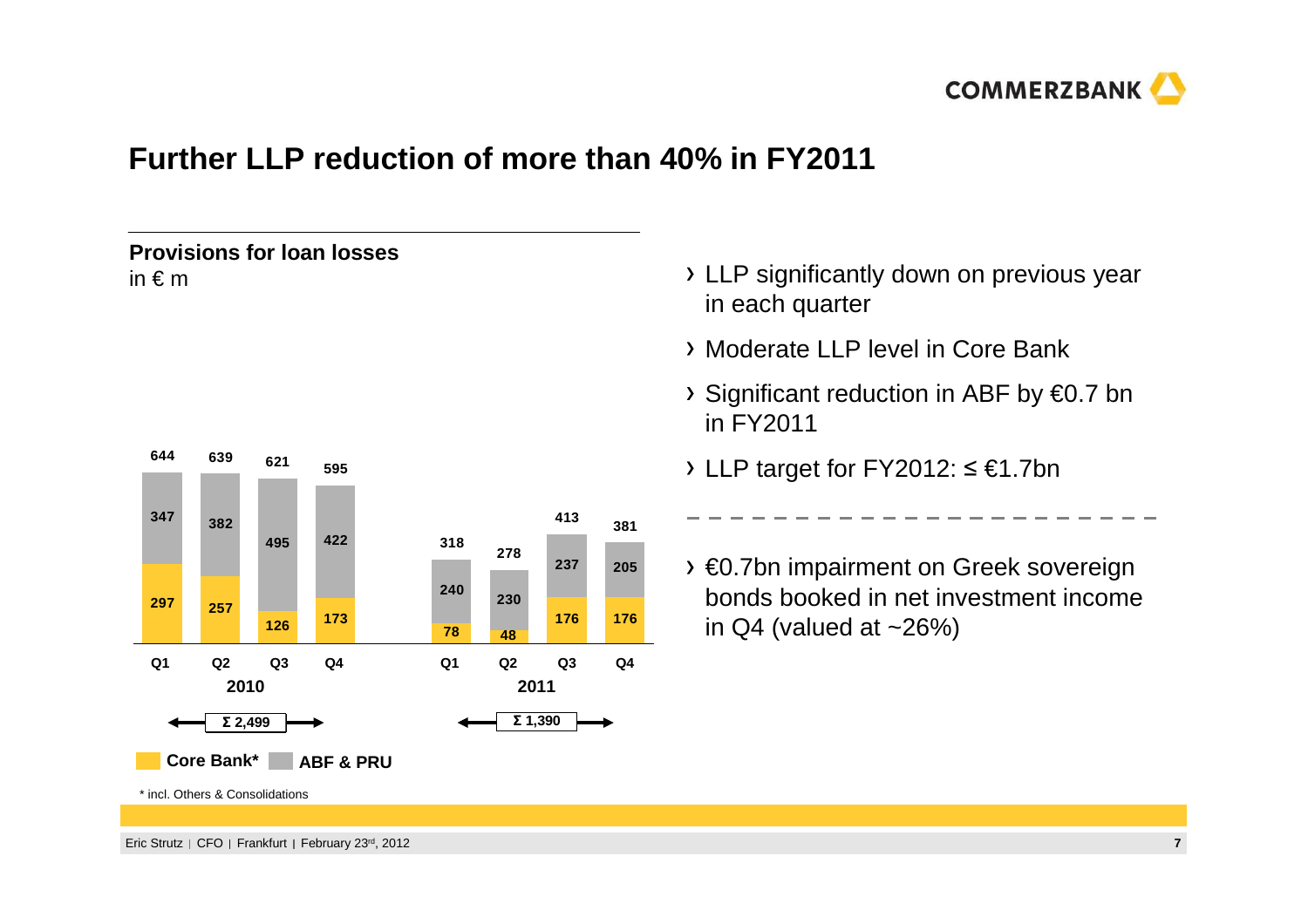

### **Costs down ~ €800m in FY2011**



**Operating expenses excl. integration charges**

**Integration charges**

**Operating expenses** 

- Overall costs down by 9% in FY2011
- In Q4 reduction in personnel costs by €233m q-o-q mainly due to reversal of variable compensation provisions
- CIR in Core Bank (without integration charges) at 58% in FY2011
- €1.8bn synergies already accomplished; further €0.3bn cost synergies planned for FY2012
- Cost target for FY2012: ≤ €7.6bn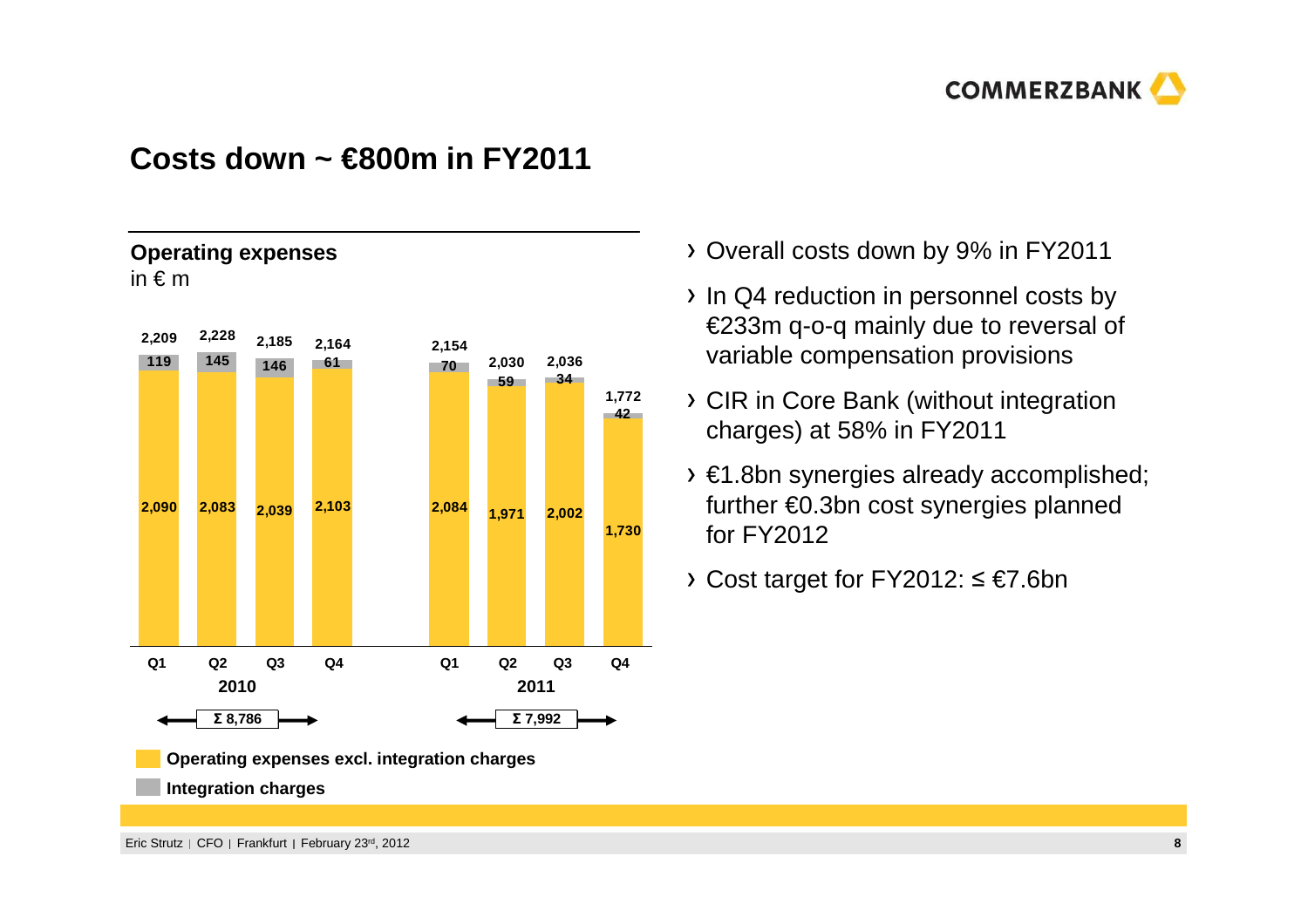

### **Operating profit and Net profit**



- Q4 operating profit of €163m
- Additional write-downs on Greek sovereign bonds of €0.7bn and further PF de-risking weighed down profit in Q4
- One-off effect from repurchase of hybrid equity instruments of €735m in Q4
- Tax benefit of €186m
- Minorities of €33m
- Net profit of €316m\*
- FY2011 EPS of €0.18\*\*
- NAV per share at €3.94\*\*\*

\* consolidated result attributable to Commerzbank shareholders \*\* based on 3.46bn shares (average shares outstanding in 12M 2011)<br>\*\*\* based on 5.11bn shares (excluding silent participation) \*\*\*\* incl. Others & Consolidatio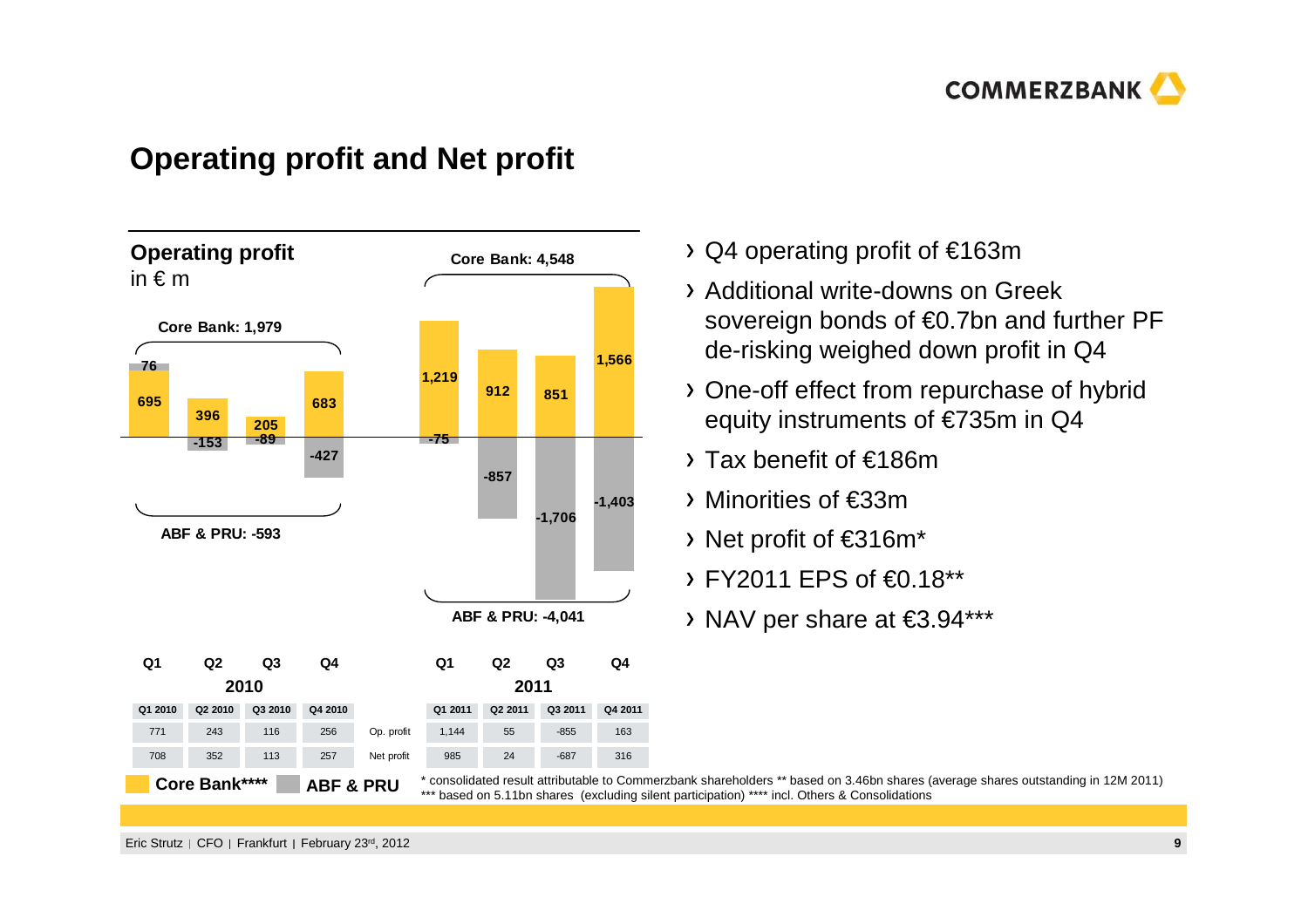

## **AG accounts (HGB) show loss compared to Group accounts (IFRS)**

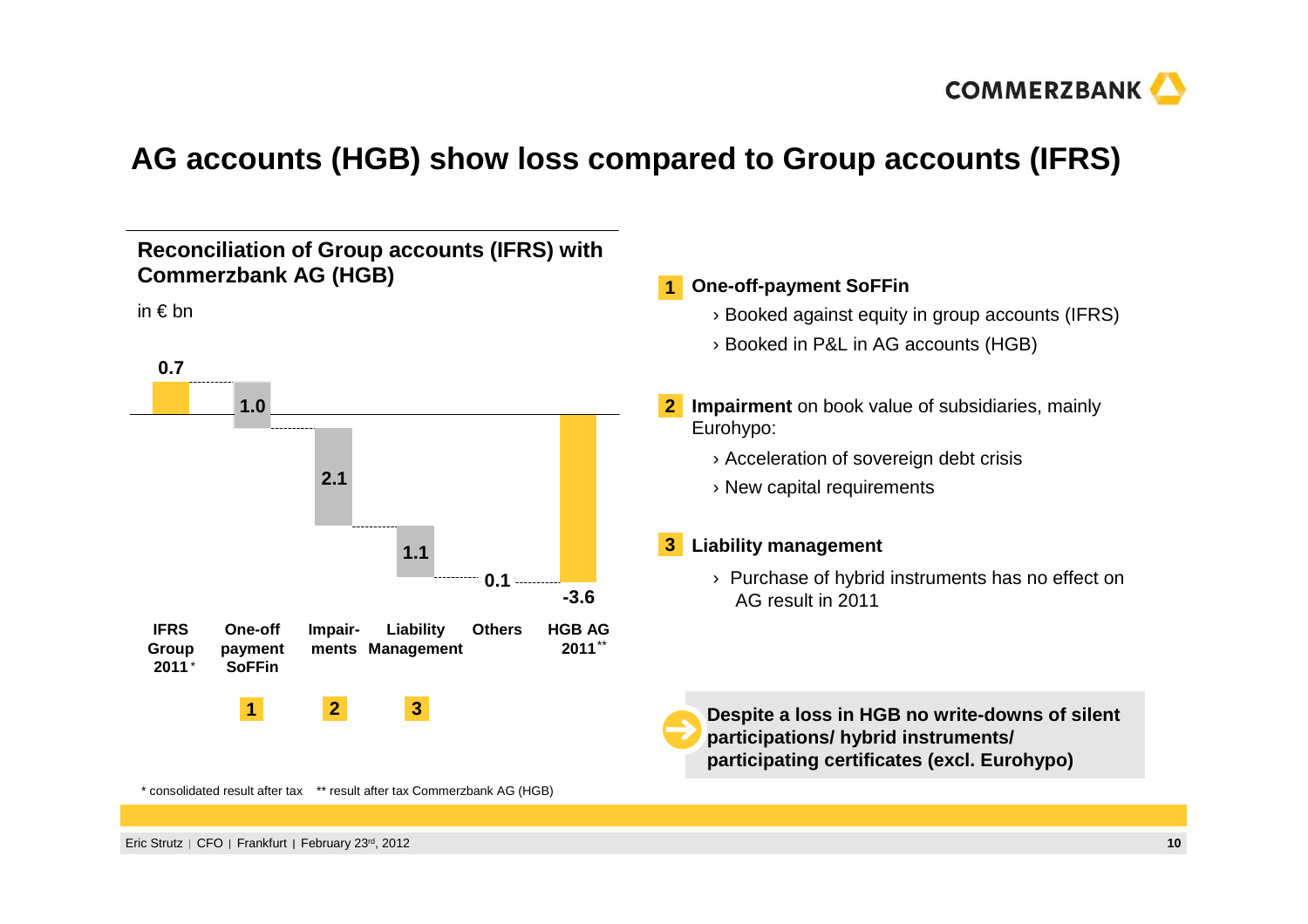

## **Agenda**

|                         | Group summary                    |
|-------------------------|----------------------------------|
| $\overline{2}$          | <b>Financial highlights</b>      |
| $\overline{\mathbf{3}}$ | <b>Results by division</b>       |
| $\overline{4}$          | Balance sheet, capital & funding |
| 5                       | Conclusion and outlook           |
| 6                       | Appendix                         |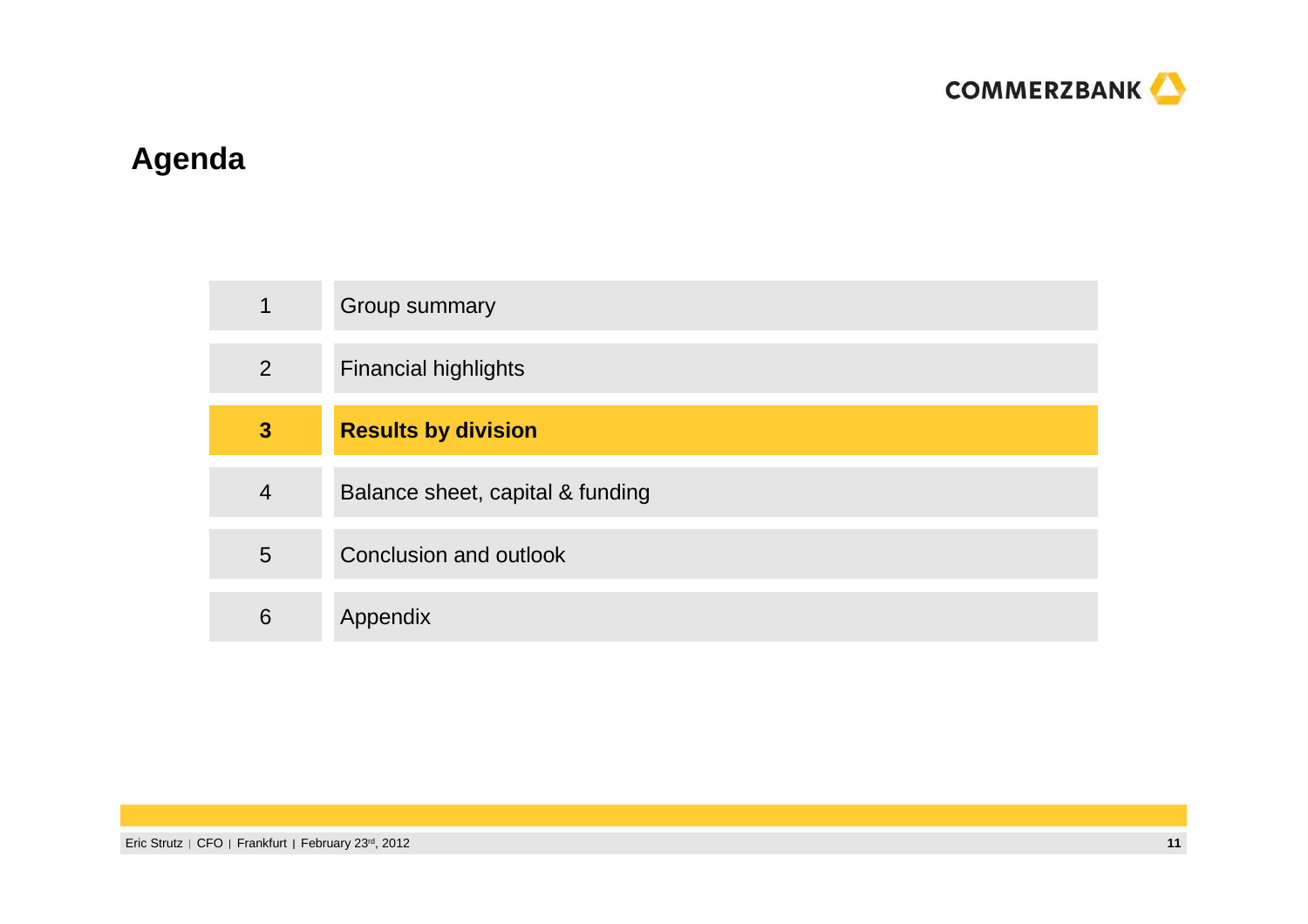

## **Core Bank segments\*: more balanced profit contribution**



Eric Strutz | CFO | Frankfurt | February 23<sup>rd</sup>, 2012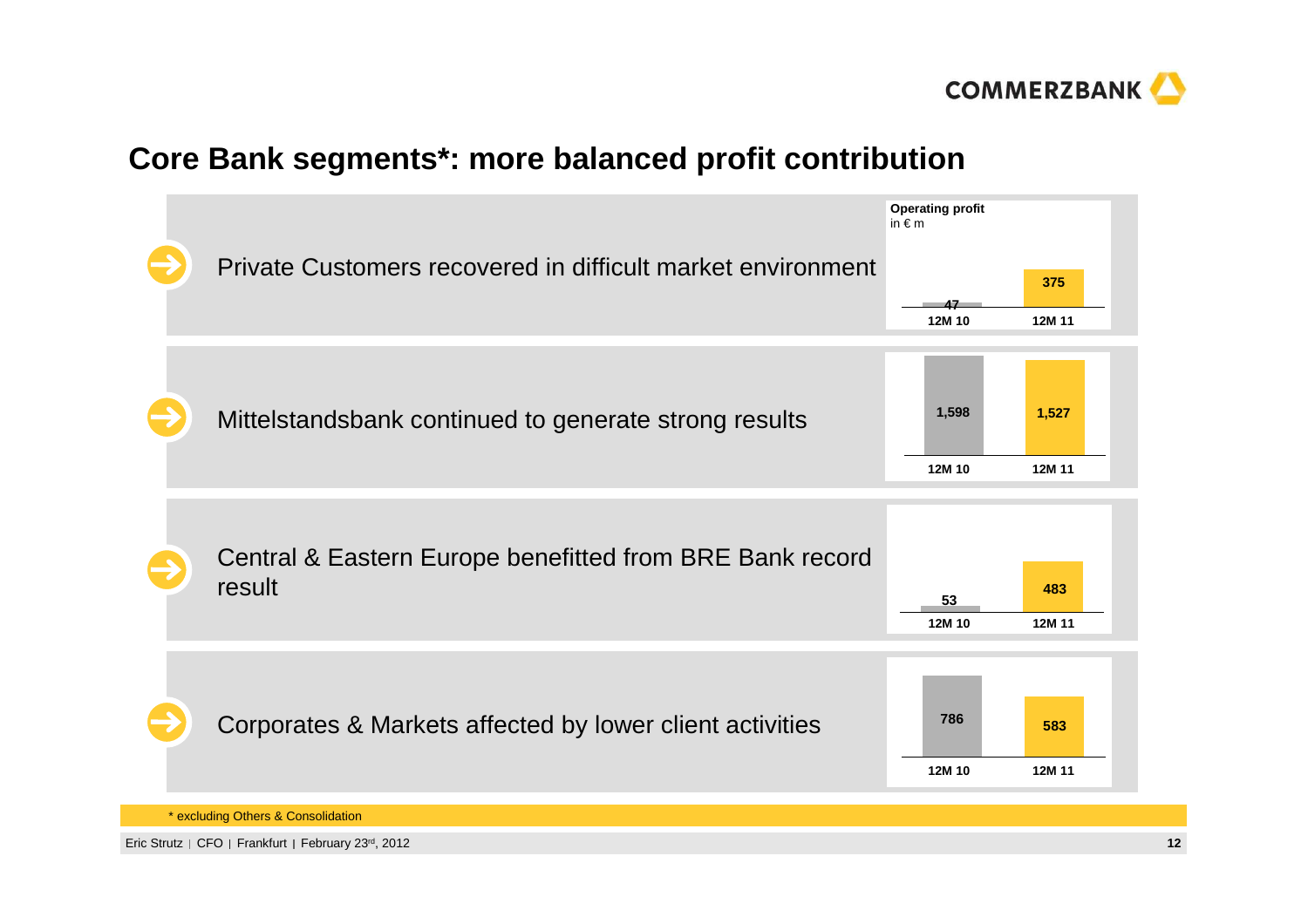

### **Private Customers recovered in difficult market environment**



|                  | Q4 10  |      |             | Q3 11 Q4 11 12M 10 12M 11 |       |
|------------------|--------|------|-------------|---------------------------|-------|
| $Ø$ equity (€ m) | 3.451  |      | 3,323 3,434 | 3.494                     | 3.375 |
| Op. RoE (%)      | $-1.5$ | 8.5  | 12.7        | 1.3                       | 11.1  |
| CIR(%)           | 96.3   | 89.1 | 93.5        | 92.4                      | 88.7  |

| in $\notin$ m           | Q4 10 | Q3 11 | Q411 | 12M 10 | 12M 11 |
|-------------------------|-------|-------|------|--------|--------|
| Revenues before LLP     | 884   | 959   | 857  | 3,845  | 3,820  |
| <b>LLP</b>              | $-46$ | $-34$ | 53   | $-246$ | -57    |
| Operating expenses      | 851   | 854   | 801  | 3,552  | 3,388  |
| <b>Operating profit</b> | $-13$ | 71    | 109  | 47     | 375    |

- › Revenues before LLP nearly flat in FY2011, but significantly reduced y-o-y reflecting client reluctance in adverse market conditions
- › Deposit margin significantly increased by 20 bp compared to 2010
- › LLP release in Q4
- › Costs 6% lower y-o-y, further cost reductions/ synergies of €260m in FY2012 planned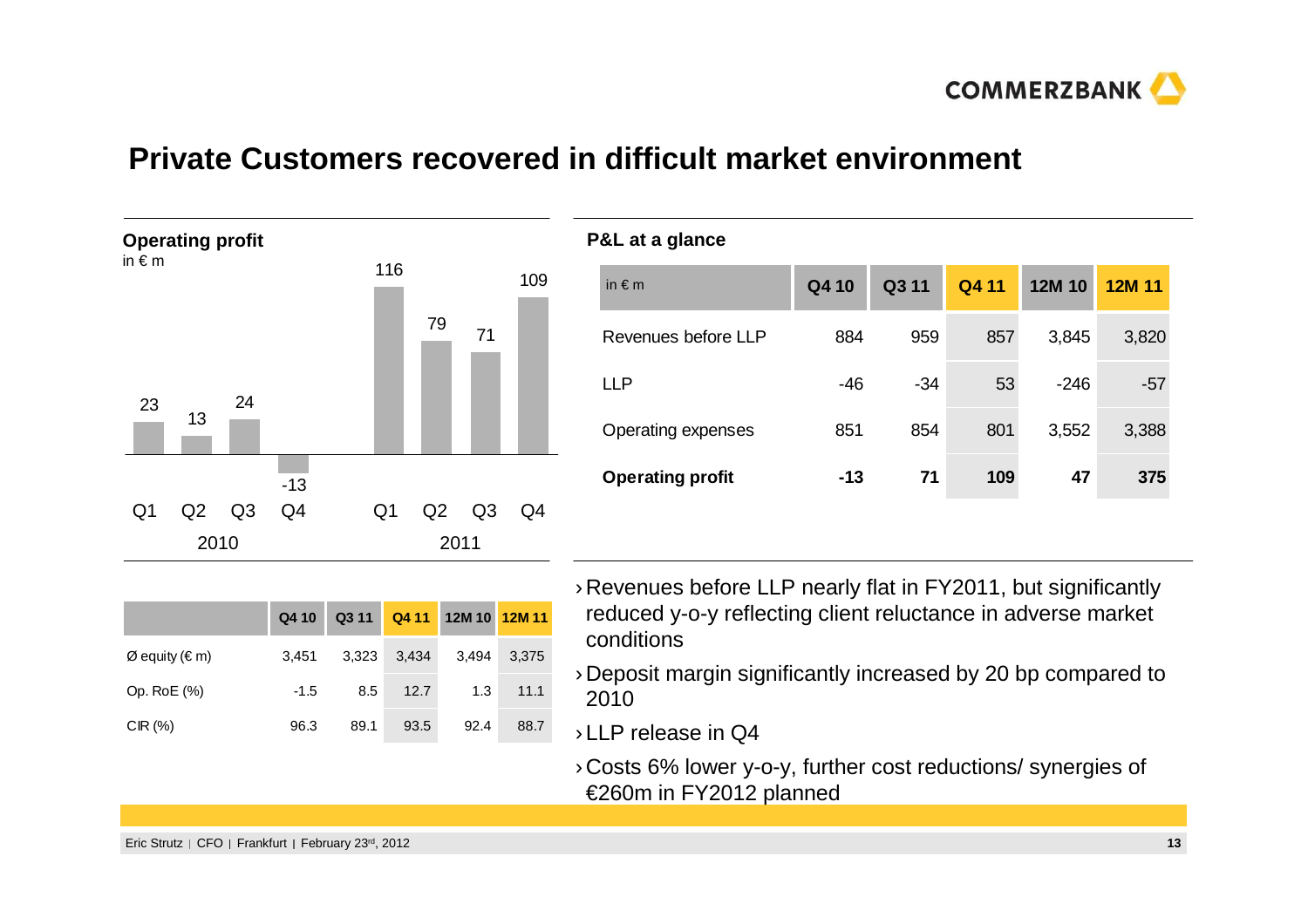

### **Mittelstandsbank continued to generate strong result**



| in $\notin$ m           | Q4 10 | Q3 11 | Q4 11  | 12M 10 | 12M 11 |
|-------------------------|-------|-------|--------|--------|--------|
| Revenues before LLP     | 930   | 782   | 755    | 3,319  | 3,176  |
| <b>LLP</b>              | $-93$ | $-51$ | $-154$ | $-279$ | $-188$ |
| Operating expenses      | 371   | 386   | 331    | 1,442  | 1,461  |
| <b>Operating profit</b> | 466   | 345   | 270    | 1,598  | 1,527  |

|                  | Q4 10 | Q3 11 |       | Q4 11 12M 10 12M 11 |       |
|------------------|-------|-------|-------|---------------------|-------|
| $Ø$ equity (€ m) | 5.554 | 5.355 | 5,363 | 5.545               | 5.378 |
| Op. RoE (%)      | 33.6  | 25.8  | 20.1  | 28.8                | 28.4  |
| CIR(%)           | 39.9  | 49.4  | 43.8  | 43.4                | 46.0  |

- › Revenues before LLP lower y-o-y due to effect from restructured loans in Q4 10 and negative one-off effect in net trading income in Q4 11
- › Improved earnings quality with:
	- higher net interest income reflecting credit volume growth and increase in deposit margins
	- higher fee income supported by foreign trade business
- $\scriptstyle\rm p$  LLP negatively affected by few single cases in Q4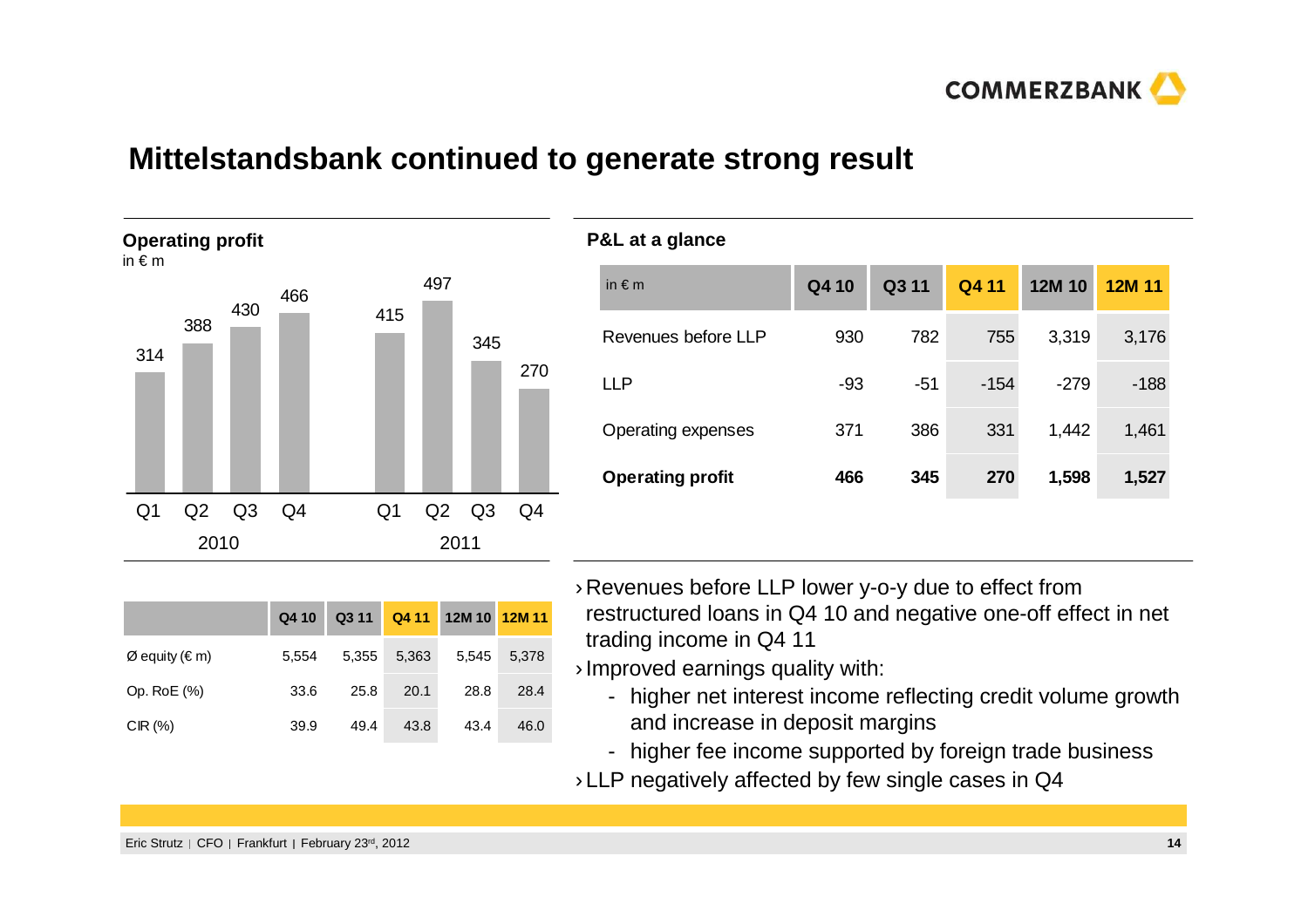

### **Central & Eastern Europe benefitted from BRE Bank record result**



|                  | Q4 10 |      |             | Q3 11 Q4 11 12M 10 12M 11 |       |
|------------------|-------|------|-------------|---------------------------|-------|
| $Ø$ equity (€ m) | 1.642 |      | 1,755 1,744 | 1,628                     | 1,723 |
| Op. RoE (%)      | 17.3  | 21.0 | 49.1        | 3.3                       | 28.0  |
| CIR(%)           | 53.7  | 53.6 | 39.0        | 57.7                      | 50.6  |

| in $\notin$ m           | Q4 10 | Q3 11 | Q4 11 | 12M 10 | 12M 11 |
|-------------------------|-------|-------|-------|--------|--------|
| Revenues before LLP     | 257   | 267   | 385   | 979    | 1,157  |
| <b>LLP</b>              | $-48$ | $-32$ | $-21$ | $-361$ | $-89$  |
| Operating expenses      | 138   | 143   | 150   | 565    | 585    |
| <b>Operating profit</b> | 71    | 92    | 214   | 53     | 483    |

- › Q4 revenues before LLP increased y-o-y, including positive one-off effect of €154m
- $\rightarrow$  BRE with record result in Q4
- › LLP with significant decrease in 2011
- › Cost base relatively stable despite business volume growth of BRE Bank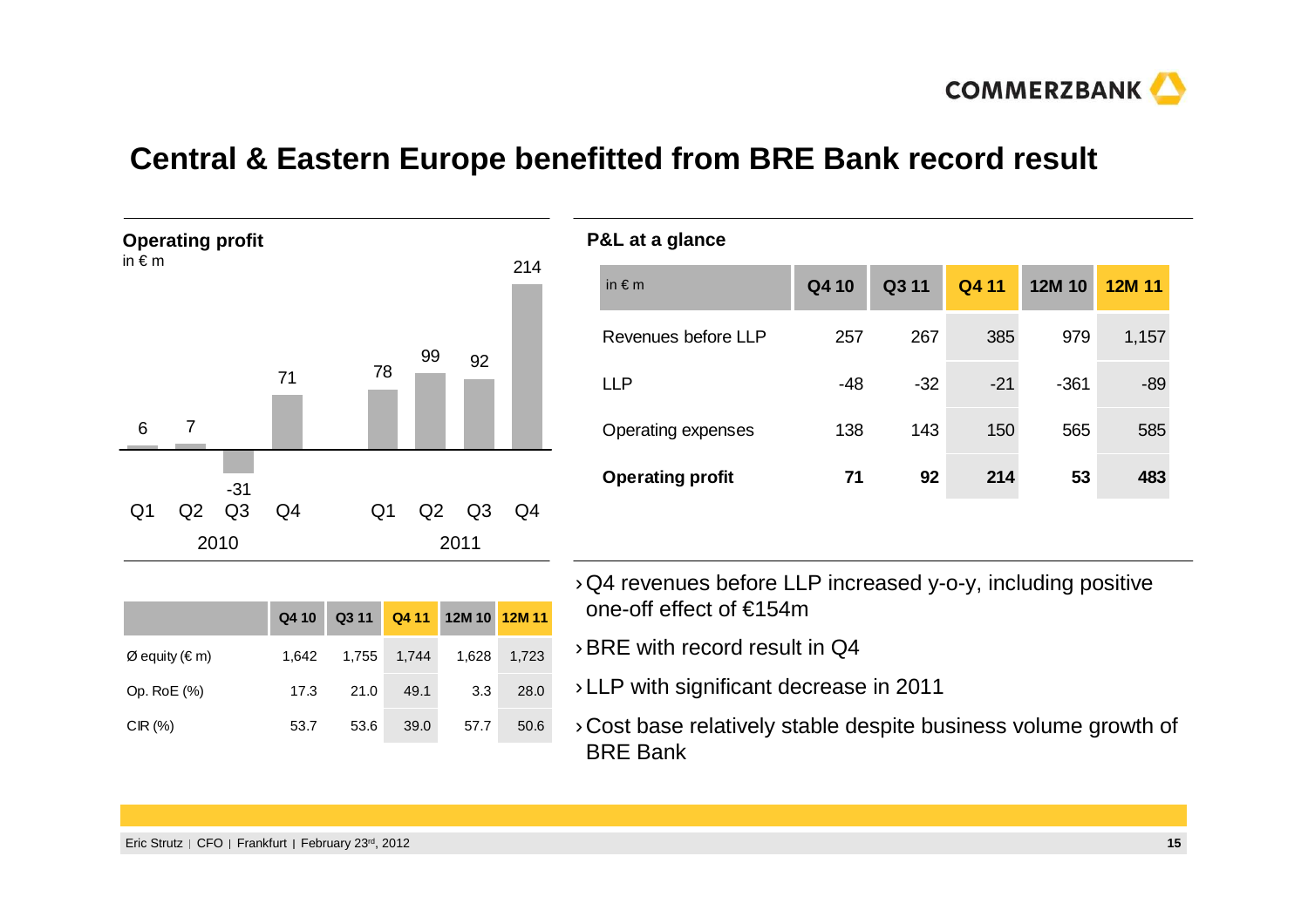

### **C&M affected by lower client activities**



|                  | Q4 10 | Q311  |       | Q4 11 12M 10 12M 11 |       |
|------------------|-------|-------|-------|---------------------|-------|
| $Ø$ equity (€ m) | 3.903 | 2.781 | 3,010 | 3.854               | 3,026 |
| Op. RoE (%)      | 23.0  | 5.0   | 3.6   | 20.4                | 19.3  |
| CIR(%)           | 64.9  | 79.0  | 79.1  | 68.3                | 67.4  |

| in $\notin$ m           | Q4 10 | Q3 11 | Q4 11 | 12M 10 | 12M 11 |
|-------------------------|-------|-------|-------|--------|--------|
| Revenues before LLP     | 598   | 448   | 397   | 2,392  | 2,234  |
| LLP                     | 14    | $-59$ | $-56$ | 27     | $-146$ |
| Operating expenses      | 388   | 354   | 314   | 1,633  | 1,505  |
| <b>Operating profit</b> | 224   | 35    | 27    | 786    | 583    |

- › Positive operating result in Q4 despite worsened macroeconomic conditions and sovereign crisis; Q4'10 benefited from positive effects of restructured loans
- $\rightarrow$  Restrained client activity in the light of high market volatility
- › Prudent cost management reflected in reduction of operating expenses by 8% in FY2011
- › Stringent RWA management Basel 2.5 effects more than mitigated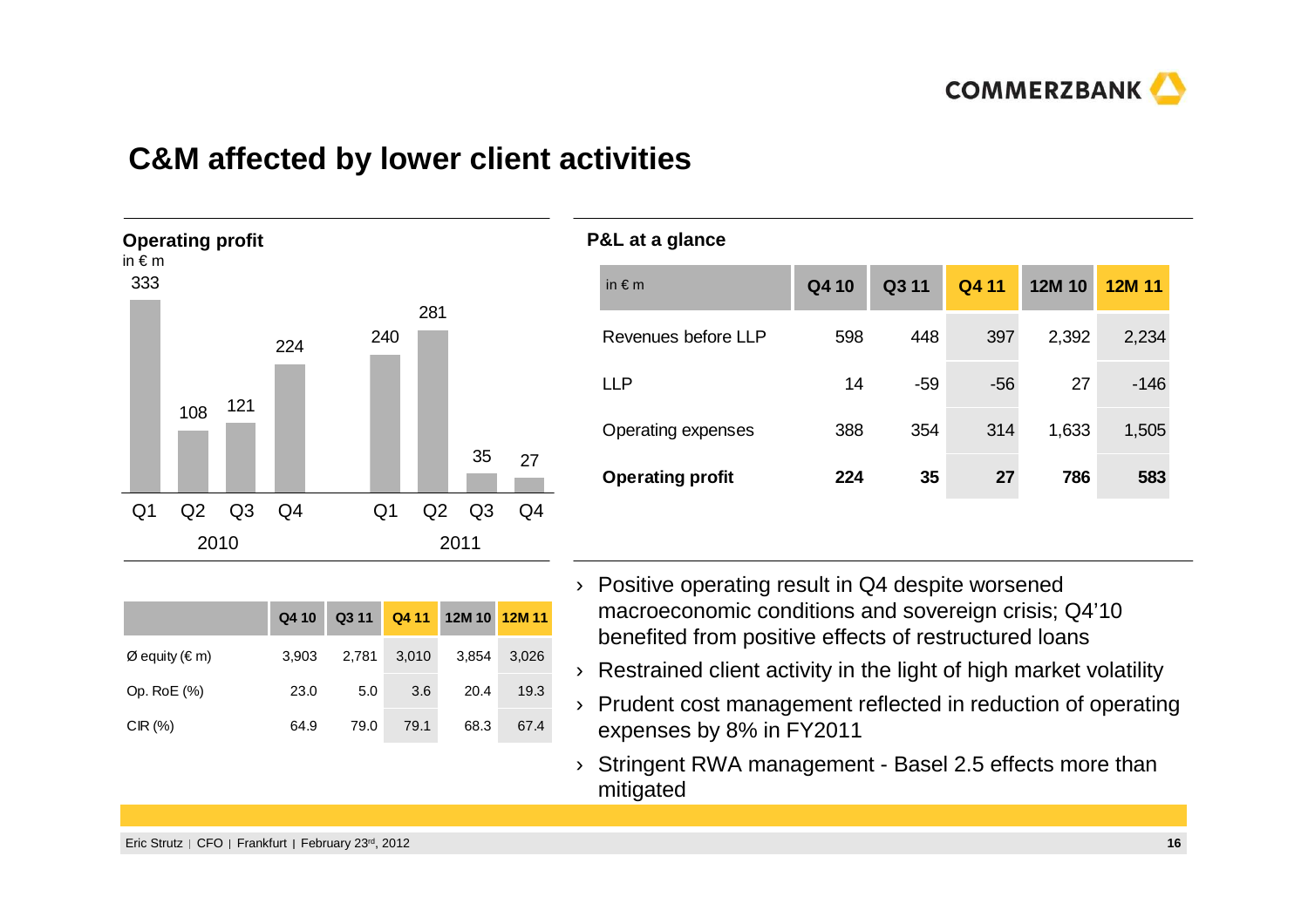

### **Corporates & Markets divisional split**



#### **Equity Markets and Commodities - Operating Revenues\* incl. LLP**







- › Stable performance in Corporates
- › Strong year-end performance in Q4 11 mainly driven by Structured Finance
- › Effect of restructured loans in Q4 10

› Difficult market environment in H2 negatively affected market valuations and client flows in both, equity and commodities

- › Stable performance of Bond Trading, EM & Credit Derivatives and FX Trading throughout the year due to strong underlying client franchise
- › Despite politically eventful Q4'11 and slow down of client activities in Rates Trading and IR & Hybrid Derivatives stronger quarter revenues compared to Q4 2010
- › FIC performance influenced by own credit spread widening

Eric Strutz | CFO | Frankfurt | February 23<sup>rd</sup>, 2012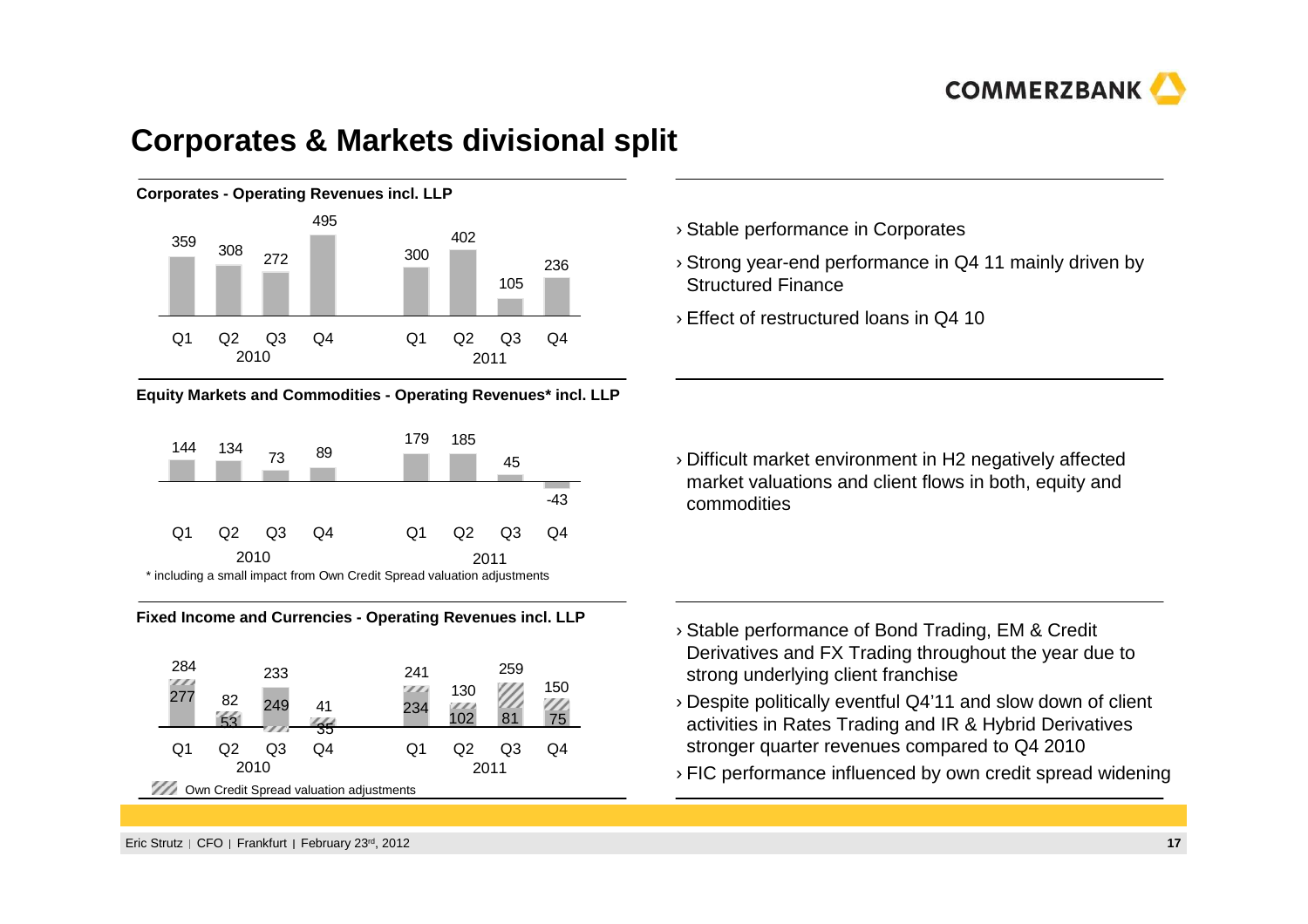

## **Others & Consolidation**



|                         | P&L at a glance     |          |       |                |        |        |
|-------------------------|---------------------|----------|-------|----------------|--------|--------|
| in $\notin$ m           |                     | Q4 10    | Q3 11 | Q4 11          | 12M 10 | 12M 11 |
|                         | Revenues before LLP | 162      | 447   | 981            | 368    | 1,996  |
| <b>LLP</b>              |                     | $\Omega$ | 0     | $\overline{2}$ | 6      | 2      |
|                         | Operating expenses  | 227      | 139   | 37             | 879    | 418    |
| <b>Operating profit</b> |                     | $-65$    | 308   | 946            | $-505$ | 1,580  |
|                         |                     |          |       |                |        |        |

|                |       | Q4 10 Q3 11 Q4 11 12M 10 12M 11 |             |              |
|----------------|-------|---------------------------------|-------------|--------------|
| Ø equity (€ m) | 9.976 |                                 | 9,350 8,033 | 8.972 10.332 |

› Result in Q4 benefits from repurchase of hybrid equity instruments

› Integration charges of €0.2bn in 2011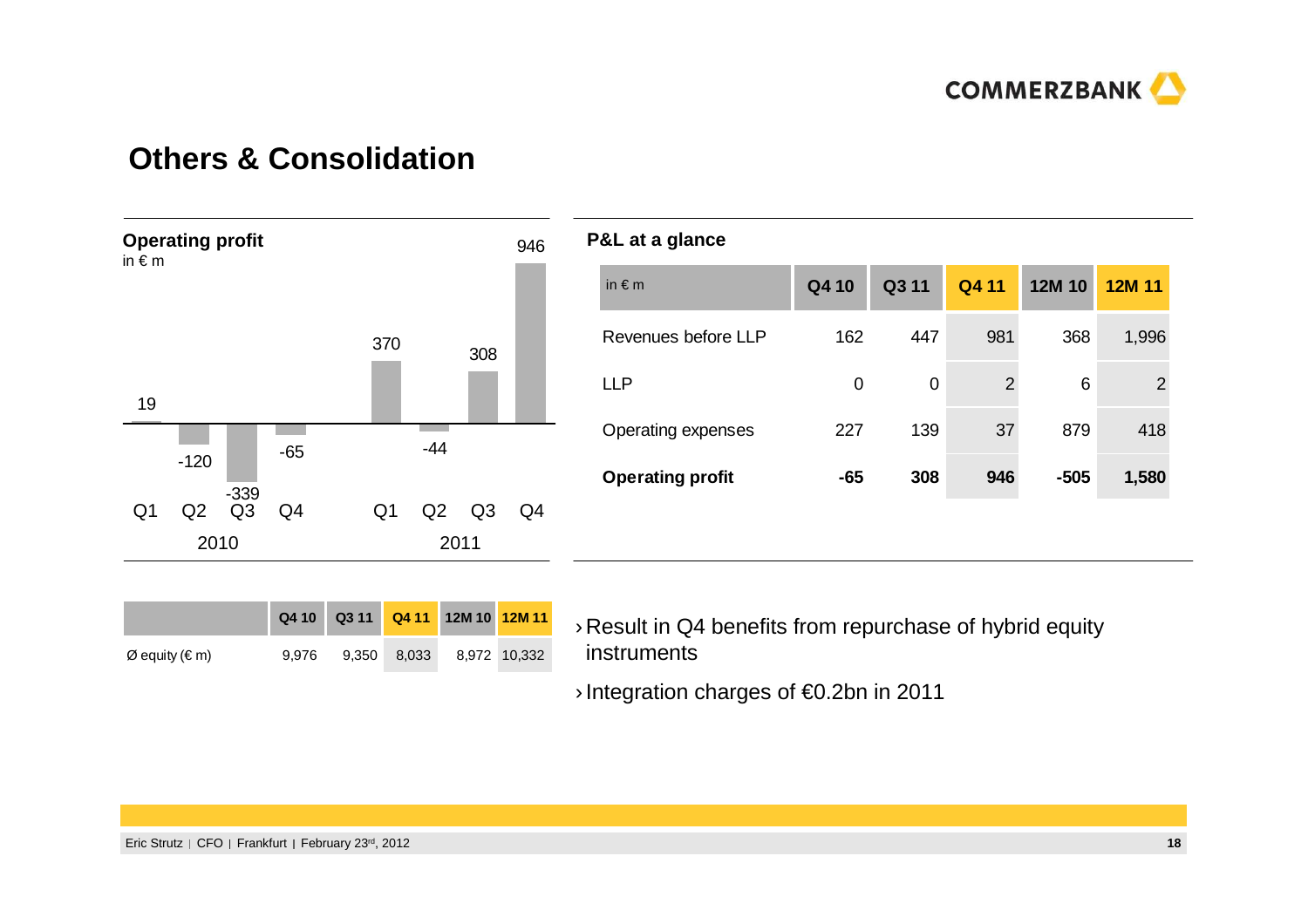

### **ABF & PRU**

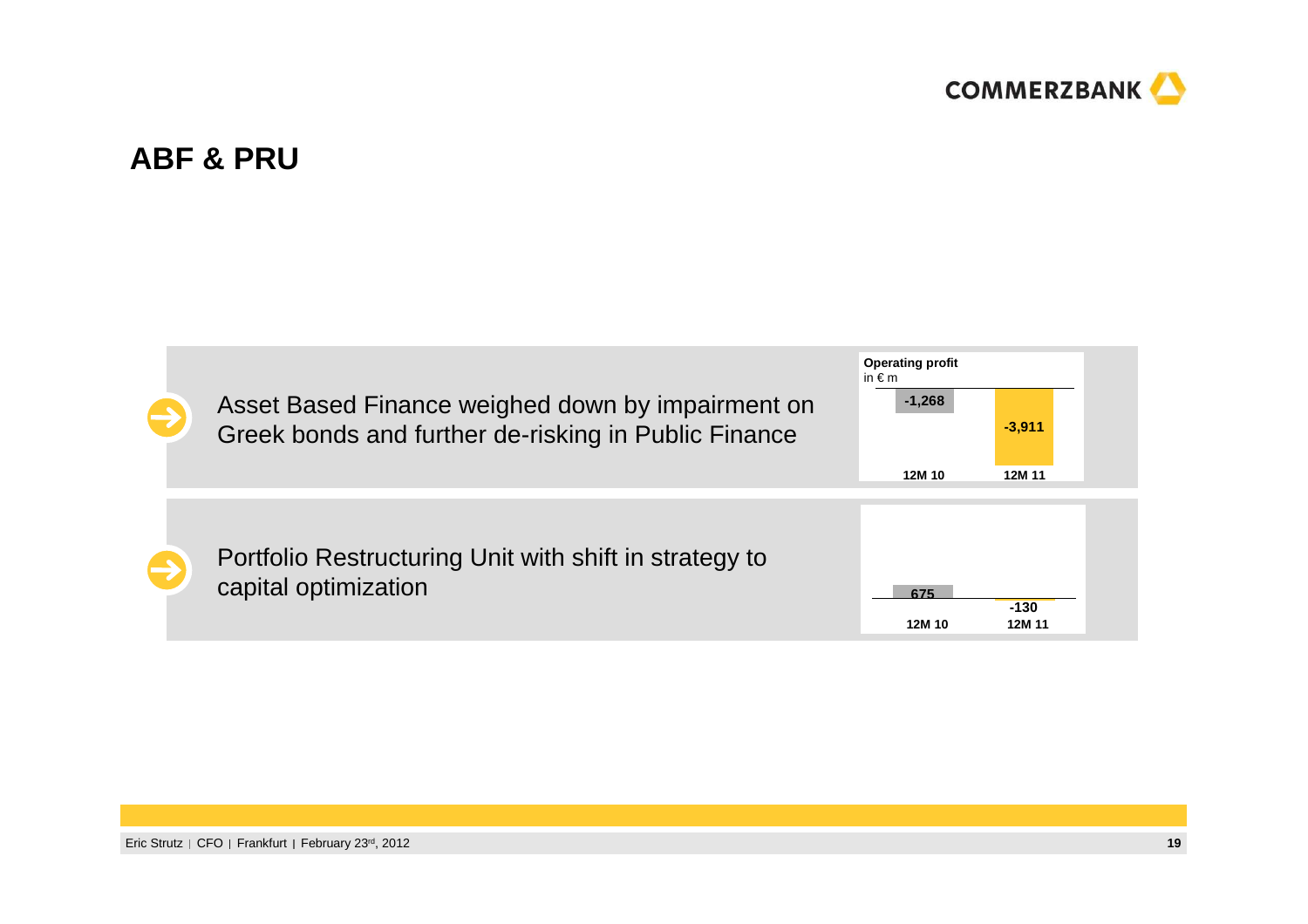## **Asset Based Finance weighed down by impairment on Greek bonds and further de-risking in Public Finance**

**P&L at a glance**

| г.<br>in $\epsilon$ m | ייז פיייניי |        |        |                |        |                |          |
|-----------------------|-------------|--------|--------|----------------|--------|----------------|----------|
| $-85$                 | $-248$      | $-403$ | $-532$ | $-138$         |        |                |          |
|                       |             |        |        |                | $-921$ |                |          |
|                       |             |        |        |                |        | $-1,494$       | $-1,358$ |
| Q <sub>1</sub>        | Q2          | Q3     | Q4     | Q <sub>1</sub> | Q2     | Q <sub>3</sub> | Q4       |
|                       | 2010        |        |        |                | 2011   |                |          |

 $\varnothing$  equity (€ m)  $5,829$   $5,416$   $5,368$   $6,276$   $5,398$ 

Op. RoE (%) -36.5 -110.3 -101.2 -20.2 -72.5

CIR (%) 360.9 n/a n/a 65.8 n/a

**Q4 10 Q3 11 Q4 11 12M 10 12M 11**

**Operating profit**

| <b>F&amp;L at a giance</b> |        |          |          |          |          |
|----------------------------|--------|----------|----------|----------|----------|
| in $\notin$ m              | Q4 10  | Q3 11    | Q4 11    | 12M 10   | 12M 11   |
| Revenues before LLP        | 46     | $-1,097$ | $-1,048$ | 925      | $-2,432$ |
| <b>LLP</b>                 | $-412$ | $-254$   | $-179$   | $-1,584$ | $-907$   |
| Operating expenses         | 166    | 143      | 131      | 609      | 572      |
| <b>Operating profit</b>    | $-532$ | $-1,494$ | $-1,358$ | $-1,268$ | $-3,911$ |
|                            |        |          |          |          |          |

- › Q4 revenues before LLP down y-o-y due to:
	- Impairments on Greece
	- Realized losses from the sale of PF assets
	- Lower NII resulting from asset reduction
- › LLP reduced by €677m in FY2011

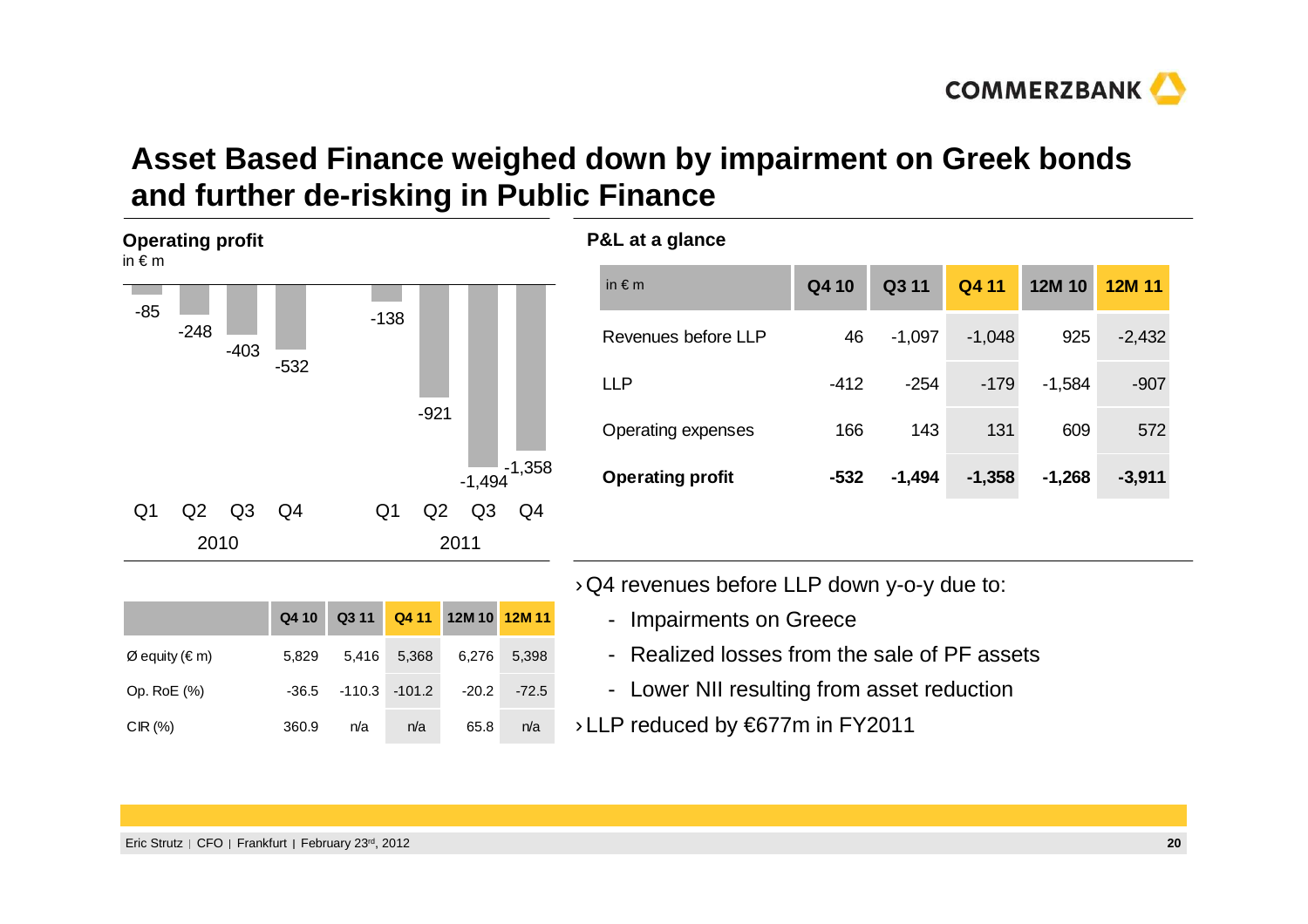

### **Portfolio reduction in Asset Based Finance**



- › Downsizing PF and CRE portfolio ahead of schedule
- › Overall GIIPS sovereign exposure reduced by 38% since December 2009

## **GIIPS** sovereign exposure (EaD<sup>\*</sup>)

**CRE portfolio development (EaD in € bn)\*\*** 



| in $\epsilon$ bn | Q4 09 | Q4 10 | Q4 11 |
|------------------|-------|-------|-------|
| Greece           | 3.5   | 3.0   | 0.8   |
| Ireland          | < 0.1 | < 0.1 | 0.0   |
| Italy            | 10.7  | 9.7   | 7.9   |
| Portugal         | 1.7   | 0.9   | 0.8   |
| Spain            | 4.0   | 3.1   | 2.8   |
| <b>Total</b>     | 19.9  | 16.8  | 12.3  |

\* incl. PF portfolios of EH and EEPK; incl. non- impaired parts of Greek bonds in LaR and AfS \*\* excl. default portfolio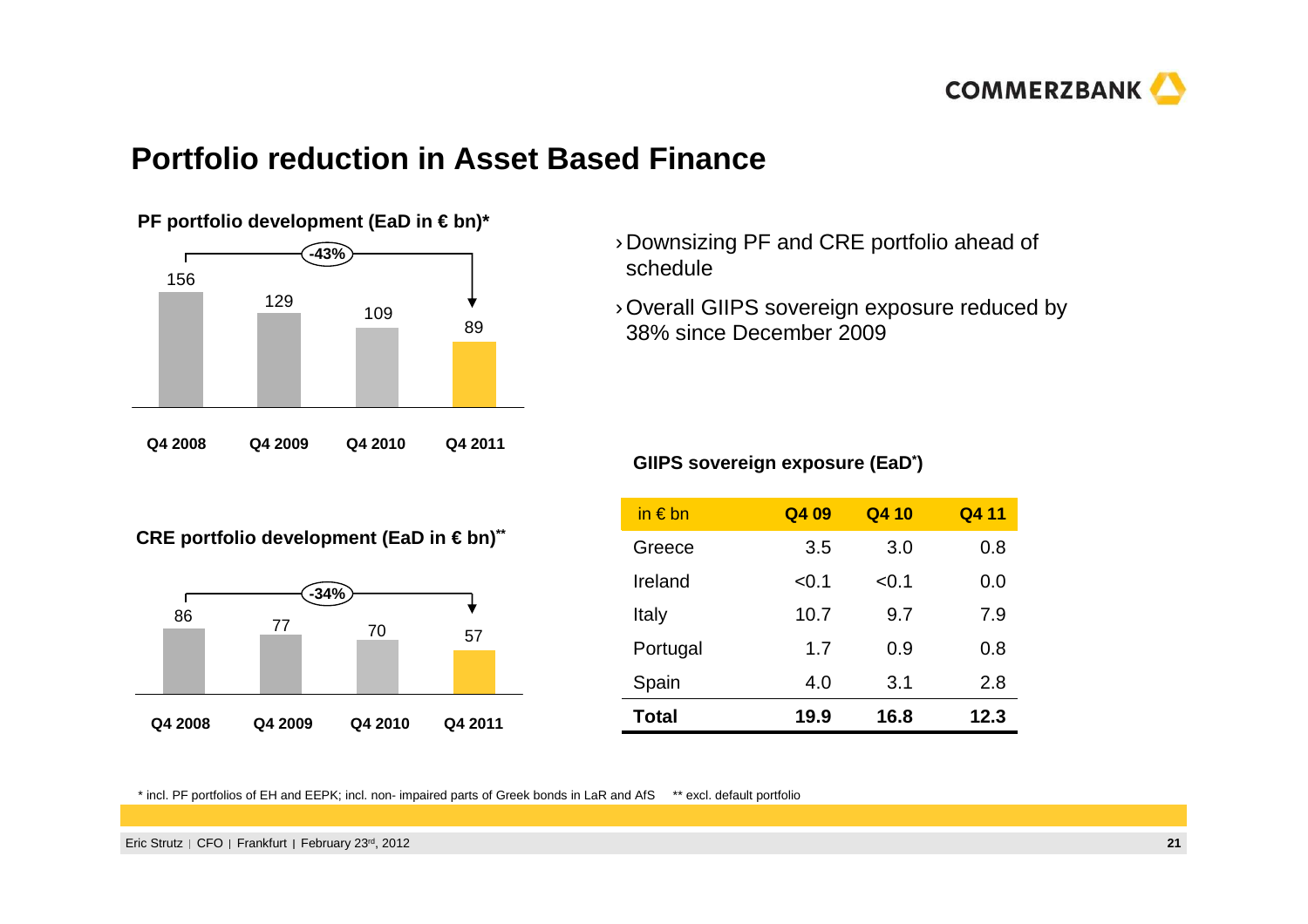

## **Portfolio Restructuring Unit with shift in strategy to capital optimization**



| ັ                       |       |        |       |        |        |
|-------------------------|-------|--------|-------|--------|--------|
| in $\notin$ m           | Q4 10 | Q3 11  | Q4 11 | 12M 10 | 12M 11 |
| Revenues before LLP     | 138   | $-212$ | $-11$ | 843    | $-62$  |
| <b>LLP</b>              | $-10$ | 17     | $-26$ | $-62$  | -5     |
| Operating expenses      | 23    | 17     | 8     | 106    | 63     |
| <b>Operating profit</b> | 105   | $-212$ | $-45$ | 675    | $-130$ |
|                         |       |        |       |        |        |

|                | Q4 10 |          |         | Q3 11  Q4 11  12M 10  12M 11 |         |
|----------------|-------|----------|---------|------------------------------|---------|
| Ø equity (€ m) | 1.097 | 808      | 1,291   | 1,212                        | 1,002   |
| Op. RoE (%)    | 38.3  | $-105.0$ | $-13.9$ | 55.7                         | $-13.0$ |
| CIR(%)         | 16.7  | n/a      | n/a     | 12.6                         | n/a     |

- › Q4 revenues were weighed down by European Sovereign crisis
- › Further balance sheet reduction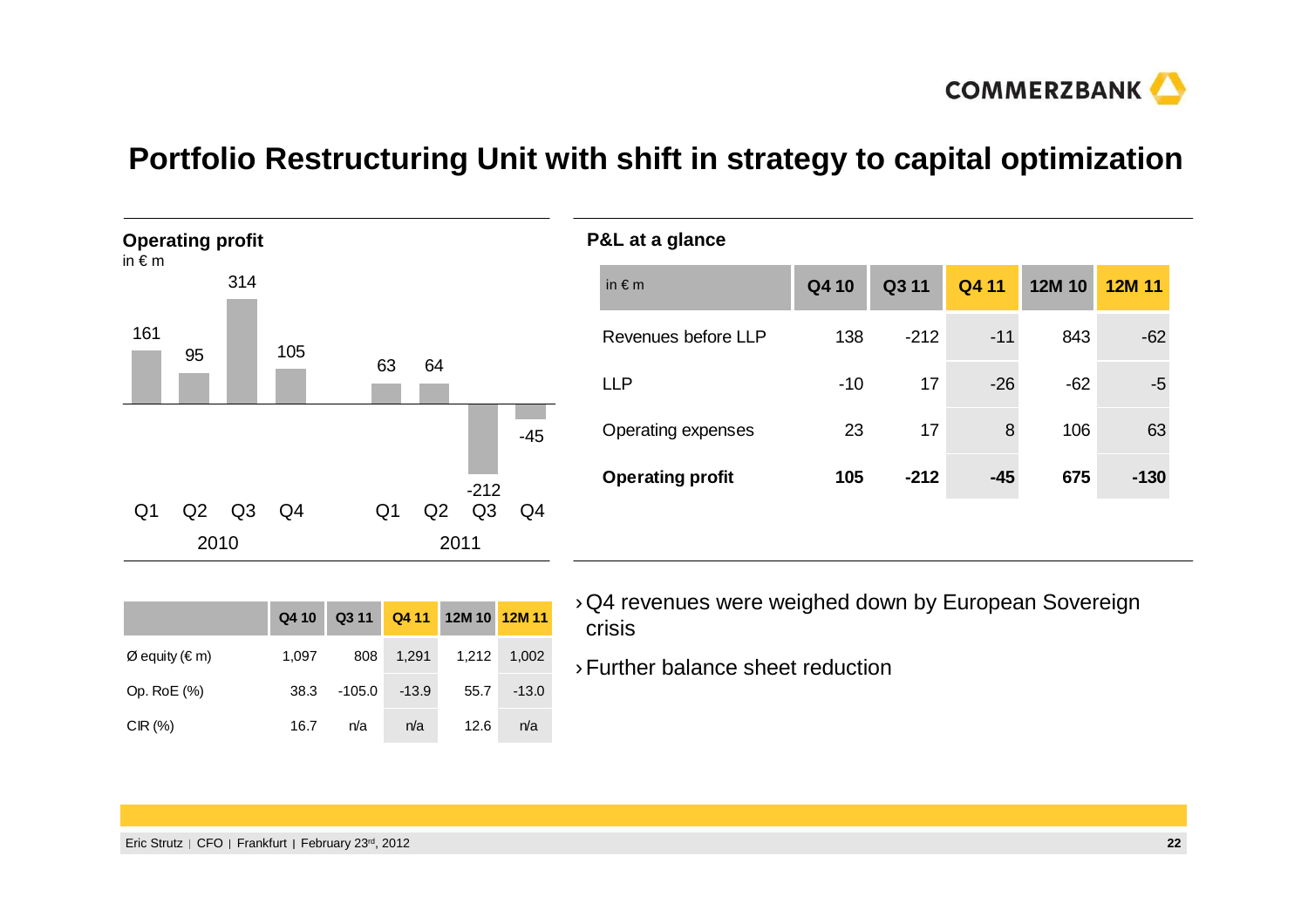

## **Agenda**

| $\mathbf 1$ | Group summary                               |
|-------------|---------------------------------------------|
| 2           | <b>Financial highlights</b>                 |
| 3           | Results by division                         |
|             |                                             |
| 4           | <b>Balance sheet, capital &amp; funding</b> |
| 5           | <b>Conclusion and Outlook</b>               |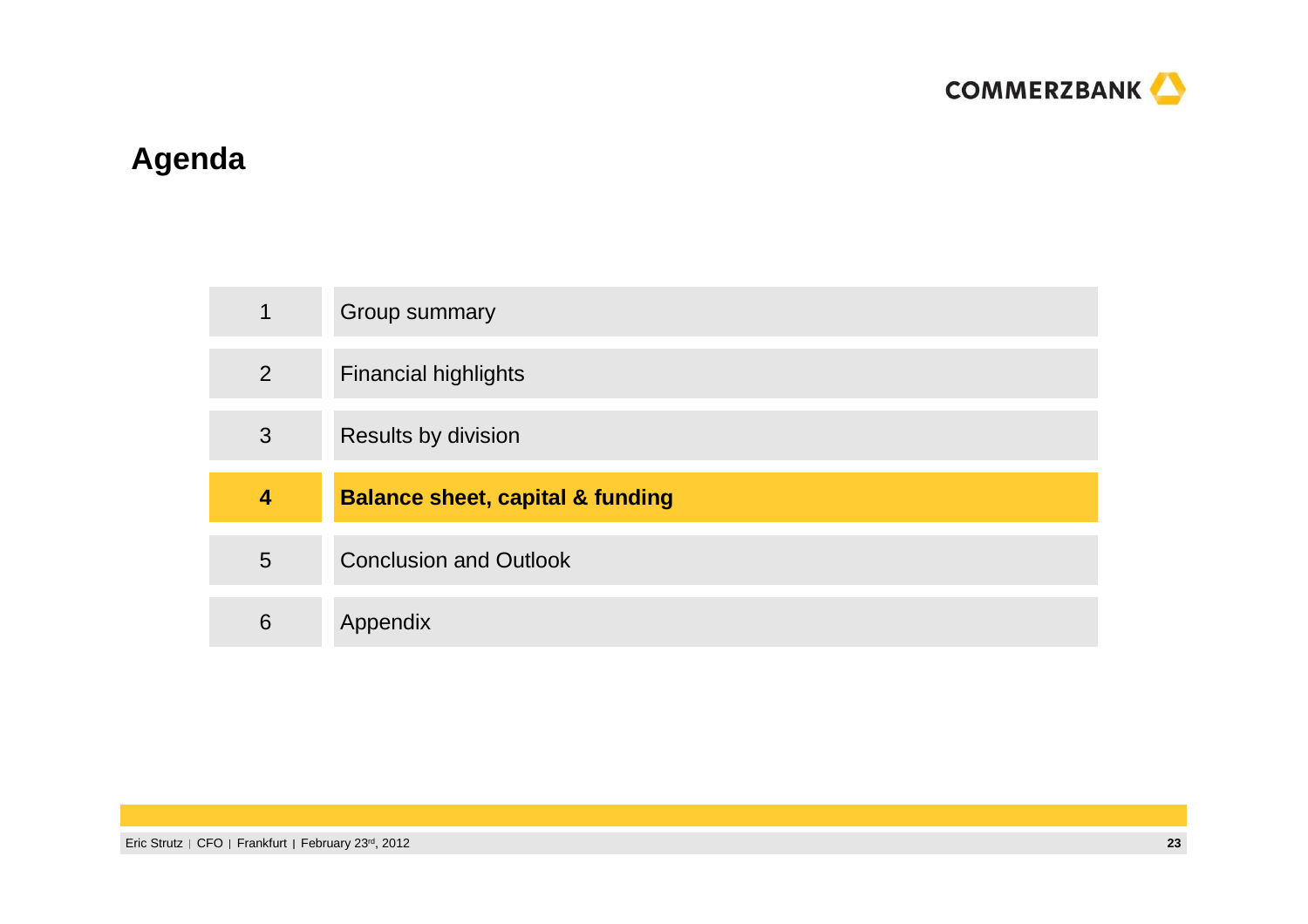

## **B/S decrease and RWA reduction of 12% in FY2011 despite Basel 2.5, stable Core Tier 1 ratio**

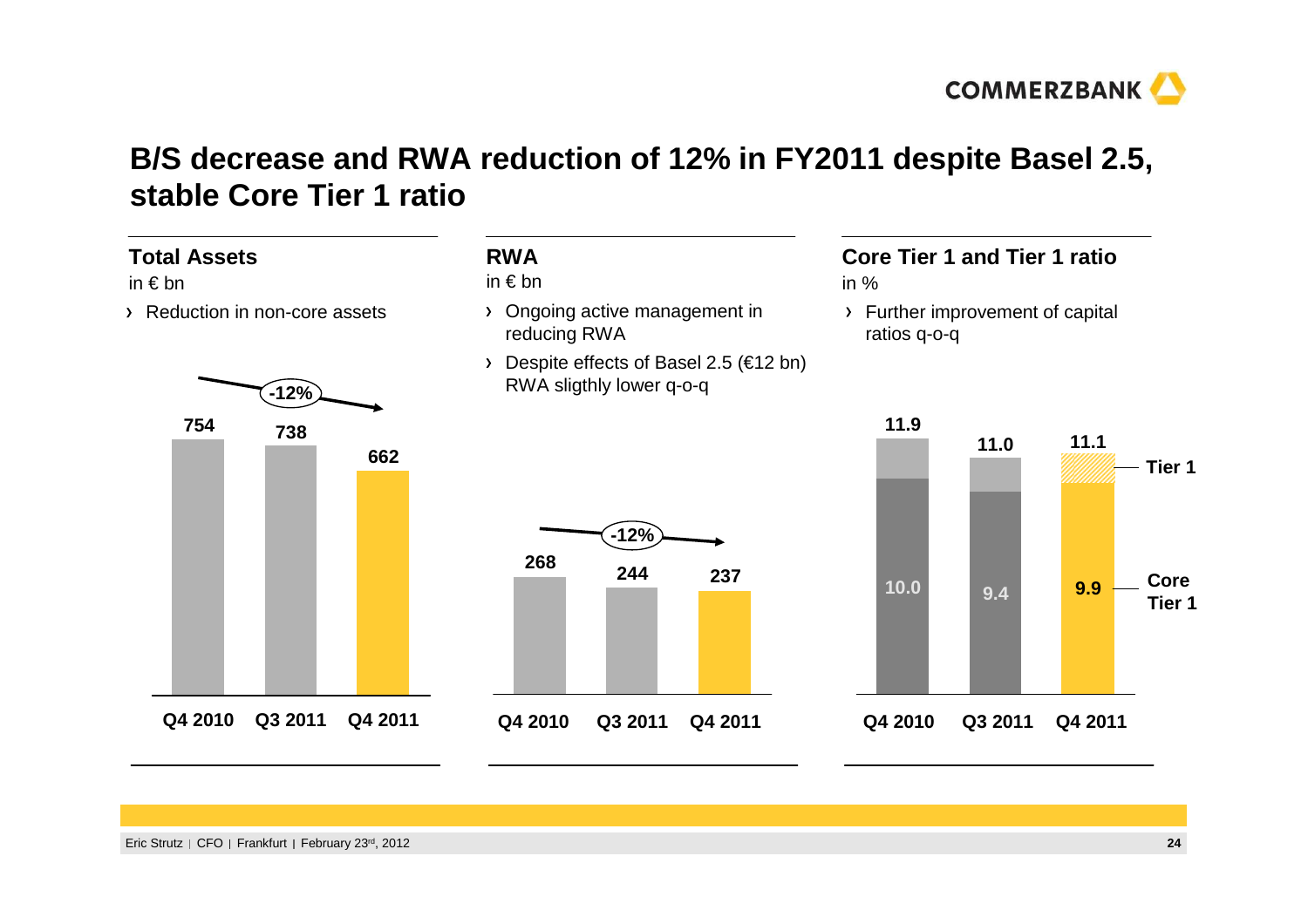

## **Measures to fulfil EBA capital requirement by June 2012well underway**

|                                        | > Volume reduction outside core markets / plans to grow in primary franchise markets remain unchanged | Ø             |
|----------------------------------------|-------------------------------------------------------------------------------------------------------|---------------|
|                                        | $\rightarrow$ Risk transfer – securitizations / portfolio sales                                       | Ø             |
| <b>RWA management</b>                  | $\rightarrow$ Management of market and counterparty risk                                              | Ø             |
|                                        | > RWA efficiency, e.g. mapping of collateral                                                          | <b>32</b>     |
|                                        |                                                                                                       |               |
|                                        | > Repurchase of selected hybrid equity instruments in December 2011                                   | <b>3</b>      |
|                                        | > Management of capital deductions                                                                    | Ø             |
| <b>Capital management</b>              | $\rightarrow$ Performance related payments in shares for employees                                    | <b>3</b>      |
|                                        | $\rightarrow$ Restructuring of capital instruments                                                    |               |
|                                        | $\rightarrow$ Further improvement of capital structure                                                | Ø             |
|                                        |                                                                                                       |               |
|                                        | > Sales, e.g. Dresdner Bank Headquarters in October 2011                                              | $\mathcal{S}$ |
| <b>Sale of non-strategic</b><br>assets | > Sale of 14.4% participation in Promsvyazbank                                                        |               |
|                                        | BRE Bank and Comdirect are considered strategic                                                       |               |
|                                        |                                                                                                       |               |
| <b>Retained earnings</b>               | > Result: Q4 2011                                                                                     |               |
|                                        | > Result: H1 2012 (incl. further cost measures)                                                       |               |

**Measures initiated**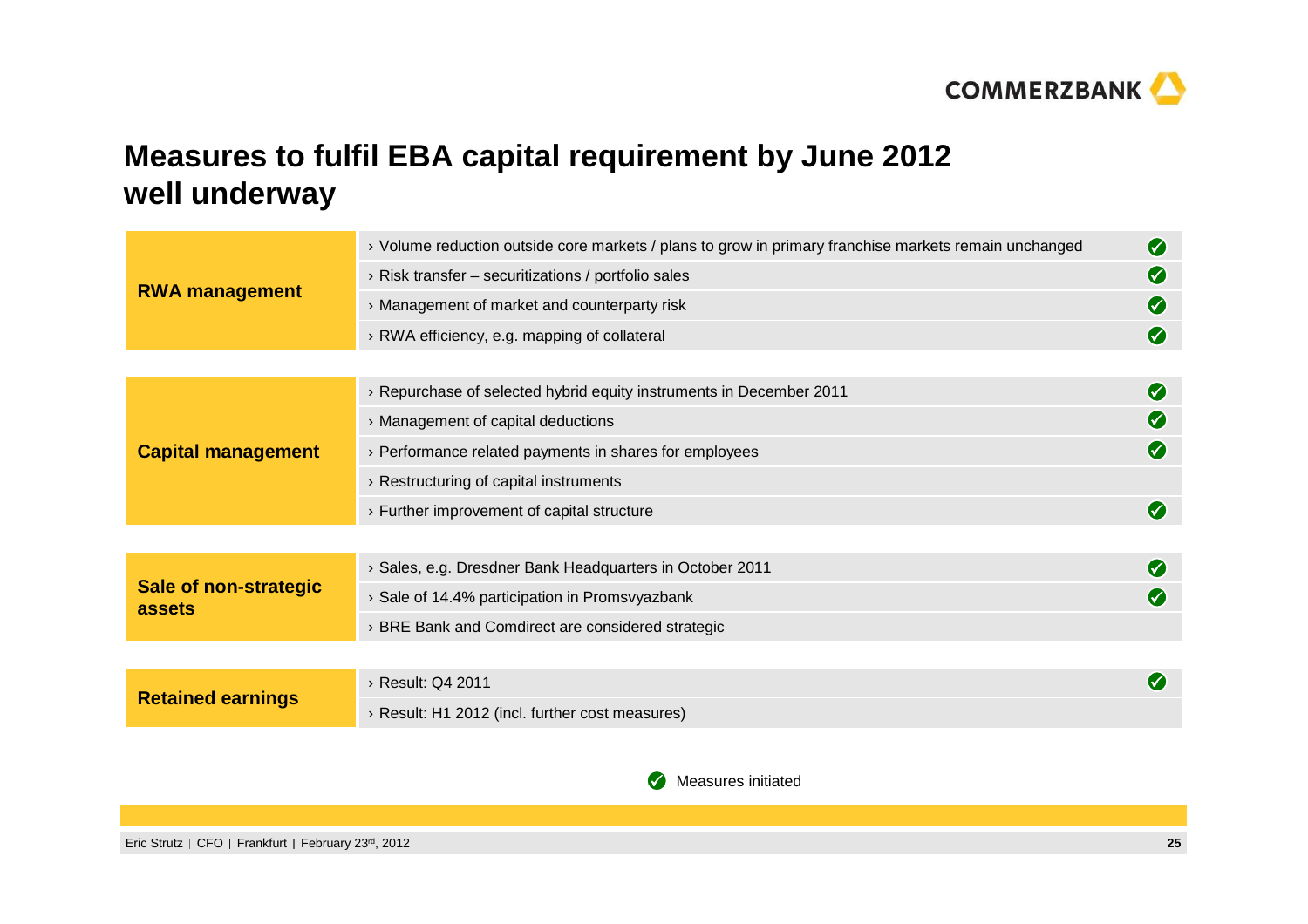

## **Capital requirement to fulfil EBA targets already reduced by two-thirds per year end 2011**

**Development of capital requirement**in € bn



including further write-down of Greek sovereign bond exposure

\*\* according to BaFin/EBA the Q4 2011 sovereign debt impairments will be eligible to reduce the initial shortfall and meet the sovereign buffer (incl. negative effects due to the write-down of corresponding interest rate derivatives used for hedging).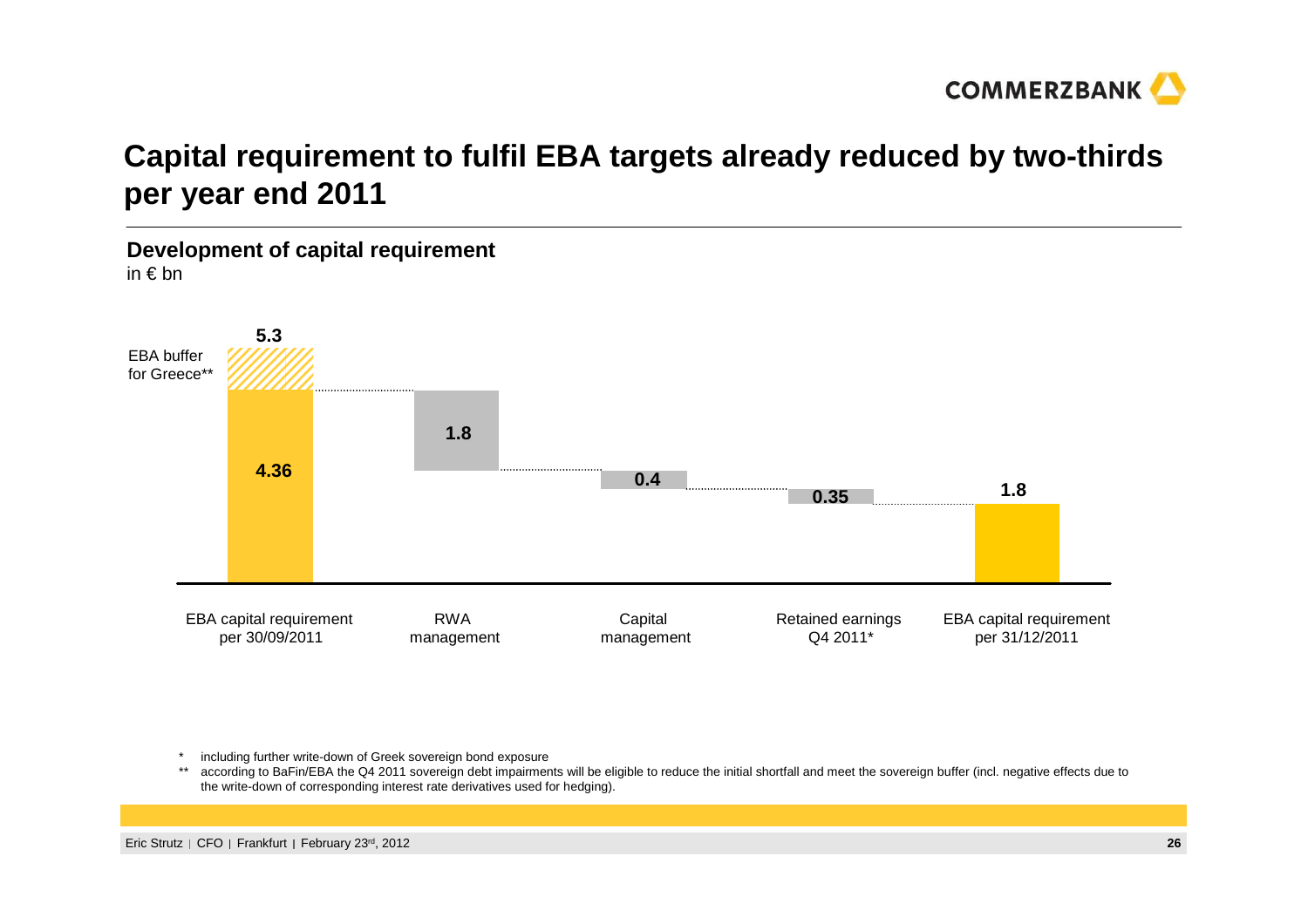

## **Further measures of more than €2.9bn planned to close the gap in H1 2012 – excess capital potential identified**

**Planned development of capital requirement**in € bn



Successful completion of improvement of capital structure in Q1 2012 would lead to furtheraccelerated closing of EBA gap

- \* concerning most of the non-pay-scale employees<br>\*\* includes further cost eventories and additional cost
- \*\* includes further cost synergies and additional cost measures
- \*\*\* if completed to the full extent, Core Tier 1 capital would be increased by more than €1bn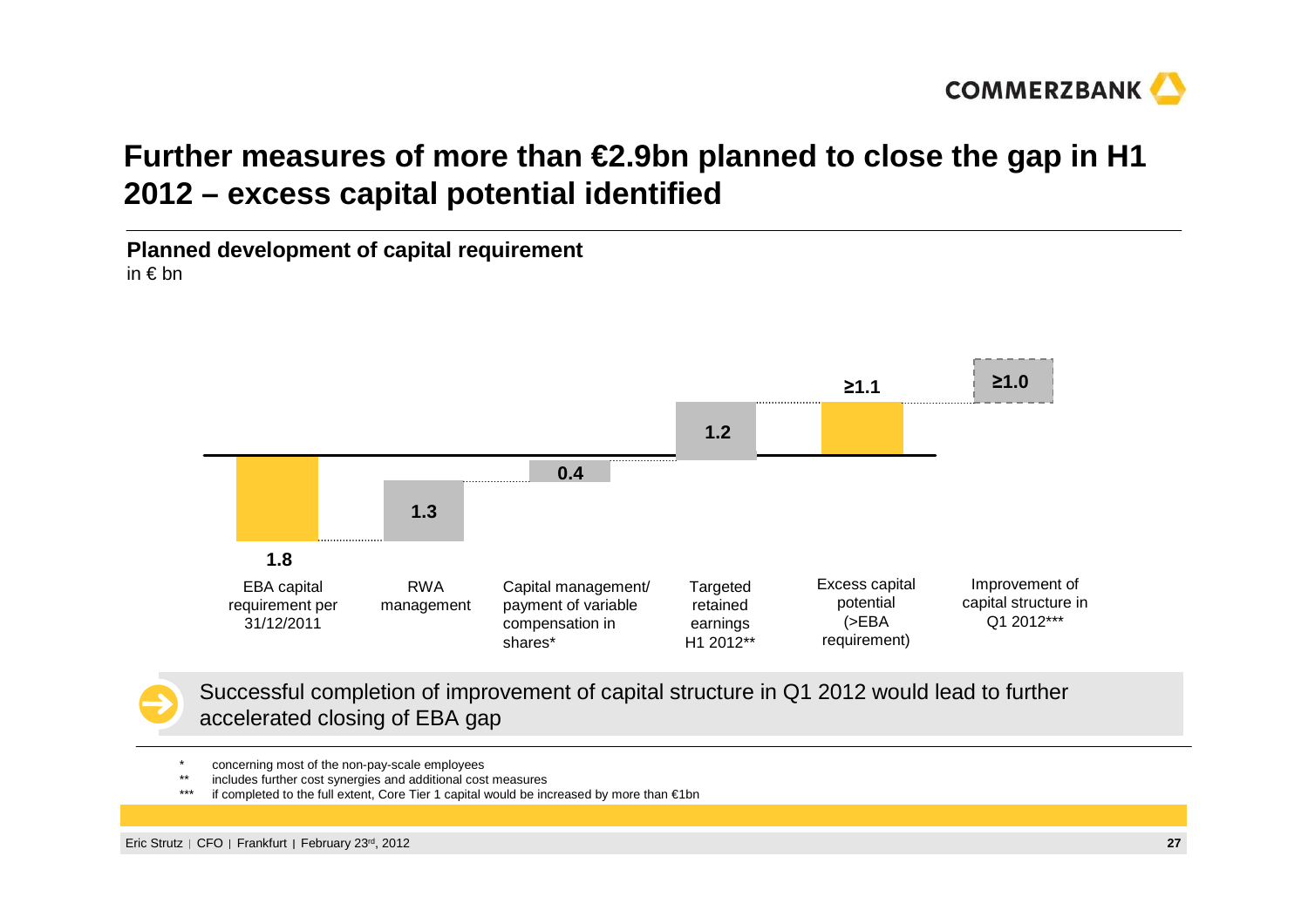

## **Successful RWA management anticipating Basel 2.5/3 effects**



RWA as per year-end 2011 slightly lower than Q3 2011 despite inclusion of Basel 2.5 effects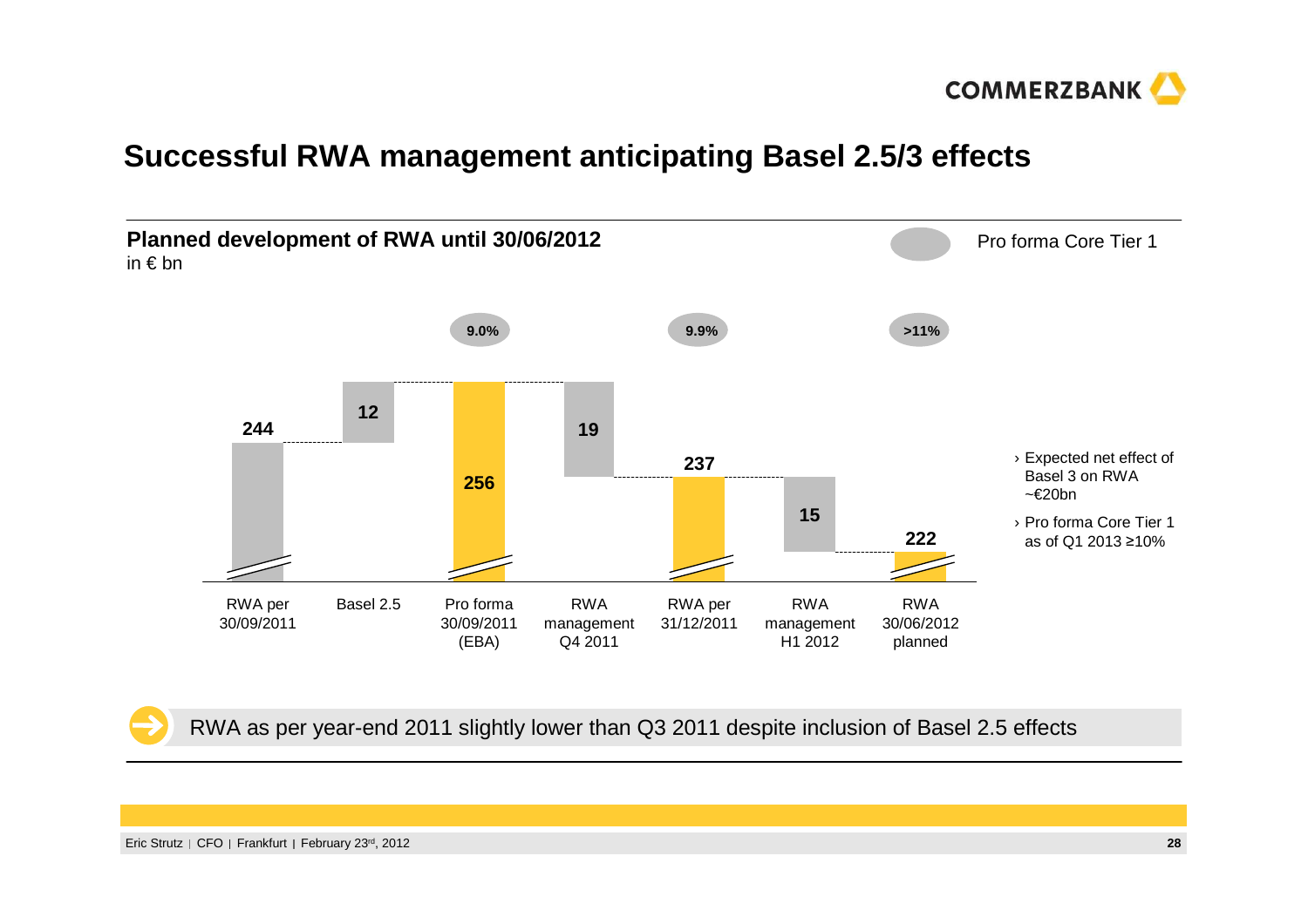

## **Strong long-term funding profile, no further issuance into capital markets needed in 2012\***



\* from todays perspective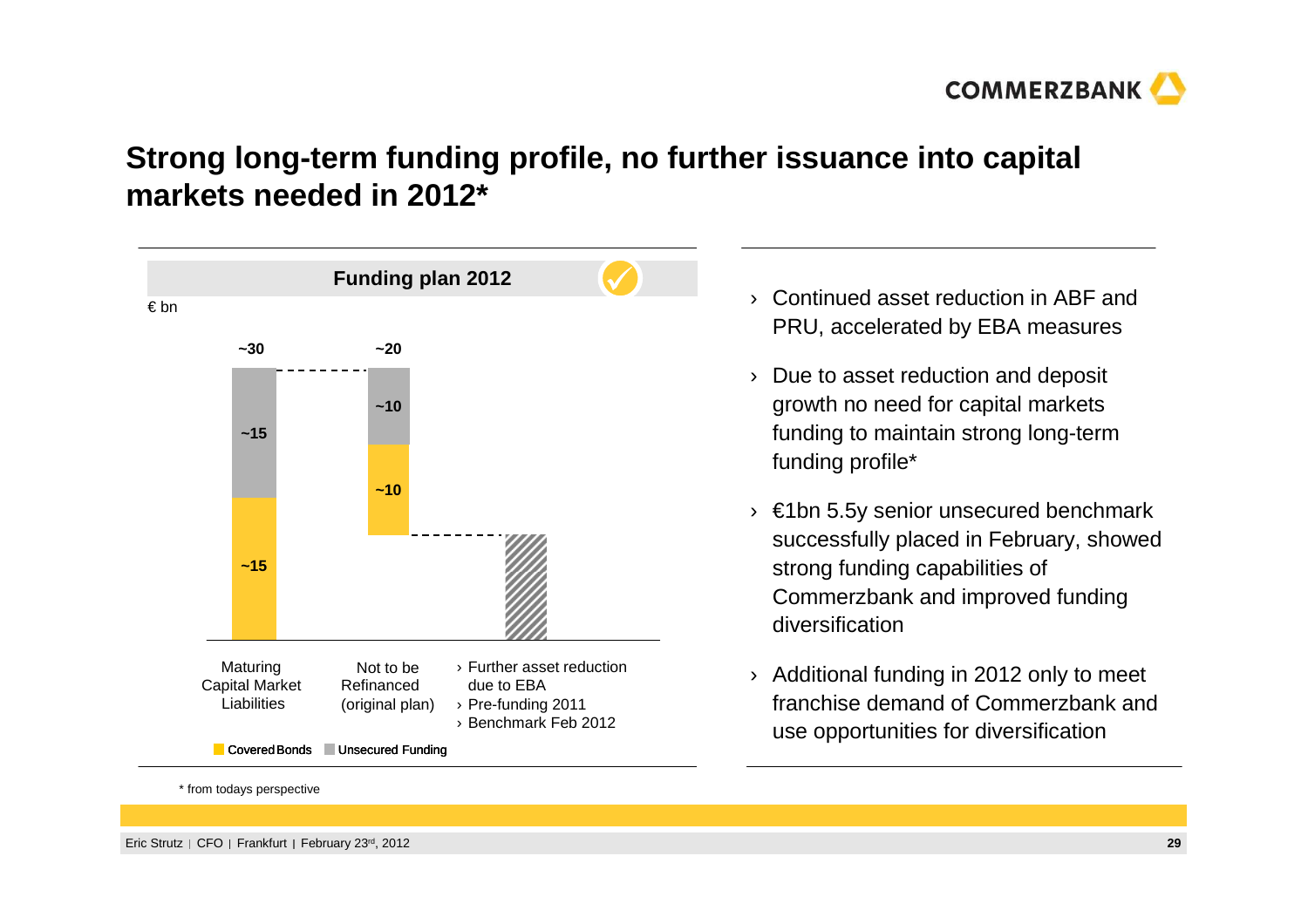

## **Agenda**

| 4              | Group summary                    |
|----------------|----------------------------------|
| $\overline{2}$ | <b>Financial highlights</b>      |
| 3              | Results by division              |
| 4              | Balance sheet, capital & funding |
| 5              | <b>Conclusion and outlook</b>    |
| 6              | Appendix                         |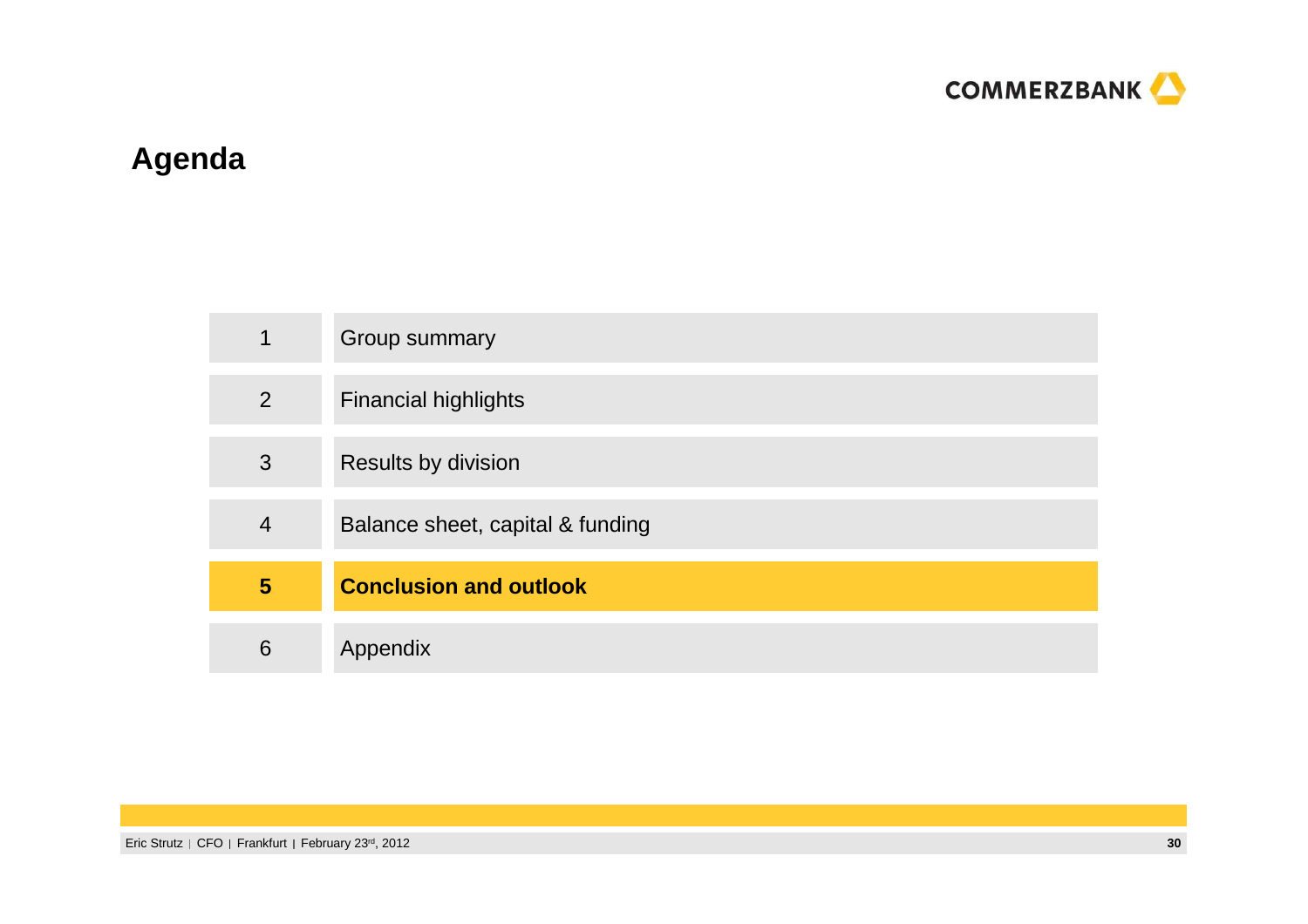

### **Conclusion and Outlook**

Fulfilment of EBA capital requirement faster and to a higher extent than originally anticipated

Core Bank is on course to reach a further sound operating profit level in 2012 if markets do not deteriorate



Target FY2012 for LLP ≤€1.7bn and costs ≤ €7.6bn



Ongoing high market uncertainty following the sovereign debt crisis will provide further challenges to ABF performance

Commerzbank on track to achieve Core Tier I ratio of more than 11% per 30/06/2012 – well prepared for Basel 3 capital ratio requirements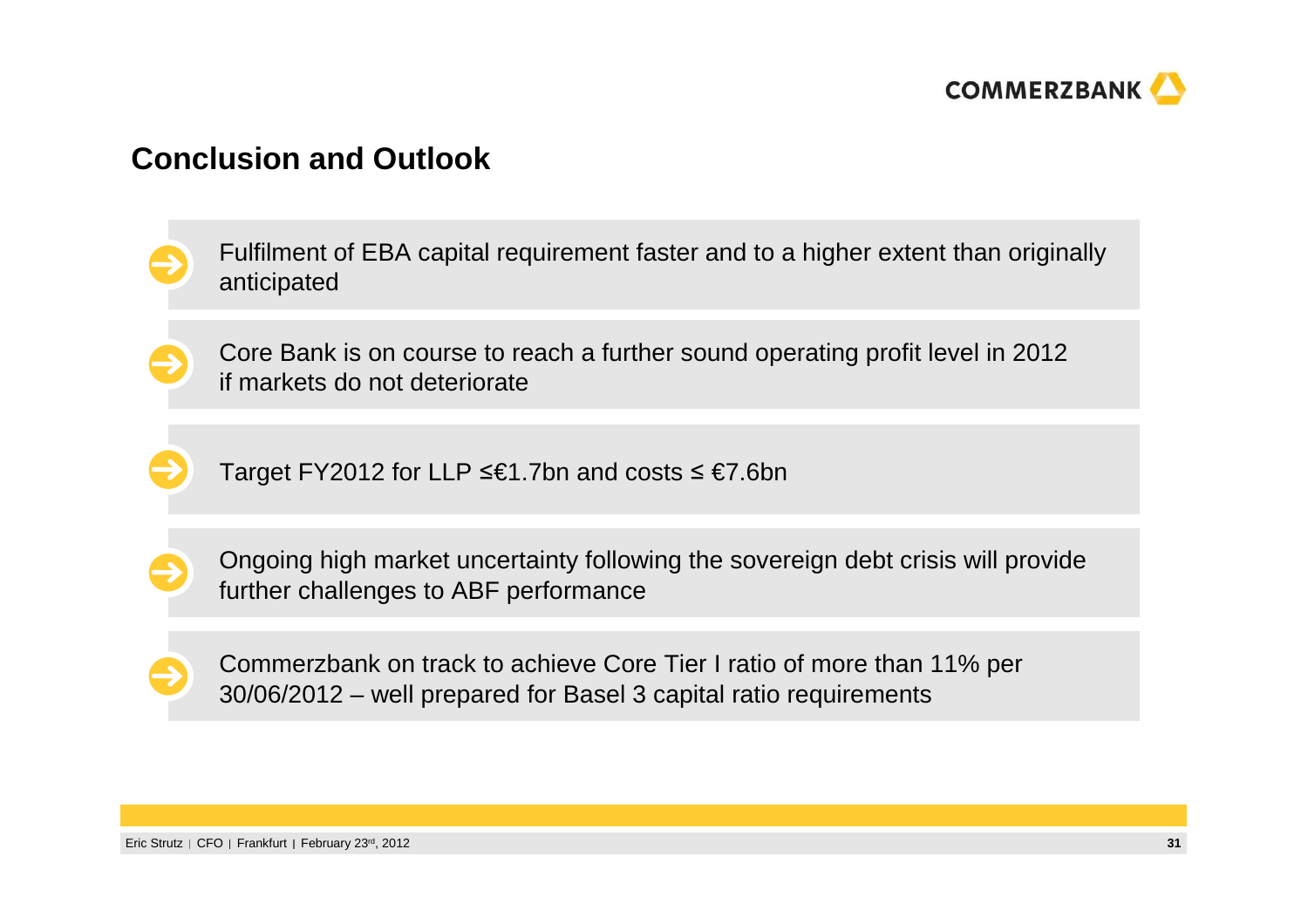

## **Agenda**

| 4               | Group summary                 |
|-----------------|-------------------------------|
| 2               | <b>Financial highlights</b>   |
| 3               | Results by division           |
| $\overline{4}$  | Capital & Funding             |
| 5               | <b>Conclusion and Outlook</b> |
| $6\phantom{1}6$ | <b>Appendix</b>               |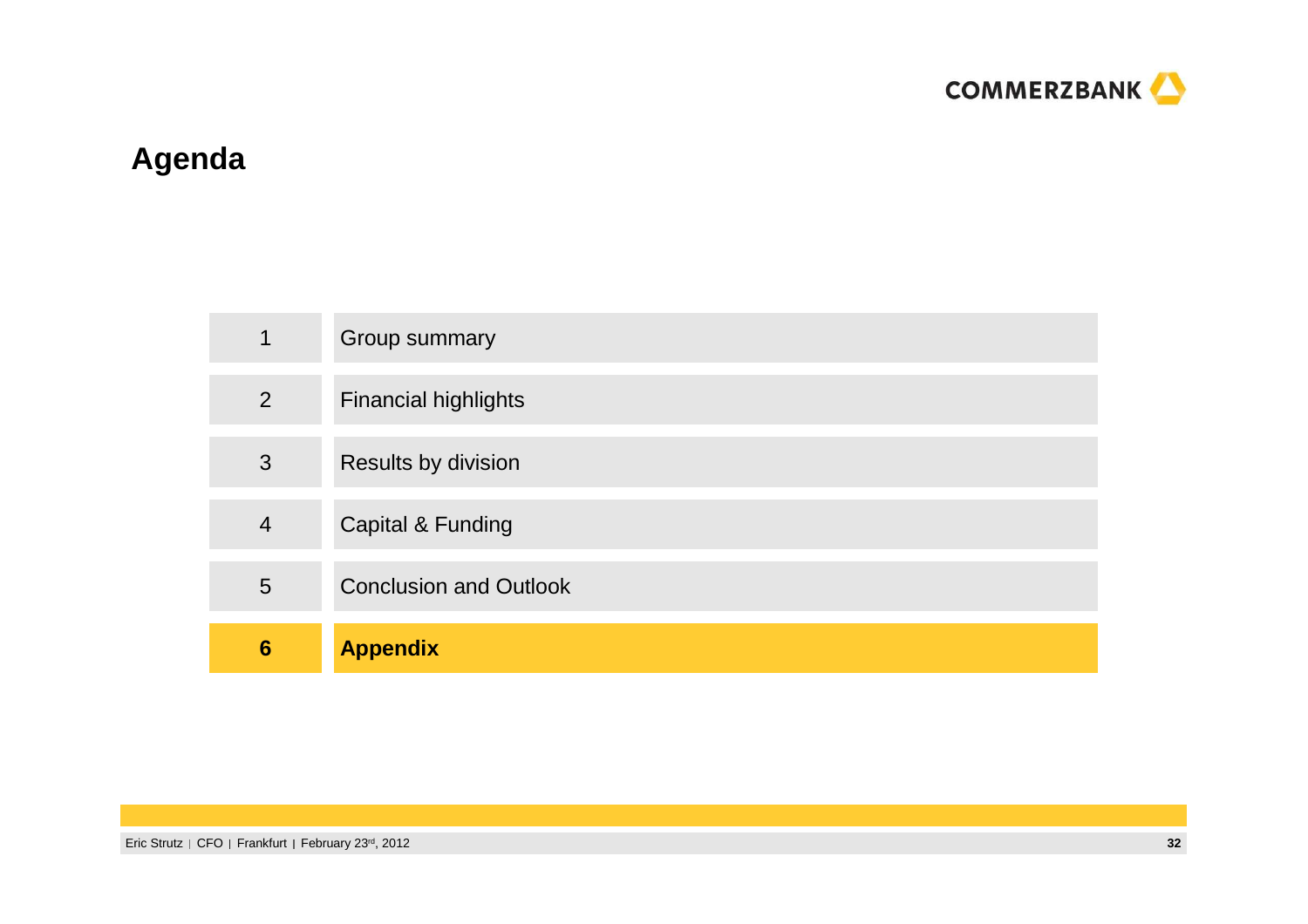

## **We expect Germany to continue to outperform the Eurozone**

#### **Current development**

- › German economy has slowed down significantly in the course of 2011, shrank slightly in Q4
- › External demand in particular has lost steam
- › However, leading indicators have turned around recently
- › "Labour market miracle": unemployment still on low level
- › Number of corporate defaults still in a downward trend

#### **Our expectation for 2012**

- › Sovereign debt crisis will weigh on growth during the whole year
- › Turn-around of the leading indicators and a somewhat more positive outlook for the world economy again point to low positive growth rates starting in 2012
- › Biggest downside risk is a uncertainty shock caused by an intensification of the sovereign debt crisis

#### **Reasons for outperformance**

- $\rightarrow$  No bubbles in the housing market
- > Low level of private sector debt
- Less need for fiscal consolidation
- > Steadily improved competitiveness since start of EMU
- Germany benefits from strong demand for investment goods and its strong positioning in Asian markets and Emerging Markets in general



Eric Strutz | CFO | Frankfurt | February 23<sup>rd</sup>, 2012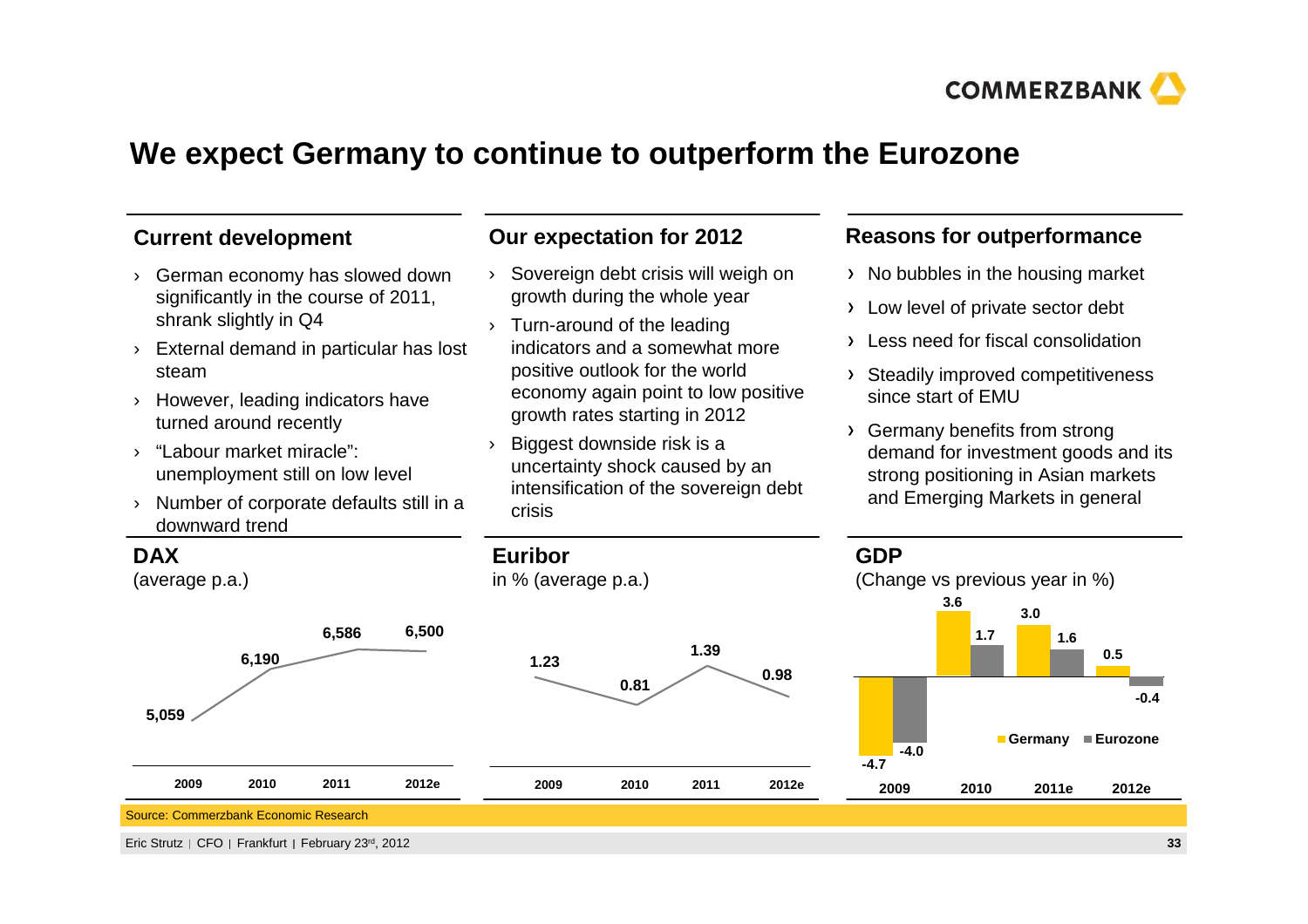

## **PRU Structured Credit by Business Segment - Details 2011**



#### **Details & Outlook**

- $\rightarrow$  The economic outlook is dependent upon sustainable resolution of European debt crisis and is key to market recovery
- › Asset fundamentals are stable, however uncertaintyweighs on market demand and prices

› Asset reduction primarily achieved through opportunistic sales and proactive management **< BBB 18%**

| <b>Segments</b>  | <b>Notional Value</b><br>$\epsilon$ bn |      | <b>Net Assets</b><br>$\epsilon$ bn $*$ |      | <b>Risk Exposure</b><br>$\epsilon$ bn $**$ |      | P&L<br>€m |        | <b>OCI</b> effect<br>$\epsilon$ m | <b>MDR ***</b> |
|------------------|----------------------------------------|------|----------------------------------------|------|--------------------------------------------|------|-----------|--------|-----------------------------------|----------------|
|                  | 2011                                   | 2010 | 2011                                   | 2010 | 2011                                       | 2010 | 2011      | 2010   | 2011                              | 2011           |
| <b>RMBS</b>      | 3.2                                    | 5.1  | 1.3                                    | 2.1  | 1.9                                        | 3.0  | (59.0)    | 191.0  | (73.0)                            | 0.4            |
| <b>CMBS</b>      | 0.6                                    | 0.7  | 0.3                                    | 0.5  | 0.3                                        | 0.5  | (26.8)    | 2.0    | (20.7)                            | 0.4            |
| <b>CDO</b>       | 9.8                                    | 11.1 | 3.5                                    | 4.3  | 5.9                                        | 6.7  | 182.2     | 527.4  | (111.6)                           | 0.4            |
| <b>Other ABS</b> | 2.1                                    | 3.3  | 1.5                                    | 2.4  | 1.7                                        | 2.8  | 26.2      | 93.0   | 3.6                               | 0.2            |
| <b>PFI/Infra</b> | 4.3                                    | 4.3  | 1.8                                    | 1.4  | 3.8                                        | 3.8  | (201.1)   | (28.2) |                                   | 0.1            |
| <b>CIRCS</b>     | 0.0                                    | 0.7  | 0.0                                    | 0.3  | 0.0                                        | 0.0  | (1.5)     | (3.2)  |                                   |                |
| <b>Others</b>    | 3.5                                    | 3.6  | 3.4                                    | 3.2  | 0.1                                        | 0.2  | 12.7      | (16.0) |                                   | 1.0            |
| <b>Total</b>     | 23.5                                   | 29.0 | 11.9                                   | 14.1 | 13.7                                       | 17.1 | (67.3)    | 766.0  | (201.7)                           | 0.4            |

\* Net Assets includes both "Buy" and "Sell" Credit Derivatives; all are included on a Mark to Market basis

\*\* Risk Exposure only includes "Sell" Credit derivatives. The exposure is then calculated as if we hold the long Bond (Notional less PV of derivative)

\*\*\* Mark-down-ratio = 1 minus (Risk Exposure/Notional)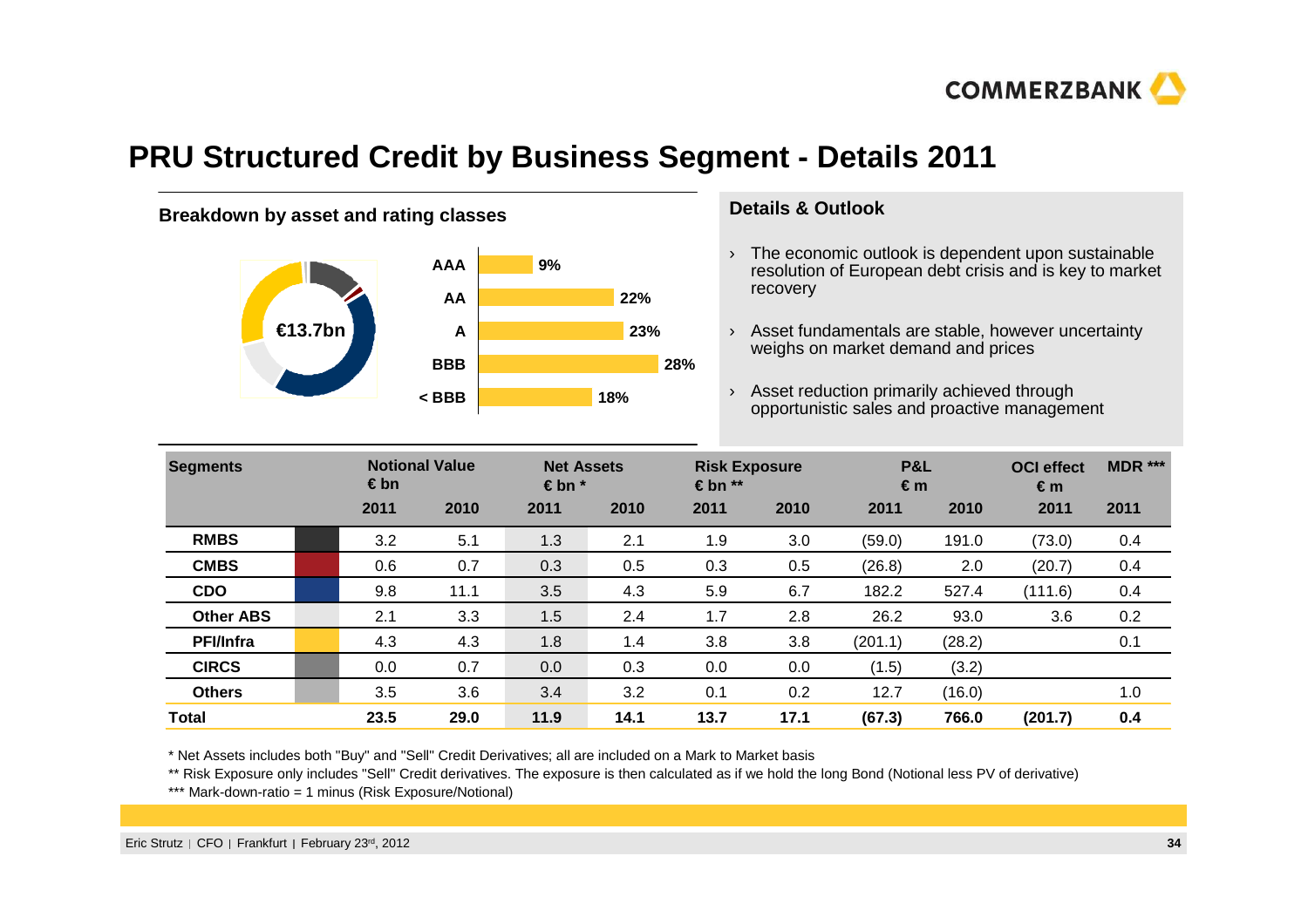

## **Default Portfolio (Q4 2011)**

Default portfolio and coverage ratios by segment

€m – excluding / including GLLP



<sup>1</sup> incl. Others and Consolidation

Eric Strutz | CFO | Frankfurt | February 23<sup>rd</sup>, 2012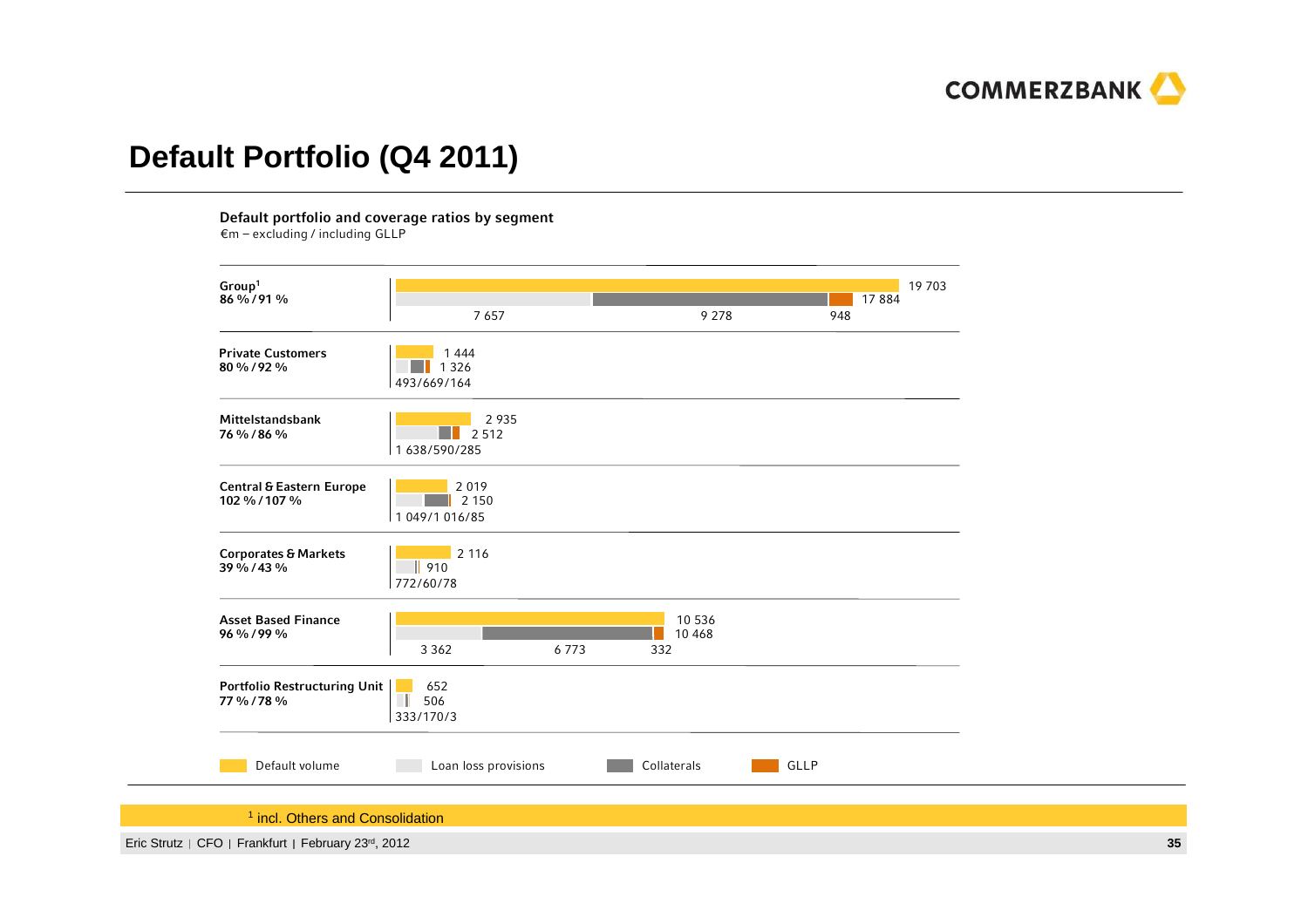

## **Loan to Value figures in the CRE business (Q4 2011)**

| Loan to Value - $UK1$<br>stratified representation                                                                         | EaD UK total €6bn            |                    | Loan to Value - Spain <sup>1</sup><br>stratified representation     |                      | EaD Spain total €4bn |
|----------------------------------------------------------------------------------------------------------------------------|------------------------------|--------------------|---------------------------------------------------------------------|----------------------|----------------------|
| >100%                                                                                                                      | $2\frac{9}{6}$ (3 %)         |                    | >100%                                                               | $1\%$ (1 %)          |                      |
| $80\% - 100\%$                                                                                                             | $3\frac{9}{6}(4\frac{9}{6})$ |                    | $80\% - 100\%$                                                      | $1\%$ (4 %)          |                      |
| $60\% - 80\%$                                                                                                              | 10 % (10 %)                  |                    | $60\% - 80\%$                                                       | 14 % (14 %)          |                      |
| $40\% - 60\%$                                                                                                              | 22 % (23 %)                  |                    | $40\% - 60\%$                                                       |                      | 24 % (24 %)          |
| $20\% - 40\%$                                                                                                              |                              | 31 % (29 %)        | $20\% - 40\%$                                                       |                      | 29 % (28 %)          |
|                                                                                                                            |                              |                    | < 20%                                                               |                      | 31 % (29 %)          |
|                                                                                                                            |                              | 32 % (31 %)        |                                                                     |                      |                      |
|                                                                                                                            |                              | EaD USA total €3bn | Loan to Value - CRE total <sup>1</sup><br>stratified representation |                      | EaD CRE total €57bn  |
|                                                                                                                            | $2\frac{9}{6}$ (3 %)         |                    | >100%                                                               | $2\frac{9}{6}$ (2 %) |                      |
|                                                                                                                            | 4 % $(7\%$                   |                    | $80\% - 100\%$                                                      | $3\frac{9}{6}$ (3 %) |                      |
|                                                                                                                            | 13 % (17 %)                  |                    | $60\% - 80\%$                                                       | 13 % (13 %)          |                      |
| < 20 %<br>Loan to Value - $USA1$<br>stratified representation<br>>100%<br>$80\% - 100\%$<br>$60\% - 80\%$<br>$40\% - 60\%$ | 24 % (24 %)                  |                    | $40\% - 60\%$                                                       |                      | 24 % (24%)           |
| $20\% - 40\%$                                                                                                              |                              | 28 % (25 %)        | $20 \% - 40 \%$                                                     |                      | 28 % (28 %)          |

1 Loan to values based on market values; exclusive margin lines and corporate loans; additional collateral not taken into account. All figures relate to business secured by mortgages. Values in parentheses: December 2010.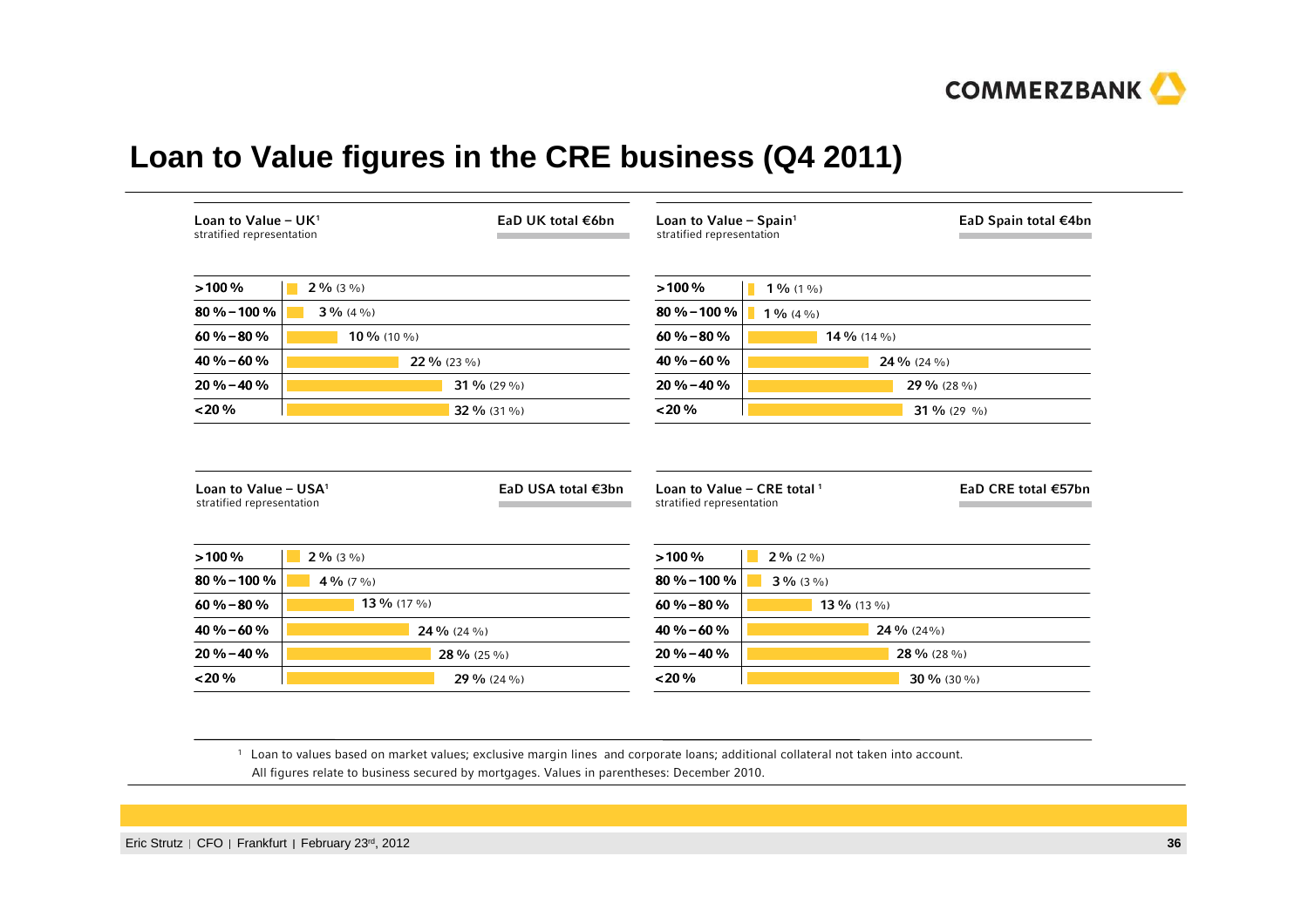

**Appendix: Segment reporting**

Eric Strutz | CFO | Frankfurt | February 23<sup>rd</sup>, 2012 **<sup>37</sup>**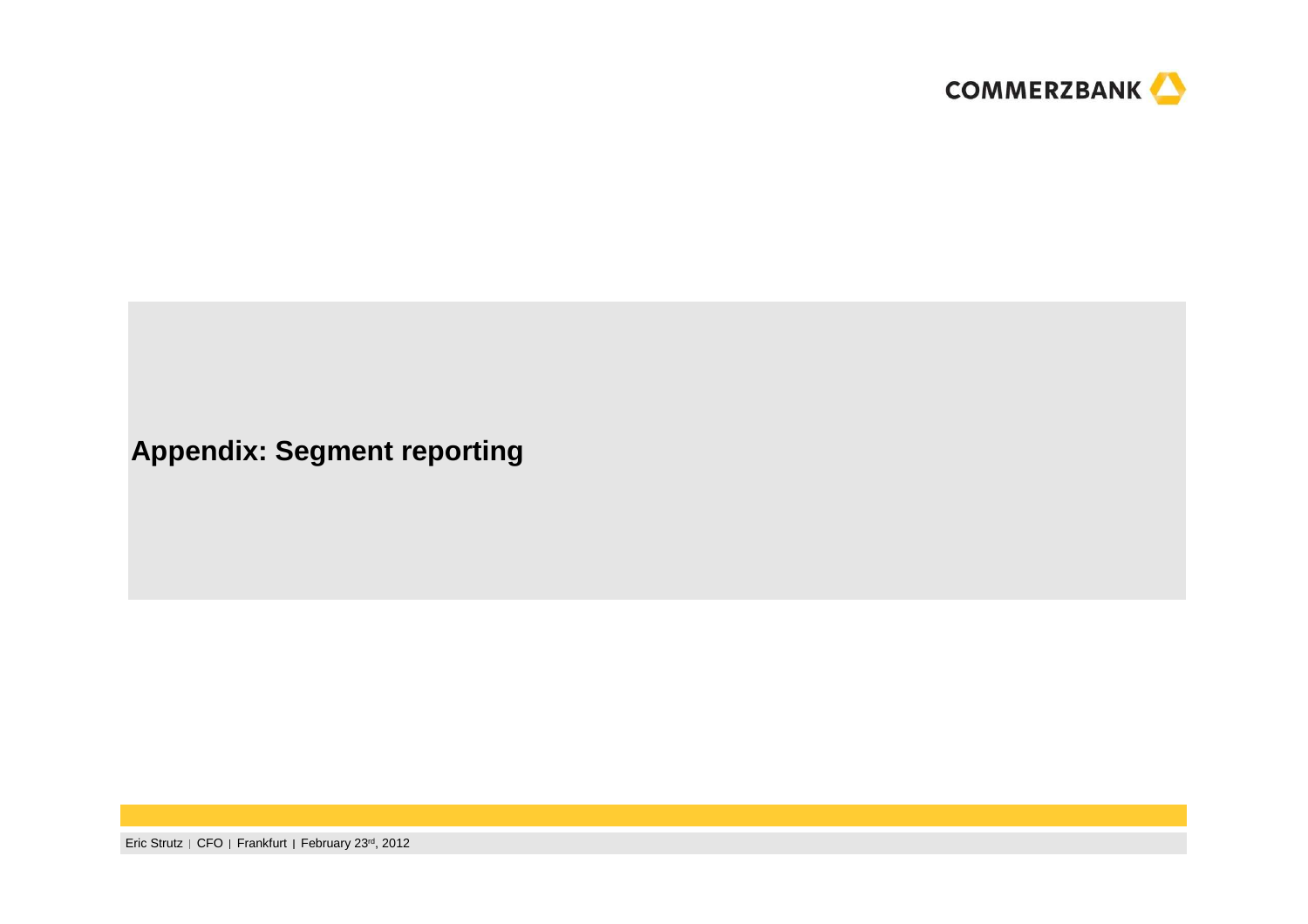

## **Commerzbank Group**

| $\mathsf{in} \in \mathsf{m}$                                      | Q <sub>1</sub><br>2010 | Q2<br>2010 | Q <sub>3</sub><br>2010   | Q4<br>2010               | <b>12M</b><br>2010 | Q <sub>1</sub><br>2011 | Q2<br>2011     | Q3<br>2011     | Q <sub>4</sub><br>2011 | 12M<br>2011 |
|-------------------------------------------------------------------|------------------------|------------|--------------------------|--------------------------|--------------------|------------------------|----------------|----------------|------------------------|-------------|
| Net interest income                                               | 1,886                  | 1.853      | 1.633                    | 1.682                    | 7.054              | 1.727                  | 1,790          | 1.589          | 1.618                  | 6.724       |
| Provisions for loan losses                                        | $-644$                 | $-639$     | $-621$                   | $-595$                   | $-2,499$           | $-318$                 | $-278$         | $-413$         | $-381$                 | $-1,390$    |
| Net interest income after provisions                              | 1,242                  | 1,214      | 1,012                    | 1,087                    | 4,555              | 1,409                  | 1,512          | 1,176          | 1,237                  | 5,334       |
| Net commission income                                             | 997                    | 905        | 870                      | 875                      | 3,647              | 1,020                  | 928            | 844            | 703                    | 3,495       |
| Net trading income and net income on hedge accounting             | 836                    | 316        | 422                      | 384                      | 1,958              | 519                    | 576            | 353            | 538                    | 1,986       |
| Net investment income                                             | $-119$                 | 60         | $-24$                    | 191                      | 108                | 12                     | $-954$         | $-1,267$       | $-1,402$               | $-3,611$    |
| Current income on companies accounted for using the equity method | 2                      | 6          | -5                       | 32                       | 35                 | $\mathbf{r}$           | 13             | 16             | 13                     | 42          |
| Other income                                                      | 22                     | $-30$      | 26                       | $-149$                   | $-131$             | 338                    | 10             | 59             | 846                    | 1,253       |
| Revenues before LLP                                               | 3,624                  | 3.110      | 2,922                    | 3,015                    | 12,671             | 3,616                  | 2,363          | 1,594          | 2,316                  | 9,889       |
| Revenues after LLP                                                | 2,980                  | 2,471      | 2,301                    | 2,420                    | 10,172             | 3,298                  | 2,085          | 1,181          | 1,935                  | 8,499       |
| Operating expenses                                                | 2,209                  | 2,228      | 2,185                    | 2,164                    | 8,786              | 2,154                  | 2,030          | 2,036          | 1,772                  | 7,992       |
| Operating profit                                                  | 771                    | 243        | 116                      | 256                      | 1,386              | 1,144                  | 55             | $-855$         | 163                    | 507         |
| Impairments of goodwill and brand names                           |                        |            | $\blacksquare$           | $\blacksquare$           |                    | $\blacksquare$         | $\blacksquare$ | $\blacksquare$ | $\sim$                 |             |
| Restructuring expenses                                            |                        | 33         | $\overline{\phantom{a}}$ | $\overline{\phantom{a}}$ | 33                 | ۰                      | ۰              |                |                        |             |
| Pre-tax profit                                                    | 771                    | 210        | 116                      | 256                      | 1,353              | 1,144                  | 55             | $-855$         | 163                    | 507         |
|                                                                   |                        |            |                          |                          |                    |                        |                |                |                        |             |
| Average capital employed                                          | 30,283                 | 30,967     | 31,222                   | 31,452                   | 30,981             | 32,420                 | 31,540         | 28,788         | 28,243                 | 30,234      |
| RWA (End of Period)                                               | 278,886                | 290,200    | 279,597                  | 267,509                  | 267,509            | 248,269                | 239,489        | 244,178        | 236,594                | 236,594     |
| Cost/income ratio (%)                                             | 61.0%                  | 71.6%      | 74.8%                    | 71.8%                    | 69.3%              | 59.6%                  | 85.9%          | 127.7%         | 76.5%                  | 80.8%       |
| Operating return on equity (%)                                    | 10.2%                  | 3.1%       | 1.5%                     | 3.3%                     | 4.5%               | 14.1%                  | 0.7%           | $-11.9%$       | 2.3%                   | 1.7%        |
| Return on equity of pre-tax profit (%)                            | 10.2%                  | 2.7%       | 1.5%                     | 3.3%                     | 4.4%               | 14.1%                  | 0.7%           | $-11.9%$       | 2.3%                   | 1.7%        |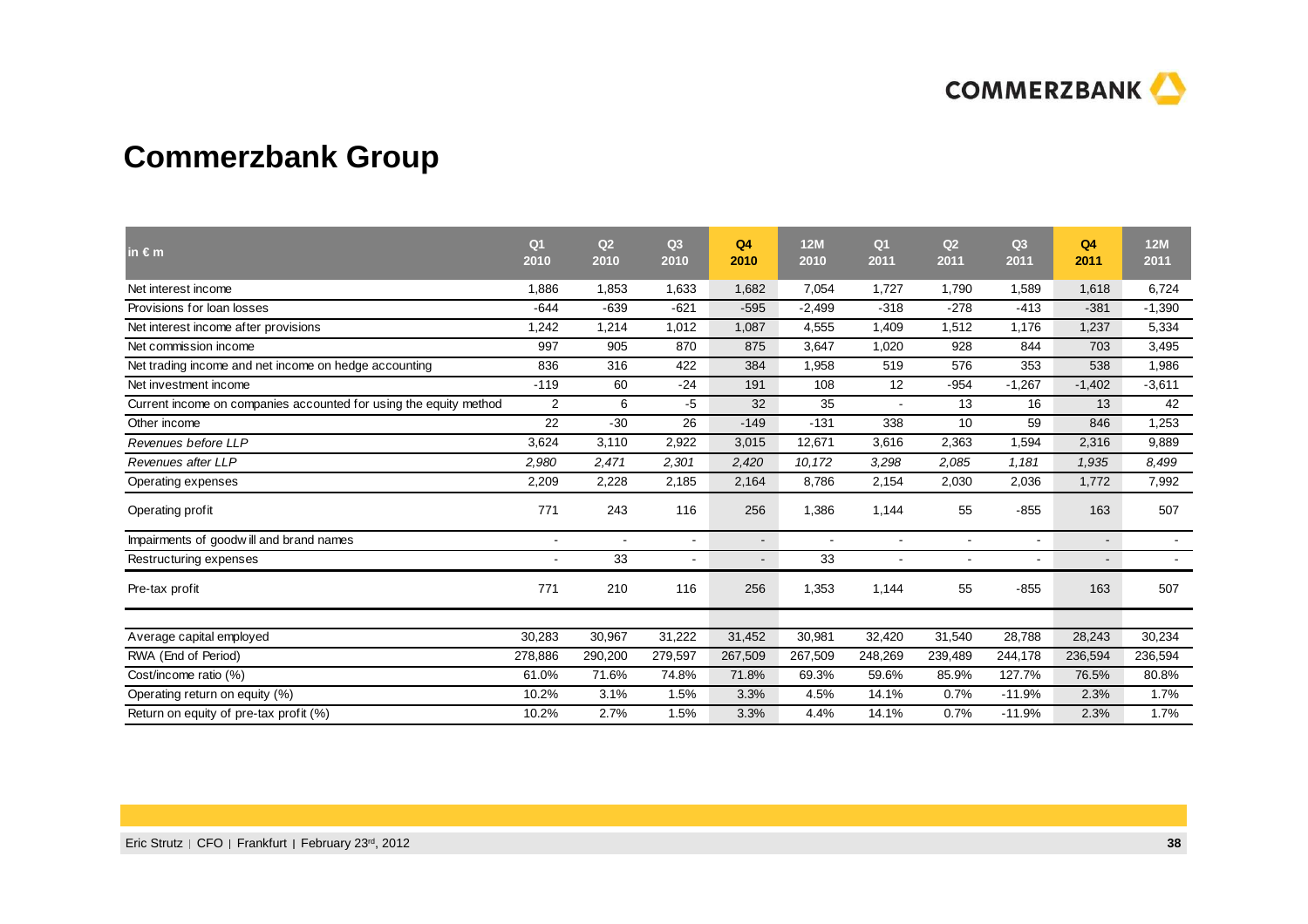

## **Private Customers**

| $in \in m$                                                        | Q <sub>1</sub><br>2010   | Q2<br>2010               | Q3<br>2010     | Q <sub>4</sub><br>2010   | <b>12M</b><br>2010       | Q <sub>1</sub><br>2011 | Q2<br>2011     | Q3<br>2011 | Q4<br>2011     | <b>12M</b><br>2011 |
|-------------------------------------------------------------------|--------------------------|--------------------------|----------------|--------------------------|--------------------------|------------------------|----------------|------------|----------------|--------------------|
| Net interest income                                               | 489                      | 486                      | 500            | 507                      | 1,982                    | 492                    | 514            | 497        | 524            | 2,027              |
| Provisions for loan losses                                        | -66                      | $-70$                    | $-64$          | $-46$                    | $-246$                   | $-41$                  | $-35$          | $-34$      | 53             | $-57$              |
| Net interest income after provisions                              | 423                      | 416                      | 436            | 461                      | 1,736                    | 451                    | 479            | 463        | 577            | 1,970              |
| Net commission income                                             | 547                      | 497                      | 458            | 439                      | 1,941                    | 569                    | 455            | 406        | 324            | 1,754              |
| Net trading income and net income on hedge accounting             | $\mathbf 1$              | 1                        | $\overline{2}$ | $-3$                     | -1                       | $-1$                   | $-2$           | 8          | $-5$           | $\mathbf 0$        |
| Net investment income                                             | 9                        | 5                        | 4              | 13                       | 31                       | $\mathbf{1}$           | 1              | $-0$       | -4             | $-2$               |
| Current income on companies accounted for using the equity method | $\overline{4}$           | 3                        | 4              | $-1$                     | 10                       | 6                      | 5              | 5          | 3              | 19                 |
| Other income                                                      | $-49$                    | 5                        | -5             | $-71$                    | $-120$                   | $-22$                  | $-14$          | 43         | 15             | 22                 |
| Revenues before LLP                                               | 1,001                    | 997                      | 963            | 884                      | 3,845                    | 1,045                  | 959            | 959        | 857            | 3,820              |
| Revenues after LLP                                                | 935                      | 927                      | 899            | 838                      | 3,599                    | 1,004                  | 924            | 925        | 910            | 3,763              |
| Operating expenses                                                | 912                      | 914                      | 875            | 851                      | 3,552                    | 888                    | 845            | 854        | 801            | 3,388              |
| Operating profit                                                  | 23                       | 13                       | 24             | $-13$                    | 47                       | 116                    | 79             | 71         | 109            | 375                |
| Impairments of goodwill and brand names                           |                          | $\overline{\phantom{a}}$ | $\blacksquare$ | $\overline{\phantom{a}}$ | $\overline{\phantom{a}}$ | $\blacksquare$         | $\blacksquare$ |            | $\sim$         |                    |
| Restructuring expenses                                            | $\overline{\phantom{a}}$ |                          | $\blacksquare$ | $\overline{\phantom{a}}$ |                          | $\blacksquare$         | $\blacksquare$ |            | $\blacksquare$ |                    |
| Pre-tax profit                                                    | 23                       | 13                       | 24             | $-13$                    | 47                       | 116                    | 79             | 71         | 109            | 375                |
|                                                                   |                          | 3,562                    |                | 3,451                    | 3,494                    |                        | 3,326          |            | 3,434          |                    |
| Average capital employed                                          | 3,522                    |                          | 3,443          |                          |                          | 3,417                  |                | 3,323      |                | 3,375              |
| RWA (End of Period)                                               | 30,763                   | 31,414                   | 29,871         | 29,995                   | 29,995                   | 29,197                 | 27,052         | 28,786     | 27,369         | 27,369             |
| Cost/income ratio (%)                                             | 91.1%                    | 91.7%                    | 90.9%          | 96.3%                    | 92.4%                    | 85.0%                  | 88.1%          | 89.1%      | 93.5%          | 88.7%              |
| Operating return on equity (%)                                    | 2.6%                     | 1.5%                     | 2.8%           | $-1.5%$                  | 1.3%                     | 13.6%                  | 9.5%           | 8.5%       | 12.7%          | 11.1%              |
| Return on equity of pre-tax profit (%)                            | 2.6%                     | 1.5%                     | 2.8%           | $-1.5%$                  | 1.3%                     | 13.6%                  | 9.5%           | 8.5%       | 12.7%          | 11.1%              |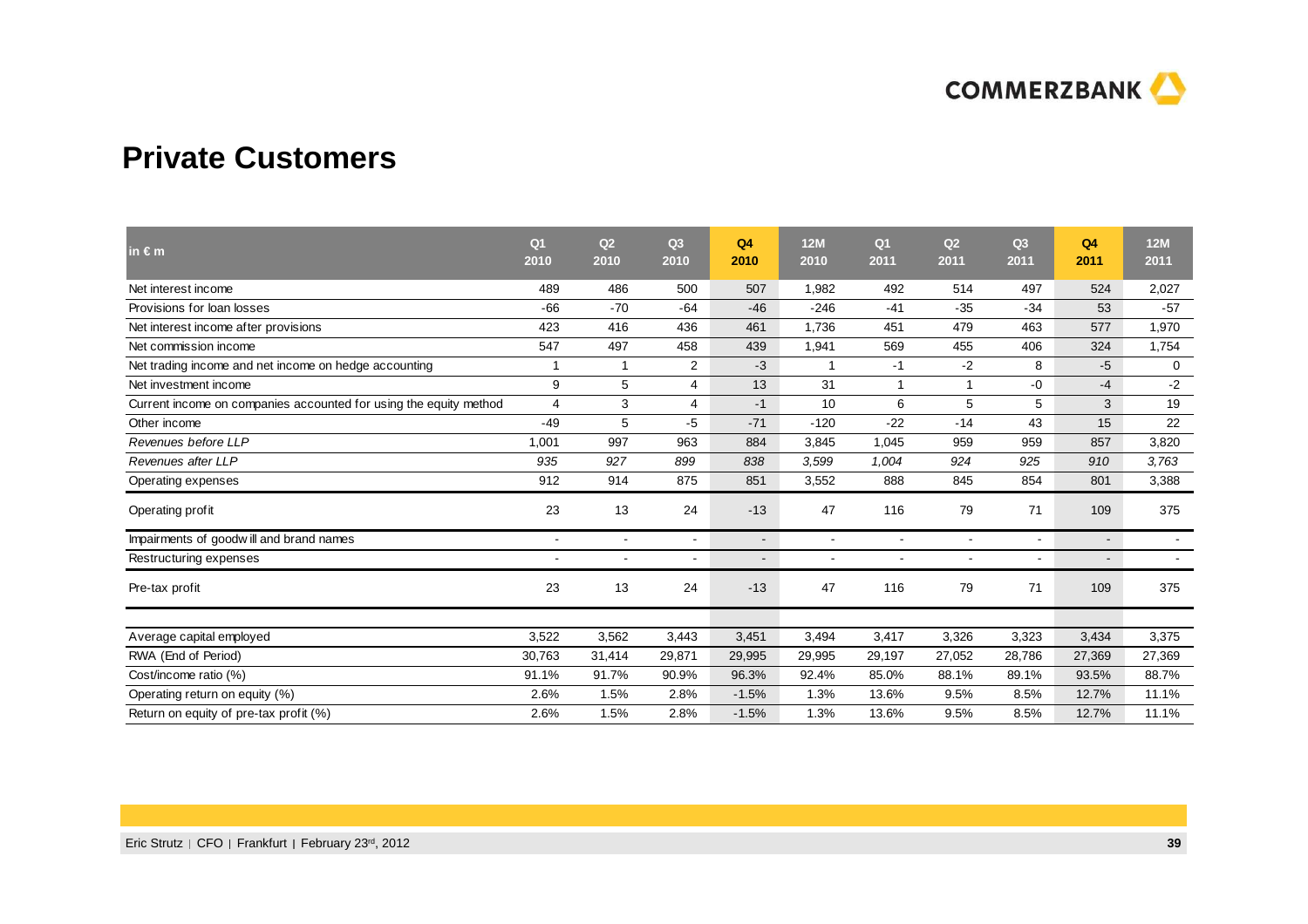

### **Mittelstandsbank**

| in $\epsilon$ m                                                   | Q <sub>1</sub><br>2010 | Q2<br>2010     | Q <sub>3</sub><br>2010   | Q <sub>4</sub><br>2010   | <b>12M</b><br>2010 | Q <sub>1</sub><br>2011 | Q2<br>2011     | Q3<br>2011 | Q <sub>4</sub><br>2011   | <b>12M</b><br>2011 |
|-------------------------------------------------------------------|------------------------|----------------|--------------------------|--------------------------|--------------------|------------------------|----------------|------------|--------------------------|--------------------|
| Net interest income                                               | 523                    | 553            | 482                      | 523                      | 2,081              | 514                    | 585            | 528        | 547                      | 2,174              |
| Provisions for loan losses                                        | $-161$                 | $-94$          | 69                       | $-93$                    | $-279$             | -8                     | 25             | $-51$      | $-154$                   | $-188$             |
| Net interest income after provisions                              | 362                    | 459            | 551                      | 430                      | 1.802              | 506                    | 610            | 477        | 393                      | 1.986              |
| Net commission income                                             | 272                    | 221            | 240                      | 250                      | 983                | 285                    | 274            | 264        | 263                      | 1,086              |
| Net trading income and net income on hedge accounting             | $-4$                   | 50             | $-14$                    | -8                       | 24                 | 16                     | $-6$           | $-2$       | $-50$                    | $-42$              |
| Net investment income                                             | $-3$                   | 15             | 29                       | 147                      | 188                | $-16$                  | $-17$          | $-10$      | -8                       | $-51$              |
| Current income on companies accounted for using the equity method | $\sim$                 | $\blacksquare$ |                          | 30                       | 30                 | $\overline{2}$         | 5              | 2          | $\overline{2}$           | 11                 |
| Other income                                                      | 44                     | $-9$           | $-10$                    | $-12$                    | 13                 | 3                      | $-6$           | $-0$       | $\mathbf{1}$             | $-2$               |
| Revenues before LLP                                               | 832                    | 830            | 727                      | 930                      | 3,319              | 804                    | 835            | 782        | 755                      | 3,176              |
| Revenues after LLP                                                | 671                    | 736            | 796                      | 837                      | 3,040              | 796                    | 860            | 731        | 601                      | 2,988              |
| Operating expenses                                                | 357                    | 348            | 366                      | 371                      | 1,442              | 381                    | 363            | 386        | 331                      | 1,461              |
| Operating profit                                                  | 314                    | 388            | 430                      | 466                      | 1,598              | 415                    | 497            | 345        | 270                      | 1,527              |
| Impairments of goodwill and brand names                           |                        | $\blacksquare$ | $\overline{\phantom{a}}$ | $\overline{\phantom{a}}$ |                    | $\blacksquare$         | $\blacksquare$ |            | $\overline{\phantom{a}}$ |                    |
| Restructuring expenses                                            |                        | ۰              |                          | $\overline{\phantom{a}}$ |                    | $\blacksquare$         | $\blacksquare$ |            | $\overline{\phantom{a}}$ |                    |
| Pre-tax profit                                                    | 314                    | 388            | 430                      | 466                      | 1,598              | 415                    | 497            | 345        | 270                      | 1,527              |
|                                                                   |                        |                |                          |                          |                    |                        |                |            |                          |                    |
| Average capital employed                                          | 5,505                  | 5,440          | 5,680                    | 5,554                    | 5,545              | 5,577                  | 5,218          | 5,355      | 5,363                    | 5,378              |
| RWA (End of Period)                                               | 64,037                 | 69,057         | 66,676                   | 69,515                   | 69,515             | 61,969                 | 62,652         | 64,264     | 57,755                   | 57,755             |
| Cost/income ratio (%)                                             | 42.9%                  | 41.9%          | 50.3%                    | 39.9%                    | 43.4%              | 47.4%                  | 43.5%          | 49.4%      | 43.8%                    | 46.0%              |
| Operating return on equity (%)                                    | 22.8%                  | 28.5%          | 30.3%                    | 33.6%                    | 28.8%              | 29.8%                  | 38.1%          | 25.8%      | 20.1%                    | 28.4%              |
| Return on equity of pre-tax profit (%)                            | 22.8%                  | 28.5%          | 30.3%                    | 33.6%                    | 28.8%              | 29.8%                  | 38.1%          | 25.8%      | 20.1%                    | 28.4%              |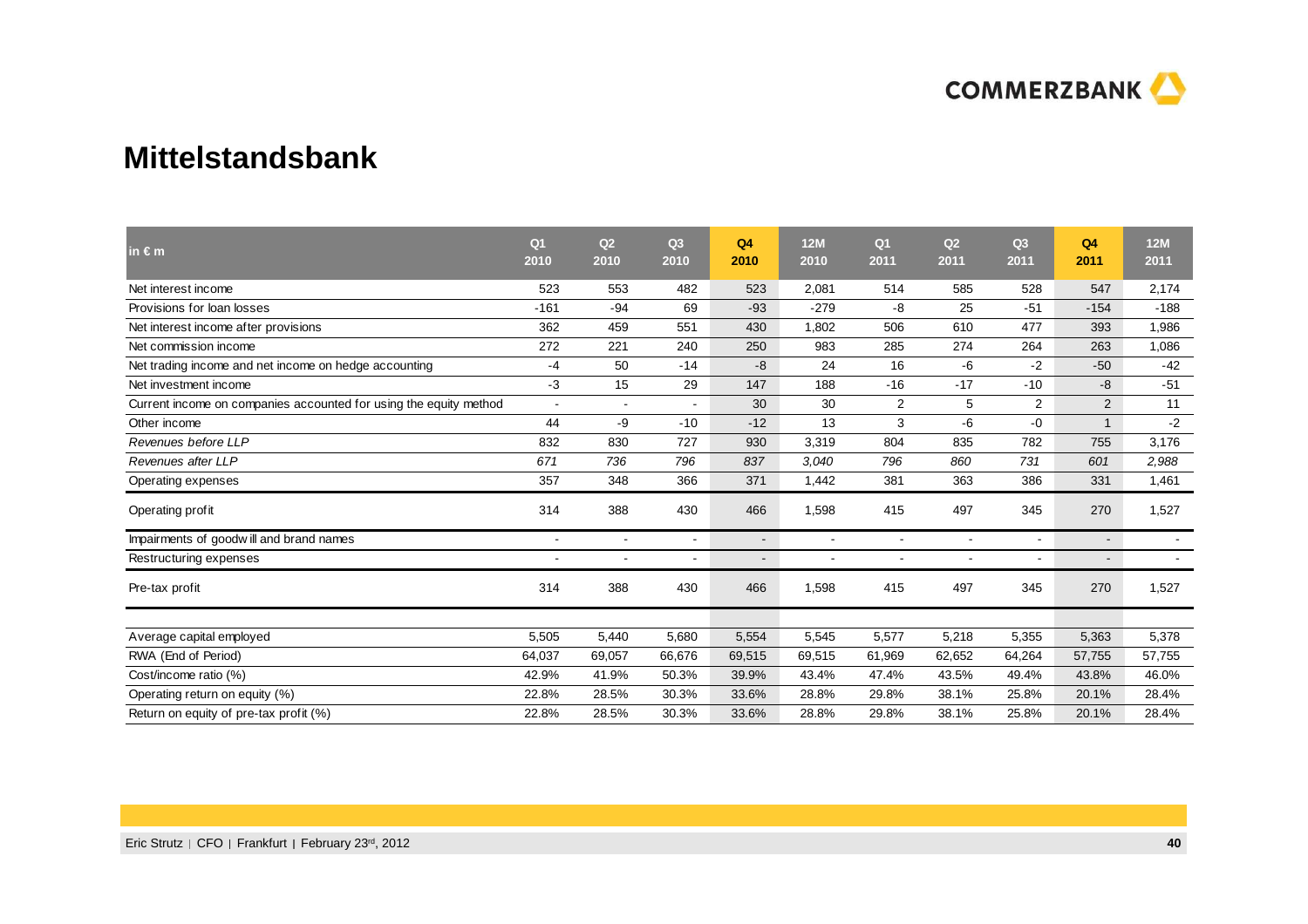

## **Central & Eastern Europe**

| in $\epsilon$ m                                                   | Q <sub>1</sub><br>2010 | Q2<br>2010     | Q3<br>2010     | Q <sub>4</sub><br>2010   | 12M<br>2010              | Q <sub>1</sub><br>2011 | Q2<br>2011               | Q3<br>2011               | Q4<br>2011 | <b>12M</b><br>2011       |
|-------------------------------------------------------------------|------------------------|----------------|----------------|--------------------------|--------------------------|------------------------|--------------------------|--------------------------|------------|--------------------------|
| Net interest income                                               | 159                    | 161            | 164            | 190                      | 674                      | 157                    | 166                      | 171                      | 154        | 648                      |
| Provisions for loan losses                                        | -94                    | $-92$          | $-127$         | $-48$                    | $-361$                   | $-30$                  | -6                       | $-32$                    | $-21$      | $-89$                    |
| Net interest income after provisions                              | 65                     | 69             | 37             | 142                      | 313                      | 127                    | 160                      | 139                      | 133        | 559                      |
| Net commission income                                             | 47                     | 53             | 53             | 55                       | 208                      | 55                     | 55                       | 55                       | 52         | 217                      |
| Net trading income and net income on hedge accounting             | 18                     | 20             | 19             | 16                       | 73                       | 26                     | 22                       | 33                       | 170        | 251                      |
| Net investment income                                             | $-1$                   | 4              | $\overline{4}$ | $-11$                    | $-4$                     | 4                      | $\mathbf 0$              | $\overline{7}$           | $-4$       | $\overline{7}$           |
| Current income on companies accounted for using the equity method | $\blacksquare$         | $\mathbf{r}$   | $\mathbf{r}$   | $\overline{\phantom{0}}$ | $\blacksquare$           | $\sim$                 | $\mathbf{r}$             | $\mathbf{r}$             | $\sim$     | $\sim$                   |
| Other income                                                      | 3                      | 9              | 9              | $\overline{7}$           | 28                       | 10                     | 10                       |                          | 13         | 34                       |
| Revenues before LLP                                               | 226                    | 247            | 249            | 257                      | 979                      | 252                    | 253                      | 267                      | 385        | 1,157                    |
| Revenues after LLP                                                | 132                    | 155            | 122            | 209                      | 618                      | 222                    | 247                      | 235                      | 364        | 1,068                    |
| Operating expenses                                                | 126                    | 148            | 153            | 138                      | 565                      | 144                    | 148                      | 143                      | 150        | 585                      |
| Operating profit                                                  | 6                      | $\overline{7}$ | $-31$          | 71                       | 53                       | 78                     | 99                       | 92                       | 214        | 483                      |
| Impairments of goodwill and brand names                           |                        | $\sim$         | $\blacksquare$ | $\overline{\phantom{a}}$ | $\overline{\phantom{a}}$ | $\blacksquare$         | $\blacksquare$           | $\overline{\phantom{a}}$ | $\sim$     | $\overline{\phantom{a}}$ |
| Restructuring expenses                                            |                        |                | ٠              | $\overline{\phantom{a}}$ |                          |                        | $\overline{\phantom{a}}$ |                          | $\sim$     |                          |
| Pre-tax profit                                                    | 6                      | $\overline{7}$ | $-31$          | 71                       | 53                       | 78                     | 99                       | 92                       | 214        | 483                      |
|                                                                   |                        |                |                |                          |                          |                        |                          |                          |            |                          |
| Average capital employed                                          | 1,599                  | 1.597          | 1.674          | 1,642                    | 1,628                    | 1.682                  | 1,710                    | 1,755                    | 1.744      | 1.723                    |
| RWA (End of Period)                                               | 18,747                 | 19,722         | 19,011         | 19,107                   | 19,107                   | 19,425                 | 19,806                   | 19,458                   | 19,595     | 19,595                   |
| Cost/income ratio (%)                                             | 55.8%                  | 59.9%          | 61.4%          | 53.7%                    | 57.7%                    | 57.1%                  | 58.5%                    | 53.6%                    | 39.0%      | 50.6%                    |
| Operating return on equity (%)                                    | 1.5%                   | 1.8%           | $-7.4%$        | 17.3%                    | 3.3%                     | 18.5%                  | 23.2%                    | 21.0%                    | 49.1%      | 28.0%                    |
| Return on equity of pre-tax profit (%)                            | 1.5%                   | 1.8%           | $-7.4%$        | 17.3%                    | 3.3%                     | 18.5%                  | 23.2%                    | 21.0%                    | 49.1%      | 28.0%                    |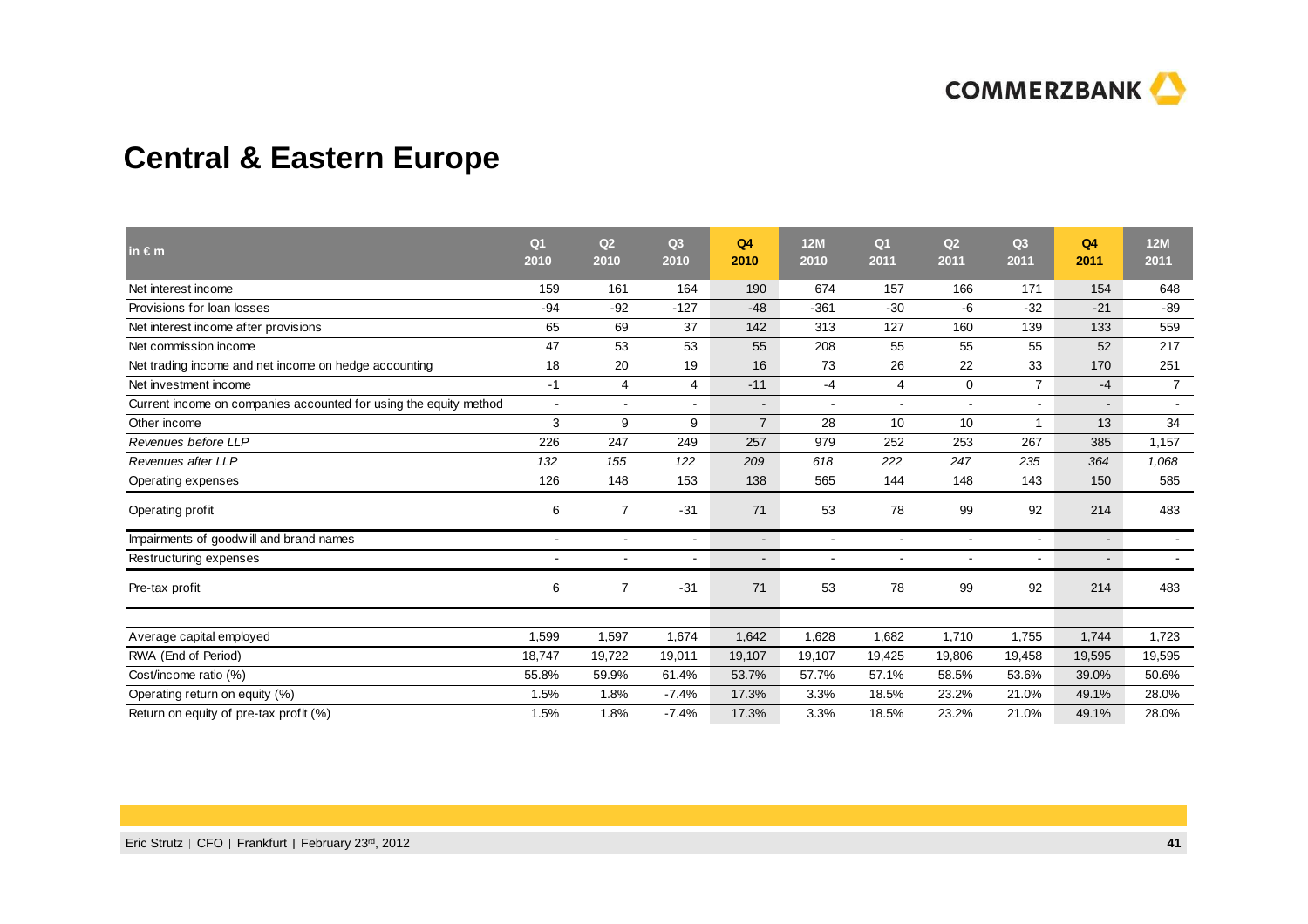

## **Corporates & Markets**

| in $\epsilon$ m                                                   | Q <sub>1</sub><br>2010   | Q2<br>2010               | Q3<br>2010     | Q <sub>4</sub><br>2010 | 12M<br>2010              | Q <sub>1</sub><br>2011 | Q2<br>2011     | Q <sub>3</sub><br>2011 | Q4<br>2011 | <b>12M</b><br>2011 |
|-------------------------------------------------------------------|--------------------------|--------------------------|----------------|------------------------|--------------------------|------------------------|----------------|------------------------|------------|--------------------|
| Net interest income                                               | 208                      | 198                      | 141            | 220                    | 767                      | 160                    | 225            | 141                    | 306        | 832                |
| Provisions for loan losses                                        | 19                       | $\mathbf 0$              | -6             | 14                     | 27                       | 0                      | $-31$          | $-59$                  | $-56$      | $-146$             |
| Net interest income after provisions                              | 227                      | 198                      | 135            | 234                    | 794                      | 160                    | 194            | 82                     | 250        | 686                |
| Net commission income                                             | 75                       | 64                       | 55             | 60                     | 254                      | 48                     | 92             | 78                     | 82         | 300                |
| Net trading income and net income on hedge accounting             | 448                      | 187                      | 313            | 212                    | 1,160                    | 456                    | 370            | 202                    | 41         | 1,069              |
| Net investment income                                             | $-14$                    | 43                       | 31             | 160                    | 220                      | 4                      | 26             | 4                      | -4         | 30                 |
| Current income on companies accounted for using the equity method | $\blacksquare$           |                          | 1              | 10                     | 11                       | $\blacksquare$         | 11             | $\overline{2}$         | 2          | 15                 |
| Other income                                                      | 8                        | 11                       | 25             | $-64$                  | $-20$                    | 11                     | $-14$          | 21                     | $-30$      | $-12$              |
| Revenues before LLP                                               | 725                      | 503                      | 566            | 598                    | 2,392                    | 679                    | 710            | 448                    | 397        | 2,234              |
| Revenues after LLP                                                | 744                      | 503                      | 560            | 612                    | 2,419                    | 679                    | 679            | 389                    | 341        | 2,088              |
| Operating expenses                                                | 411                      | 395                      | 439            | 388                    | 1,633                    | 439                    | 398            | 354                    | 314        | 1,505              |
| Operating profit                                                  | 333                      | 108                      | 121            | 224                    | 786                      | 240                    | 281            | 35                     | 27         | 583                |
| Impairments of goodwill and brand names                           | $\overline{\phantom{a}}$ | $\overline{\phantom{a}}$ | $\blacksquare$ | $\blacksquare$         | $\overline{\phantom{a}}$ | $\blacksquare$         | $\blacksquare$ | ٠                      | $\sim$     |                    |
| Restructuring expenses                                            |                          |                          | $\blacksquare$ |                        |                          | $\blacksquare$         | $\blacksquare$ |                        |            |                    |
| Pre-tax profit                                                    | 333                      | 108                      | 121            | 224                    | 786                      | 240                    | 281            | 35                     | 27         | 583                |
|                                                                   |                          |                          |                |                        |                          |                        |                |                        |            |                    |
| Average capital employed                                          | 3,852                    | 3,820                    | 3,839          | 3,903                  | 3,854                    | 3,322                  | 2,991          | 2,781                  | 3,010      | 3,026              |
| RWA (End of Period)                                               | 51,502                   | 53,285                   | 52,824         | 45,887                 | 45,887                   | 40,287                 | 36,661         | 37,104                 | 35,564     | 35,564             |
| Cost/income ratio (%)                                             | 56.7%                    | 78.5%                    | 77.6%          | 64.9%                  | 68.3%                    | 64.7%                  | 56.1%          | 79.0%                  | 79.1%      | 67.4%              |
| Operating return on equity (%)                                    | 34.6%                    | 11.3%                    | 12.6%          | 23.0%                  | 20.4%                    | 28.9%                  | 37.6%          | 5.0%                   | 3.6%       | 19.3%              |
| Return on equity of pre-tax profit (%)                            | 34.6%                    | 11.3%                    | 12.6%          | 23.0%                  | 20.4%                    | 28.9%                  | 37.6%          | 5.0%                   | 3.6%       | 19.3%              |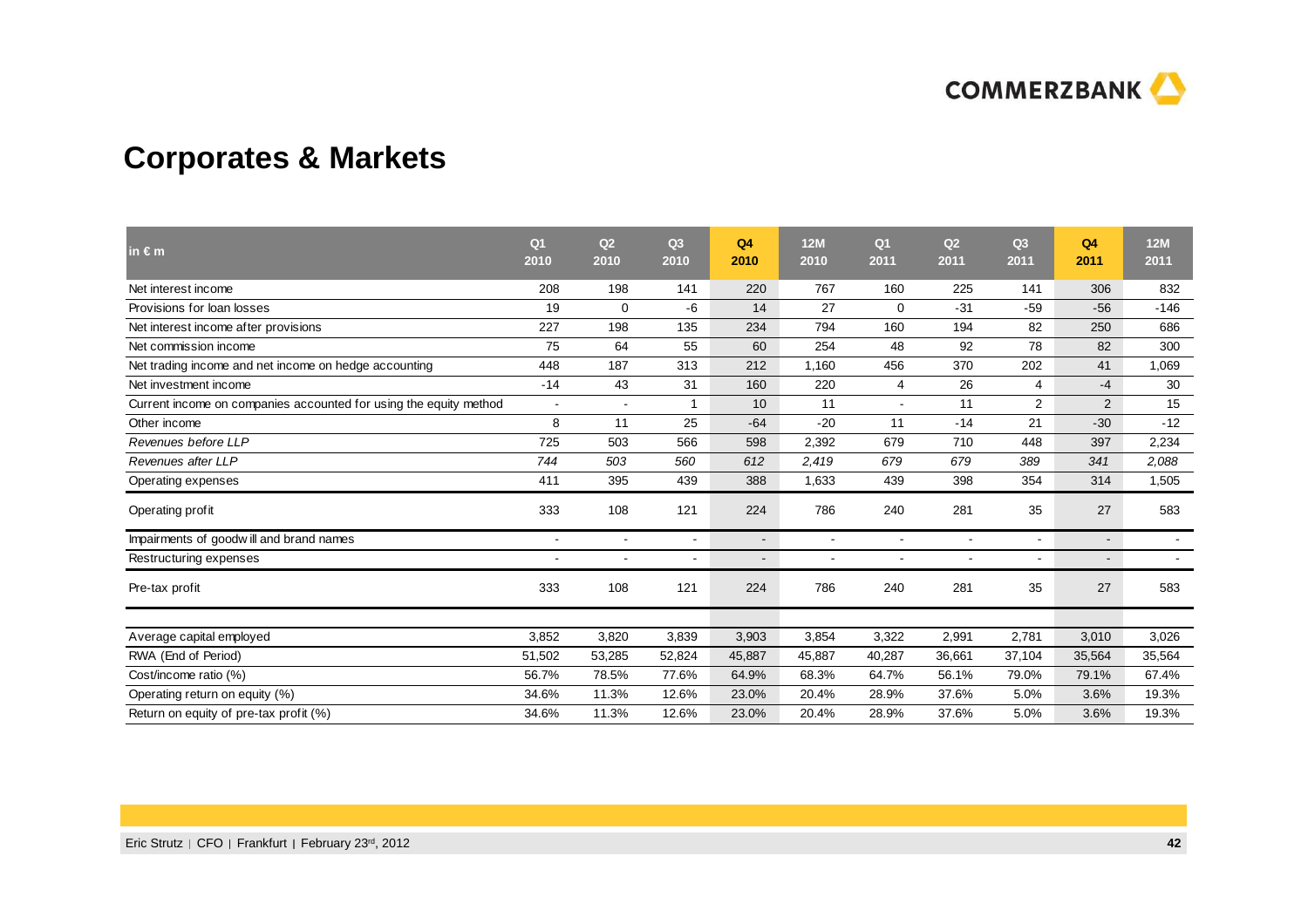

## **Asset Based Finance**

| in $\epsilon$ m                                                   | Q <sub>1</sub><br>2010 | Q2<br>2010 | Q <sub>3</sub><br>2010 | Q <sub>4</sub><br>2010   | 12M<br>2010 | Q <sub>1</sub><br>2011 | Q2<br>2011               | Q <sub>3</sub><br>2011 | Q <sub>4</sub><br>2011 | 12M<br>2011 |
|-------------------------------------------------------------------|------------------------|------------|------------------------|--------------------------|-------------|------------------------|--------------------------|------------------------|------------------------|-------------|
| Net interest income                                               | 298                    | 320        | 283                    | 261                      | 1,162       | 296                    | 256                      | 240                    | 229                    | 1,021       |
| Provisions for loan losses                                        | $-325$                 | $-354$     | $-493$                 | $-412$                   | $-1,584$    | $-241$                 | $-233$                   | $-254$                 | $-179$                 | $-907$      |
| Net interest income after provisions                              | $-27$                  | $-34$      | $-210$                 | $-151$                   | $-422$      | 55                     | 23                       | $-14$                  | 50                     | 114         |
| Net commission income                                             | 88                     | 80         | 83                     | 76                       | 327         | 81                     | 87                       | 69                     | 23                     | 260         |
| Net trading income and net income on hedge accounting             | -4                     | 30         | $-49$                  | $-55$                    | $-78$       | $-86$                  | 52                       | $-40$                  | 197                    | 123         |
| Net investment income                                             | $-2$                   | $-158$     | $-51$                  | $-141$                   | $-352$      | $-42$                  | $-936$                   | $-1,370$               | $-1,451$               | $-3,799$    |
| Current income on companies accounted for using the equity method | $-2$                   | 2          | -9                     | $-11$                    | $-20$       | -8                     | $-7$                     |                        | 6                      | -8          |
| Other income                                                      | 14                     | $-21$      | $-23$                  | $-84$                    | $-114$      | 16                     | 4                        | 3                      | $-52$                  | $-29$       |
| Revenues before LLP                                               | 392                    | 253        | 234                    | 46                       | 925         | 257                    | $-544$                   | $-1,097$               | $-1,048$               | $-2,432$    |
| Revenues after LLP                                                | 67                     | $-101$     | $-259$                 | $-366$                   | $-659$      | 16                     | $-777$                   | $-1,351$               | $-1,227$               | $-3,339$    |
| Operating expenses                                                | 152                    | 147        | 144                    | 166                      | 609         | 154                    | 144                      | 143                    | 131                    | 572         |
| Operating profit                                                  | $-85$                  | $-248$     | $-403$                 | $-532$                   | $-1,268$    | $-138$                 | $-921$                   | $-1,494$               | $-1,358$               | $-3,911$    |
| Impairments of goodwill and brand names                           | $\blacksquare$         |            | $\blacksquare$         | ۰.                       |             | $\overline{a}$         | $\sim$                   | $\blacksquare$         | $\sim$                 |             |
| Restructuring expenses                                            |                        | 33         | $\blacksquare$         | $\overline{\phantom{a}}$ | 33          |                        | $\overline{\phantom{a}}$ |                        | $\sim$                 |             |
| Pre-tax profit                                                    | $-85$                  | $-281$     | $-403$                 | $-532$                   | $-1,301$    | $-138$                 | $-921$                   | $-1,494$               | $-1,358$               | $-3,911$    |
|                                                                   |                        |            |                        |                          |             |                        |                          |                        |                        |             |
| Average capital employed                                          | 6,441                  | 6,395      | 6,440                  | 5,829                    | 6,276       | 5,612                  | 5,195                    | 5,416                  | 5,368                  | 5,398       |
| RWA (End of Period)                                               | 88,137                 | 90,377     | 85,589                 | 78,824                   | 78,824      | 73,580                 | 71,384                   | 73,178                 | 70,592                 | 70,592      |
| Cost/income ratio (%)                                             | 38.8%                  | 58.1%      | 61.5%                  | 360.9%                   | 65.8%       | 59.9%                  | n/a                      | n/a                    | n/a                    | n/a         |
| Operating return on equity (%)                                    | $-5.3%$                | $-15.5%$   | $-25.0%$               | $-36.5%$                 | $-20.2%$    | $-9.8%$                | $-70.9%$                 | $-110.3%$              | $-101.2%$              | $-72.5%$    |
| Return on equity of pre-tax profit (%)                            | $-5.3%$                | $-17.6%$   | $-25.0%$               | $-36.5%$                 | $-20.7%$    | $-9.8%$                | $-70.9%$                 | $-110.3%$              | $-101.2%$              | $-72.5%$    |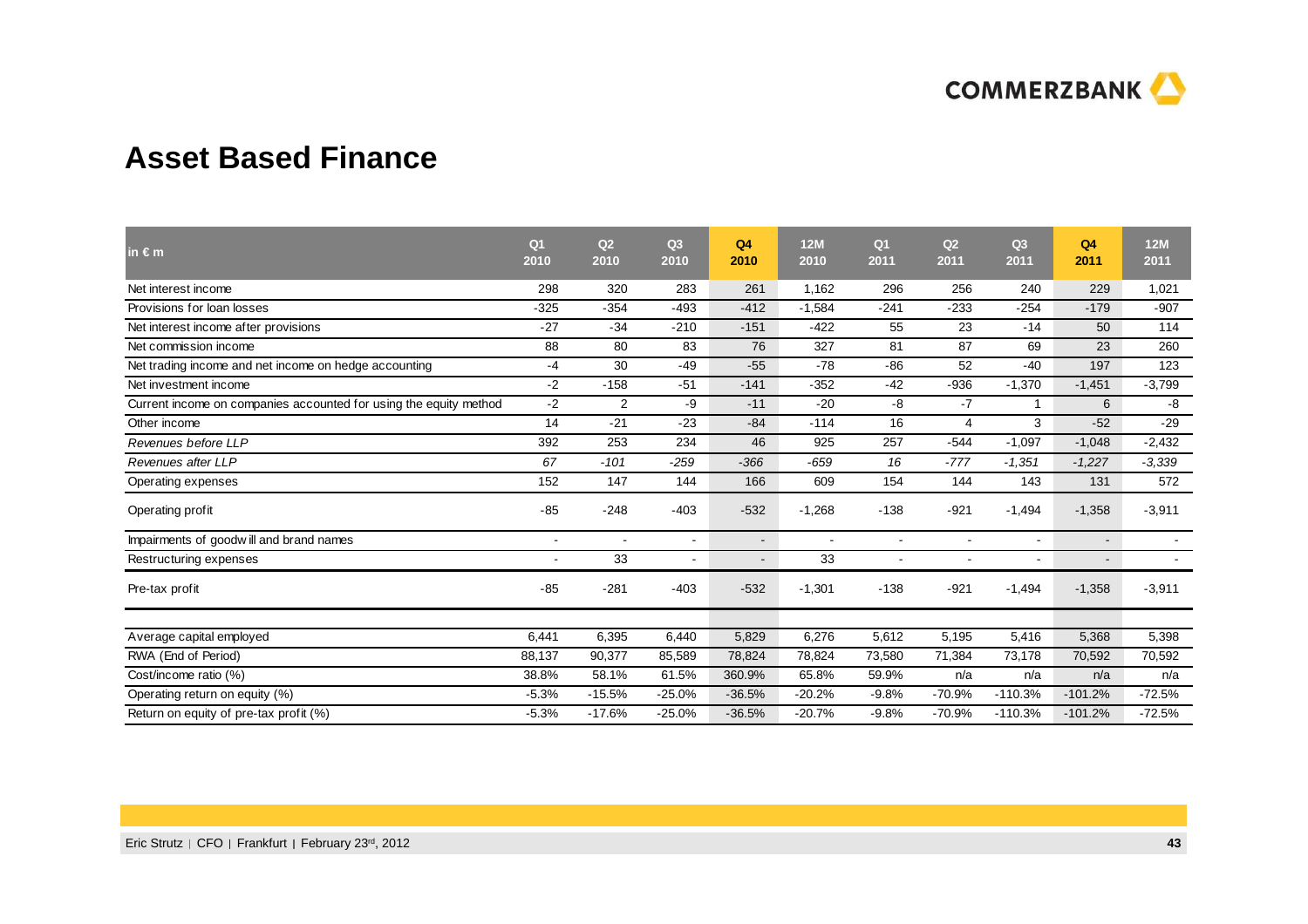

## **Portfolio Restructuring Unit**

| in $\epsilon$ m                                                   | Q <sub>1</sub><br>2010 | Q2<br>2010     | Q <sub>3</sub><br>2010   | Q <sub>4</sub><br>2010   | <b>12M</b><br>2010       | Q <sub>1</sub><br>2011       | Q2<br>2011     | Q <sub>3</sub><br>2011   | Q4<br>2011 | <b>12M</b><br>2011       |
|-------------------------------------------------------------------|------------------------|----------------|--------------------------|--------------------------|--------------------------|------------------------------|----------------|--------------------------|------------|--------------------------|
| Net interest income                                               | 23                     | 10             | 29                       | 20                       | 82                       | 5                            | 13             | $\overline{7}$           | 24         | 49                       |
| Provisions for loan losses                                        | $-22$                  | $-28$          | $-2$                     | $-10$                    | $-62$                    | 1                            | 3              | 17                       | $-26$      | -5                       |
| Net interest income after provisions                              | -1                     | $-18$          | 27                       | 10                       | 20                       | 6                            | 16             | 24                       | $-2$       | 44                       |
| Net commission income                                             | -3                     | $\overline{7}$ | $\overline{2}$           | $-6$                     | $-0$                     | 0                            | 0              | $-0$                     | $\Omega$   | 0                        |
| Net trading income and net income on hedge accounting             | 282                    | 56             | 328                      | 121                      | 787                      | 61                           | 72             | $-219$                   | $-22$      | $-108$                   |
| Net investment income                                             | $-94$                  | 70             | -9                       | $\overline{4}$           | $-29$                    | 18                           | $-7$           | $-0$                     | $-7$       | $\overline{4}$           |
| Current income on companies accounted for using the equity method | $\sim$                 | $\blacksquare$ |                          | $\overline{\phantom{a}}$ | $\overline{\phantom{a}}$ | $\overline{\phantom{a}}$     | $\blacksquare$ |                          |            | $\overline{\phantom{a}}$ |
| Other income                                                      | -0                     | $\overline{7}$ | $-3$                     | $-1$                     | 3                        | $-0$                         | $-1$           | $-0$                     | -6         | $-7$                     |
| Revenues before LLP                                               | 208                    | 150            | 347                      | 138                      | 843                      | 84                           | 77             | $-212$                   | $-11$      | $-62$                    |
| Revenues after LLP                                                | 186                    | 122            | 345                      | 128                      | 781                      | 85                           | 80             | $-195$                   | $-37$      | $-67$                    |
| Operating expenses                                                | 25                     | 27             | 31                       | 23                       | 106                      | 22                           | 16             | 17                       | 8          | 63                       |
| Operating profit                                                  | 161                    | 95             | 314                      | 105                      | 675                      | 63                           | 64             | $-212$                   | $-45$      | $-130$                   |
| Impairments of goodwill and brand names                           |                        | $\blacksquare$ | $\sim$                   | $\blacksquare$           |                          | $\blacksquare$               | $\blacksquare$ | $\sim$                   | $\sim$     |                          |
| Restructuring expenses                                            |                        | $\blacksquare$ | $\overline{\phantom{a}}$ | $\overline{\phantom{a}}$ |                          | $\qquad \qquad \blacksquare$ | $\blacksquare$ | $\overline{\phantom{a}}$ |            | $\overline{\phantom{a}}$ |
| Pre-tax profit                                                    | 161                    | 95             | 314                      | 105                      | 675                      | 63                           | 64             | $-212$                   | $-45$      | $-130$                   |
|                                                                   |                        |                |                          |                          |                          |                              |                |                          |            |                          |
| Average capital employed                                          | 1,364                  | 1,251          | 1,136                    | 1,097                    | 1,212                    | 971                          | 938            | 808                      | 1,291      | 1,002                    |
| RWA (End of Period)                                               | 13,468                 | 12,240         | 10,935                   | 9,886                    | 9,886                    | 9,316                        | 8,841          | 9,238                    | 10,772     | 10,772                   |
| Cost/income ratio (%)                                             | 12.0%                  | 18.0%          | 8.9%                     | 16.7%                    | 12.6%                    | 26.2%                        | 20.8%          | n/a                      | n/a        | n/a                      |
| Operating return on equity (%)                                    | 47.2%                  | 30.4%          | 110.6%                   | 38.3%                    | 55.7%                    | 25.9%                        | 27.3%          | $-105.0%$                | $-13.9%$   | $-13.0%$                 |
| Return on equity of pre-tax profit (%)                            | 47.2%                  | 30.4%          | 110.6%                   | 38.3%                    | 55.7%                    | 25.9%                        | 27.3%          | $-105.0%$                | $-13.9%$   | $-13.0%$                 |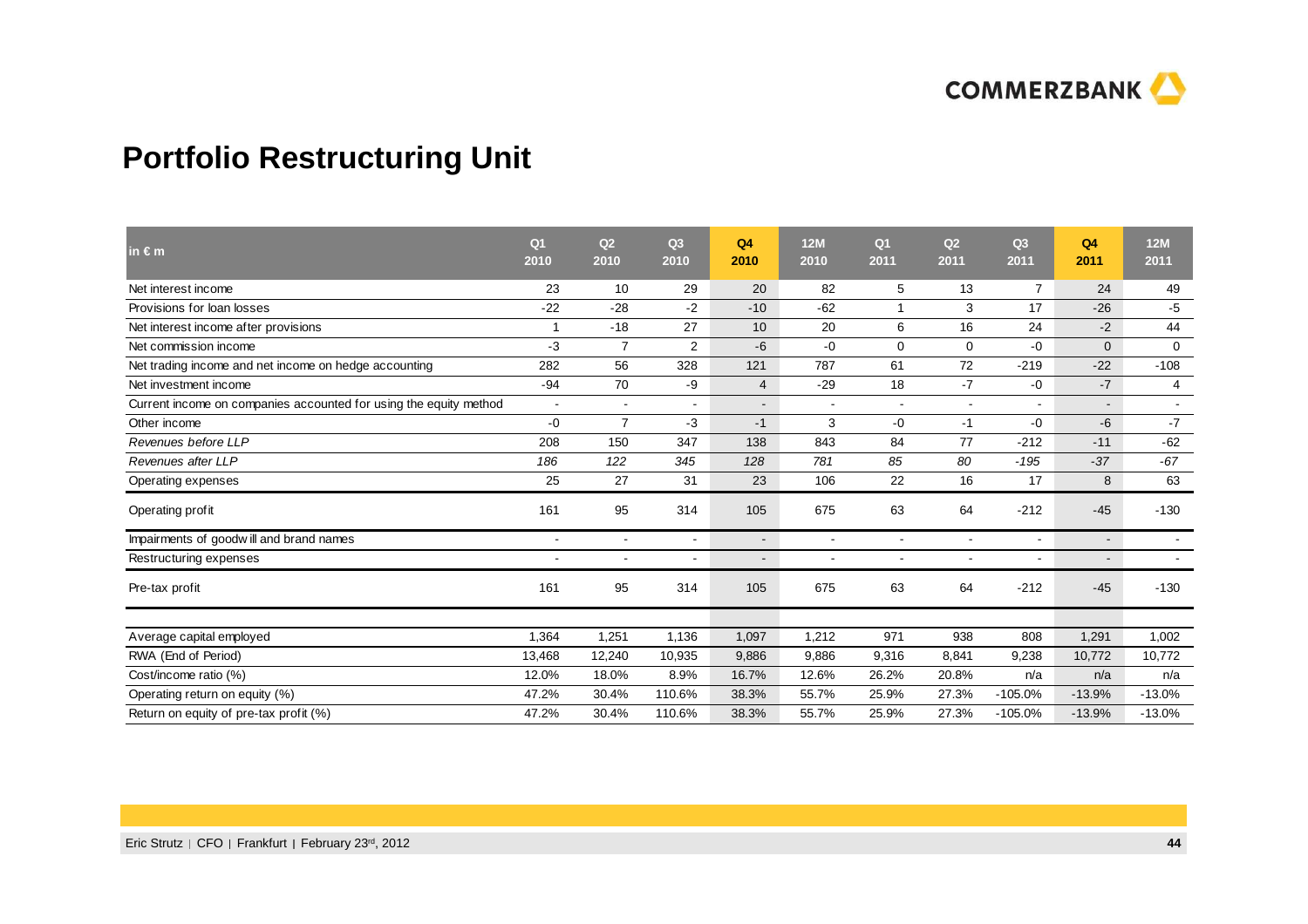

## **Others & Consolidation**

| in $\epsilon$ m                                                   | Q <sub>1</sub><br>2010   | Q2<br>2010               | Q <sub>3</sub><br>2010 | Q4<br>2010     | <b>12M</b><br>2010       | Q <sub>1</sub><br>2011   | Q2<br>2011     | Q3<br>2011     | Q <sub>4</sub><br>2011 | <b>12M</b><br>2011       |
|-------------------------------------------------------------------|--------------------------|--------------------------|------------------------|----------------|--------------------------|--------------------------|----------------|----------------|------------------------|--------------------------|
| Net interest income                                               | 186                      | 125                      | 34                     | $-39$          | 306                      | 103                      | 31             | 5              | $-166$                 | $-27$                    |
| Provisions for loan losses                                        | 5                        | $-1$                     | $\overline{2}$         | $-0$           | 6                        | 1                        | $-1$           | $-0$           | 2                      | 2                        |
| Net interest income after provisions                              | 191                      | 124                      | 36                     | $-39$          | 312                      | 104                      | 30             | 5              | $-164$                 | $-25$                    |
| Net commission income                                             | $-29$                    | $-17$                    | $-21$                  | $\mathbf 1$    | $-66$                    | $-18$                    | $-35$          | $-28$          | $-41$                  | $-122$                   |
| Net trading income and net income on hedge accounting             | 95                       | $-28$                    | $-177$                 | 101            | -9                       | 47                       | 68             | 371            | 207                    | 693                      |
| Net investment income                                             | $-14$                    | 81                       | $-32$                  | 19             | 54                       | 43                       | $-21$          | 102            | 76                     | 200                      |
| Current income on companies accounted for using the equity method | $\blacksquare$           | 1                        | $-1$                   | $\overline{4}$ | 4                        | $\blacksquare$           | $-1$           | 6              | $-0$                   | 5                        |
| Other income                                                      | 2                        | $-32$                    | 33                     | 76             | 79                       | 320                      | 31             | -9             | 905                    | 1,247                    |
| Revenues before LLP                                               | 240                      | 130                      | $-164$                 | 162            | 368                      | 495                      | 73             | 447            | 981                    | 1,996                    |
| Revenues after LLP                                                | 245                      | 129                      | $-162$                 | 162            | 374                      | 496                      | 72             | 447            | 983                    | 1,998                    |
| Operating expenses                                                | 226                      | 249                      | 177                    | 227            | 879                      | 126                      | 116            | 139            | 37                     | 418                      |
| Operating profit                                                  | 19                       | $-120$                   | $-339$                 | $-65$          | $-505$                   | 370                      | $-44$          | 308            | 946                    | 1,580                    |
| Impairments of goodwill and brand names                           | $\overline{\phantom{a}}$ | $\overline{\phantom{a}}$ | $\blacksquare$         | $\blacksquare$ | $\overline{\phantom{a}}$ | $\overline{\phantom{a}}$ | $\blacksquare$ | $\blacksquare$ | $\sim$                 | $\overline{\phantom{a}}$ |
| Restructuring expenses                                            | $\overline{\phantom{a}}$ | $\overline{\phantom{a}}$ | $\blacksquare$         | $\blacksquare$ |                          | $\overline{\phantom{a}}$ | $\blacksquare$ | $\blacksquare$ | $\sim$                 | $\sim$                   |
| Pre-tax profit                                                    | 19                       | $-120$                   | $-339$                 | $-65$          | $-505$                   | 370                      | $-44$          | 308            | 946                    | 1,580                    |
|                                                                   |                          |                          |                        |                |                          |                          |                |                |                        |                          |
| Average capital employed                                          | 8,000                    | 8,902                    | 9,011                  | 9,976          | 8,972                    | 11,839                   | 12,162         | 9,350          | 8,033                  | 10,332                   |
| RWA (End of Period)                                               | 12,231                   | 14,105                   | 14.692                 | 14,294         | 14,294                   | 14,493                   | 13.091         | 12,150         | 14,947                 | 14,947                   |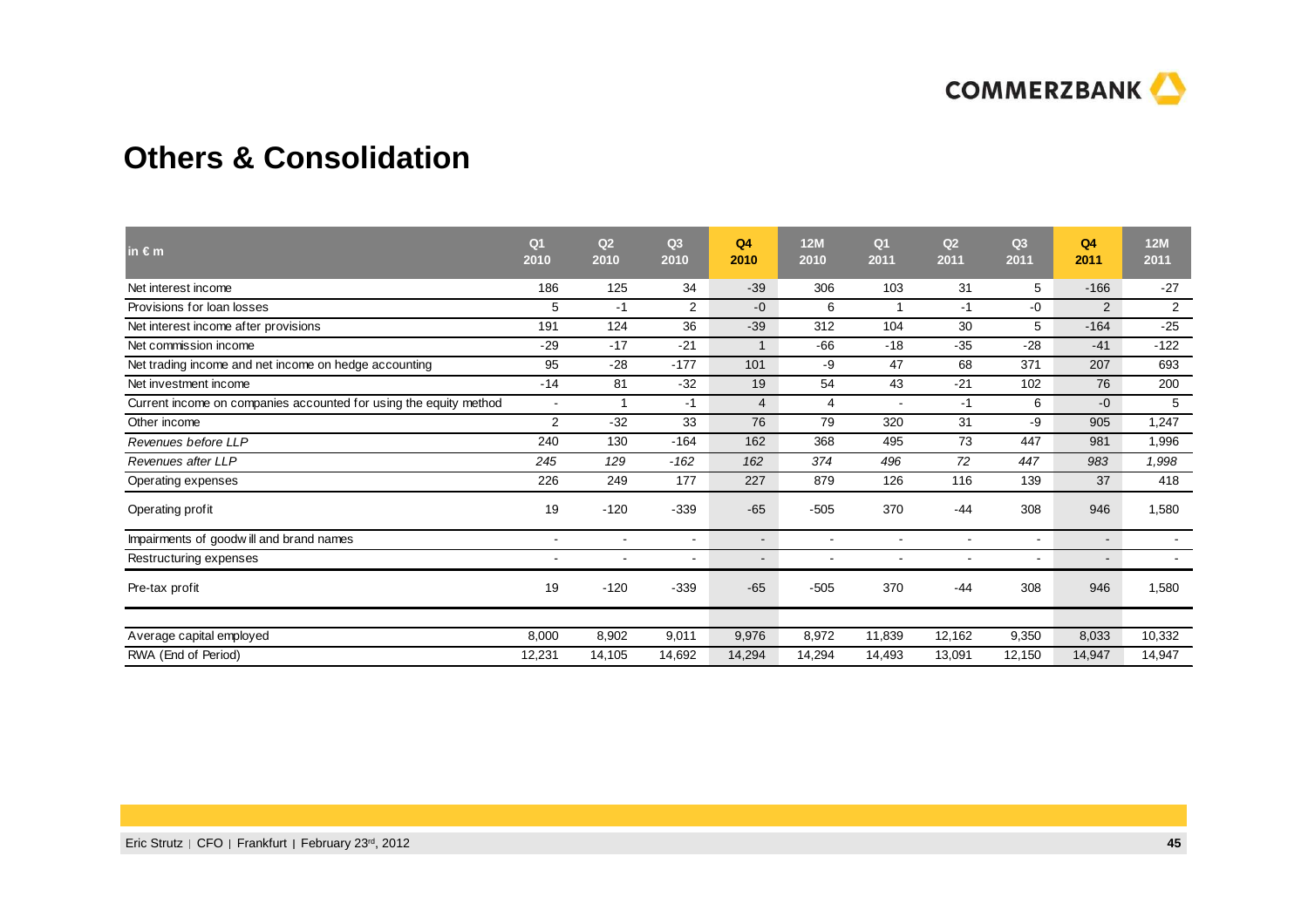

## **Group equity definitions**

I

| <b>Reconciliation of equity definitions</b>          | <b>Equity basis for RoE</b> |         |                                         |
|------------------------------------------------------|-----------------------------|---------|-----------------------------------------|
| Equity definitions in $\epsilon$ m                   | 2011<br>End of              | Average |                                         |
| Subscribed capital                                   | <b>Period</b><br>5,113      | 4,261   |                                         |
| Capital reserve                                      | 11,158                      | 7,153   |                                         |
| Retained earnings                                    | 8,184                       | 8,865   |                                         |
| Silent participations SoFFin / Allianz               | 2,687                       | 8,776   |                                         |
| Currency translation reserve                         | $-355$                      | $-401$  |                                         |
| Consolidated P&L                                     | 638                         | 778     |                                         |
| Investors' Capital without non-controlling interests | 27,425                      | 29,432  | Basis for RoE on net profit             |
| Non-controlling interests (IFRS)*                    | 720                         | 802     |                                         |
| <b>Investors' Capital</b>                            | 28,145                      | 30,234  | Basis for operating RoE and pre-tax RoE |
| Capital deductions, goodwill and other adjustments   | $-4,702$                    |         |                                         |
| Basel II core capital without hybrid capital         | 23,443                      |         |                                         |
| Hybrid capital                                       | 2,746                       |         |                                         |
| <b>Basel II Tier I capital</b>                       | 26,189                      |         |                                         |

\* excluding: Revaluation reserve and cash flow hedges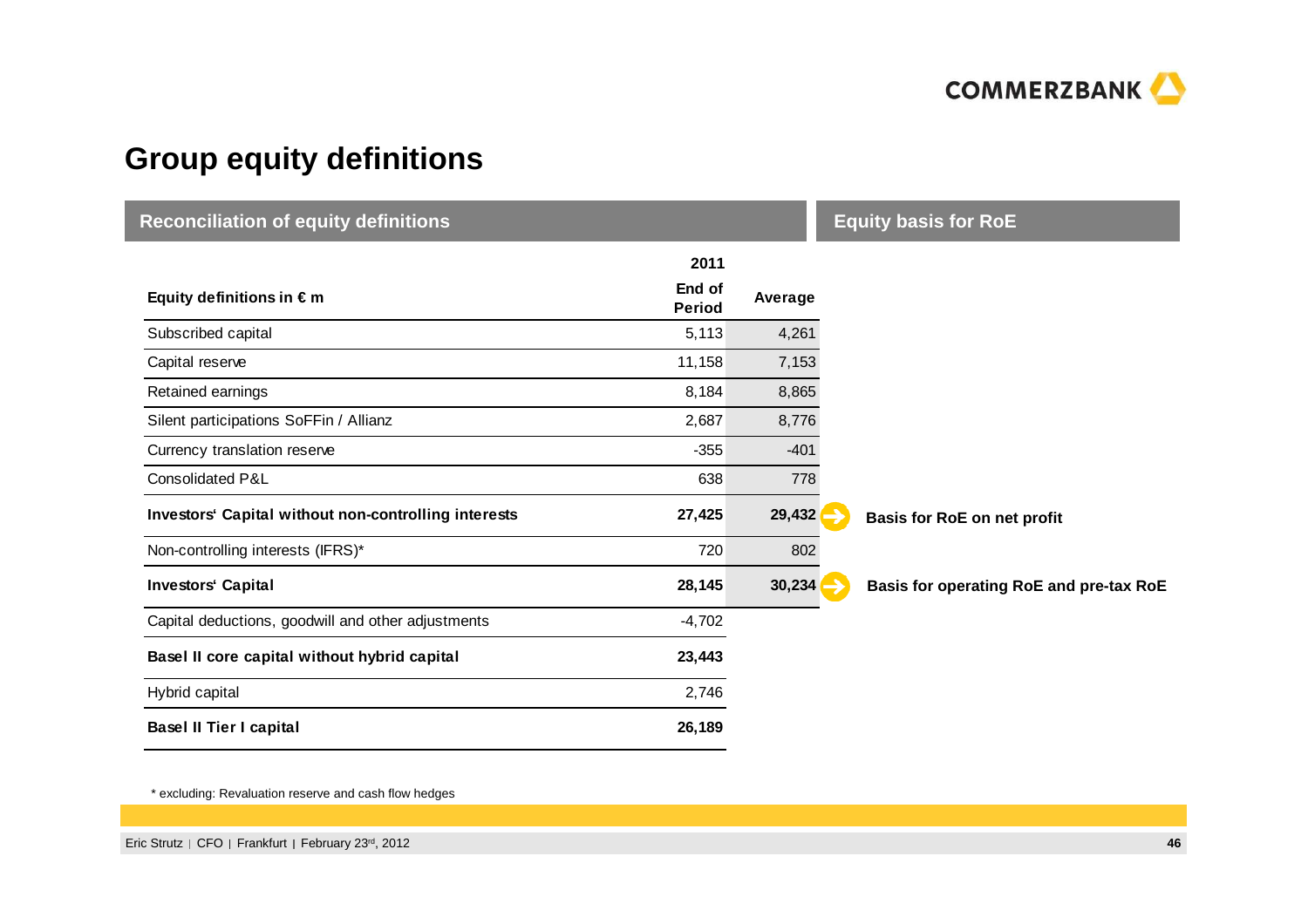

#### **For more information, please contact Commerzbank´s IR team:**

**Tanja Birkholz (Executive Management Board Member Investor Relations)**P: +49 69 136 23854M: tanja.birkholz@commerzbank.com

#### **Region UK / Asia**

**Michael H. Klein** (Head)P: +49 69 136 24522M: michael.klein@commerzbank.com

**Wennemar von Bodelschwingh**P: +49 69 136 43611M: wennemar.vonbodelschwingh@commerzbank.com

#### **Region Europe / US / Retail Investors**

**Jürgen Ackermann** (Head) P: +49 69 136 22338M: juergen.ackermann@commerzbank.com

**Ute Heiserer-Jäckel** P: +49 69 136 41874M: ute.heiserer-jaeckel@commerzbank.com

**Simone Nuxoll** P: +49 69 136 45660M: simone.nuxoll@commerzbank.com

#### **Strategic IR**

**Dirk Bartsch** (Head) P: +49 69 136 2 2799 M: dirk.bartsch@commerzbank.com

**Michael Desprez** P: +49 69 136 25136M: michael.desprez@commerzbank.com

**Volker von Krüchten** P: +49 69 136 25139 M: volker.vonkruechten@commerzbank.com

**Maxim Kutscher** P: +49 69 136 43888 M: maxim.kutscher@commerzbank.com

**Florian Neumann** P: +49 69 136 41367 M: florian.neumann@commerzbank.com

**Patricia Novak** P: +49 69 136 46442M: patricia.novak@commerzbank.com **ir@commerzbank.comwww.ir.commerzbank.com**

#### **IR Roadshows/ Events**

**Christina Perić** P: +49-69 136 43886M: christina.peric@commerzbank.com

#### **Quality Assurance / Due Diligence**

#### **Klaus-Dieter Schallmayer**

P: +49-69 136 25154 M: klaus-dieter.schallmayer@commerzbank.com

Eric Strutz | CFO | Frankfurt | February 23<sup>rd</sup>, 2012